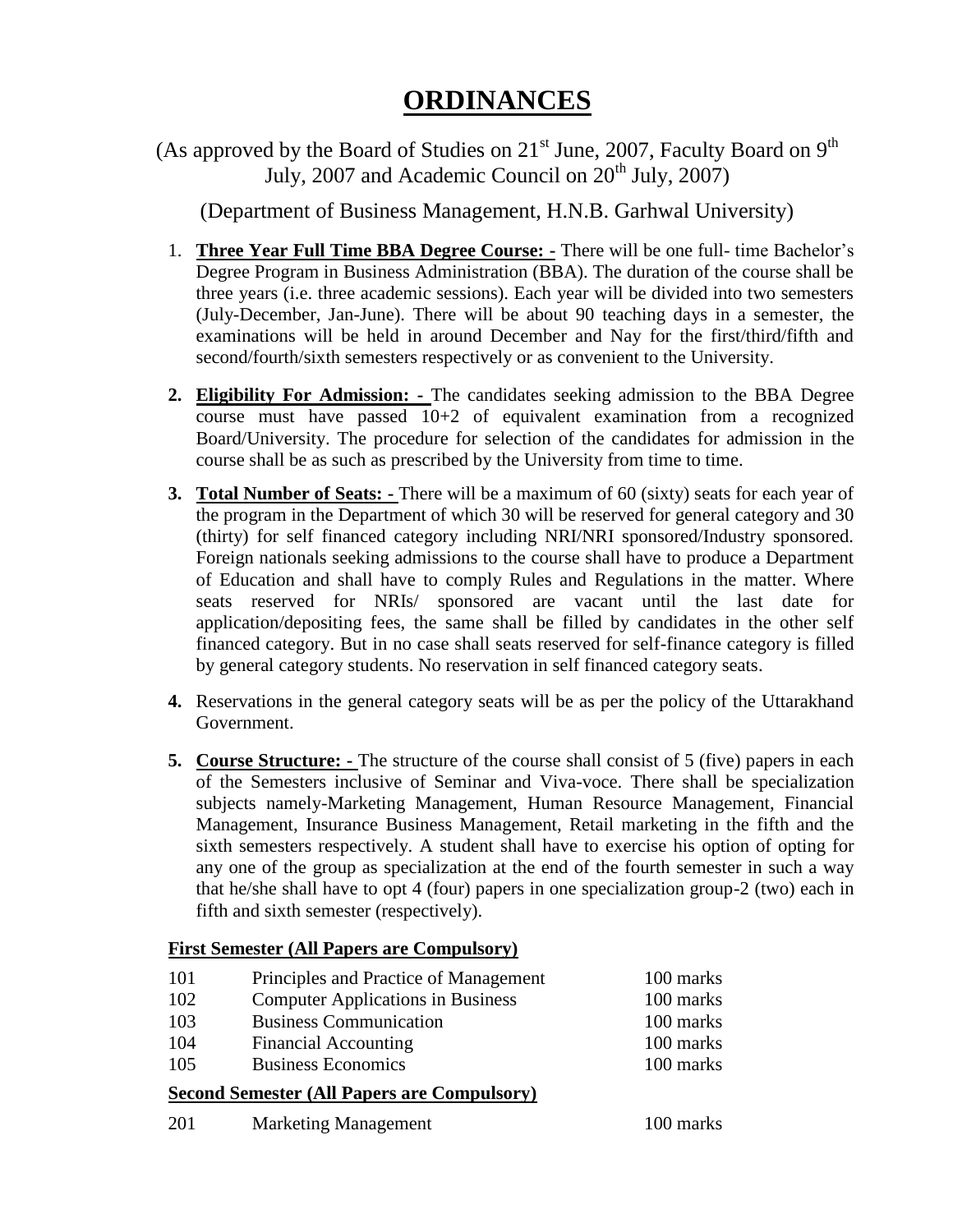| 202                                                                            | 100 marks<br>Human Resource Management |           |
|--------------------------------------------------------------------------------|----------------------------------------|-----------|
| 203                                                                            | <b>Business Environment</b>            | 100 marks |
| 204                                                                            | <b>Production Management</b>           | 100 marks |
| 205                                                                            | <b>Business Finance</b>                | 100 marks |
| 206<br>Basic of Environment Science- As per University common syllabus for all |                                        |           |
|                                                                                | degree level courses.                  |           |

#### **Third Semester (All Papers are Compulsory)**

| 301 | <b>International Business</b>    | 100 marks |
|-----|----------------------------------|-----------|
| 302 | <b>Organizational Behaviour</b>  | 100 marks |
| 303 | <b>Business Laws</b>             | 100 marks |
| 304 | <b>Accounting For Management</b> | 100 marks |
| 305 | <b>Quantitative Analysis</b>     | 100 marks |

#### **Fourth Semester (All Papers are Compulsory)**

| 401 | Company Law                  | 100 marks |
|-----|------------------------------|-----------|
| 402 | <b>Research Methodology</b>  | 100 marks |
| 403 | <b>Logistics Management</b>  | 100 marks |
| 404 | <b>Marketing of Services</b> | 100 marks |
| 405 | <b>Consumer Behaviour</b>    | 100 marks |

#### **Fifth Semester (Three Papers are Compulsory and Two Electives)**

| 501 | <b>Business Policy and Strategy</b>        | 100 marks |
|-----|--------------------------------------------|-----------|
| 502 | <b>Entrepreneurship and Small Business</b> | 100 marks |
| 503 | Project and Project Presentation/Seminar   | 100 marks |
| 504 | Elective I                                 | 100 marks |
| 505 | Elective II                                | 100 marks |
| 506 |                                            |           |

507

Electives (Opt any Two Papers as I and II from any one of the following Specialization Groups namely either from Marketing, HRM, Finance or Insurance Business Management, Retail Marketing)

# **A – Marketing Management Group**

- M-1- Customers Relations Management
- M- 2- Marketing Communication and Advertising
- M-03- Sales and Distribution management

#### **B- Human Resource Management Group**

- H-1- Industrial Relations
- H-2- Training and Development
- H-3- Wage & Salary Administration

# **C- Financial Management Group**

F-1- Banking and Insurance

- F-2- Working Capital Management
- F-3- Financial Institutions and Markets

# **D- Insurance Management Group**

- IN-1- Principles & Practice of Life Insurance
- IN-2- Principles and Practice of General Insurance
- IN-3- Insurance Fund Management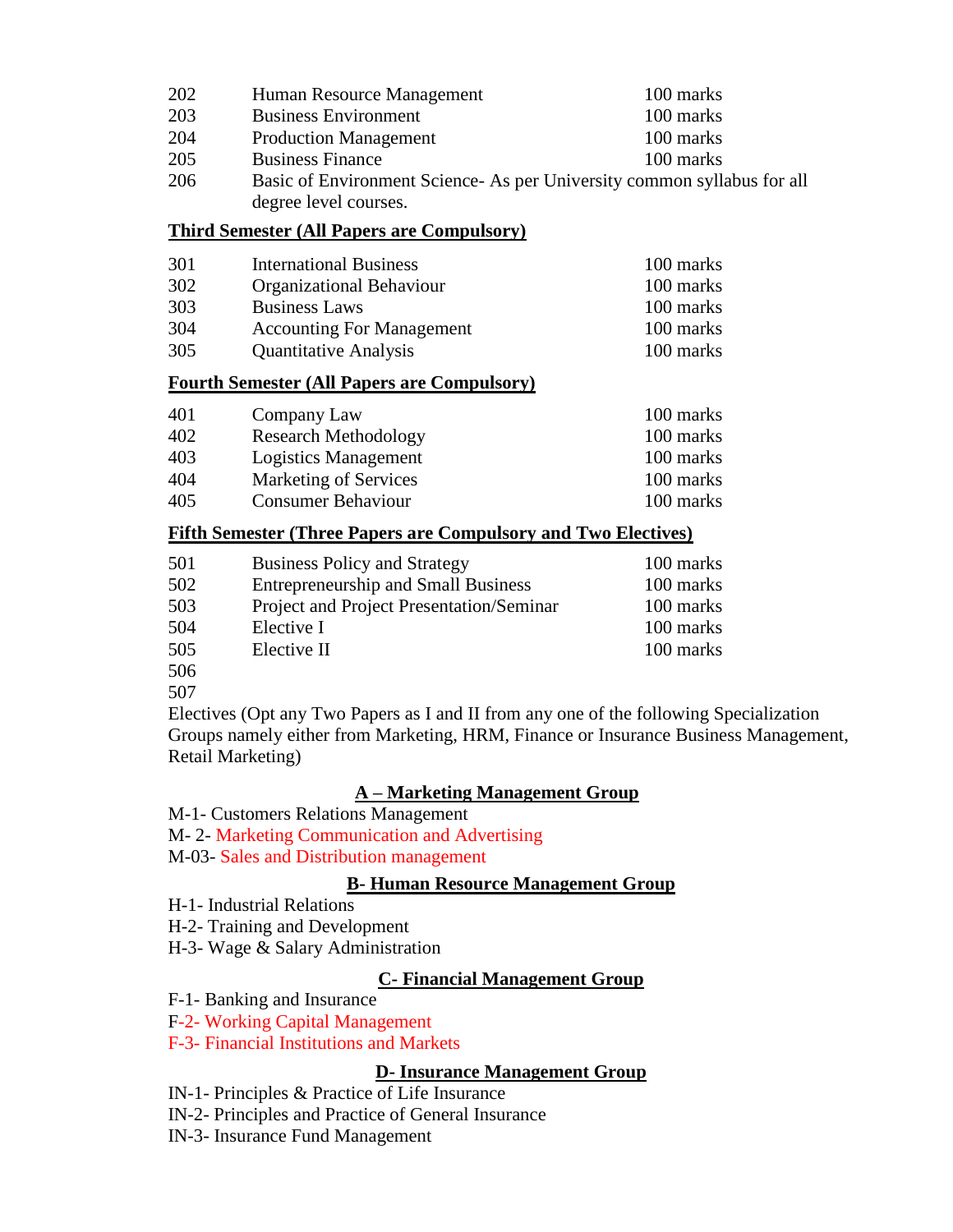# **E- Retail Marketing Group**

RM-1- Fundamentals of Retailing

RM-2- Retail Environment

RM-3- Retail Technology and CRM

# **Sixth Semester (Three Papers are Compulsory and Two Electives)**

| 601                        | <b>Management Information System</b> | 100 marks |
|----------------------------|--------------------------------------|-----------|
| 602                        | <b>Project Management</b>            | 100 marks |
| 603                        | Viva-voce                            | 100 marks |
| 604                        | Elective III                         | 100 marks |
| 605                        | Elective IV                          | 100 marks |
| $\epsilon \wedge \epsilon$ |                                      |           |

606

Elective (Opt any two Papers as III and IV from any one of the following Specialization Groups namely either from Marketing, HRM, Finance or Insurance Business Management, Retail Marketing)

# **A – Marketing Management Group**

- M-1- International Marketing
- M-2- Industrial Marketing
- M-3- Rural Marketing

# **B- Human Resource Management Group**

- H-1- Human Resource Planning and Development
- H-2- Business Ethics
- H-3- Social Security and Labour Welfare

# **C- Financial Management Group**

- F-1- International Financial Management
- F-2- Management of Financial Services
- F-3- Corporate Tax Planning and Management

# **D- Insurance Management Group**

- IN-1- Economic Environment of Insurance Business
- IN-2- Fire and Automobile Insurance
- IN-3- Legal & Regulatory Aspects of Insurance Business

# **E- Retail Marketing Group**

- RM-1- Retail Supply Chain Management
- RM-2- Mall Management
- RM-3- Retail Store Operations and Management

**6. Pattern of Examination: -** The maximum marks for each paper, except in case of Project (Paper No. 503) and Viva Voce (Paper No. 603), shall be 100 (one hundred) marks of which 70 (seventy) marks shall be awarded on the basis of External Semester Examination and 30 (Thirty) marks shall be awarded on the basis of Internal Examination. The Project Report (Paper No. 503) and its presentation shall be evaluated by the Internal Expert appointed by the Head of the Department/Director of the Affiliated Institution for their respective students and Viva-Voce shall be conducted jointly by an Internal Expert from the Department/Affiliated Institution and by an External Expert appointed by the University.

Marks for Internal Examination shall be awarded on the basis of the Internal Tests and student's general performance-class participation in various curricular and extra curricular activities and attendance. For that purpose 3 (Three) Internal Tests of 10 (Ten) marks each in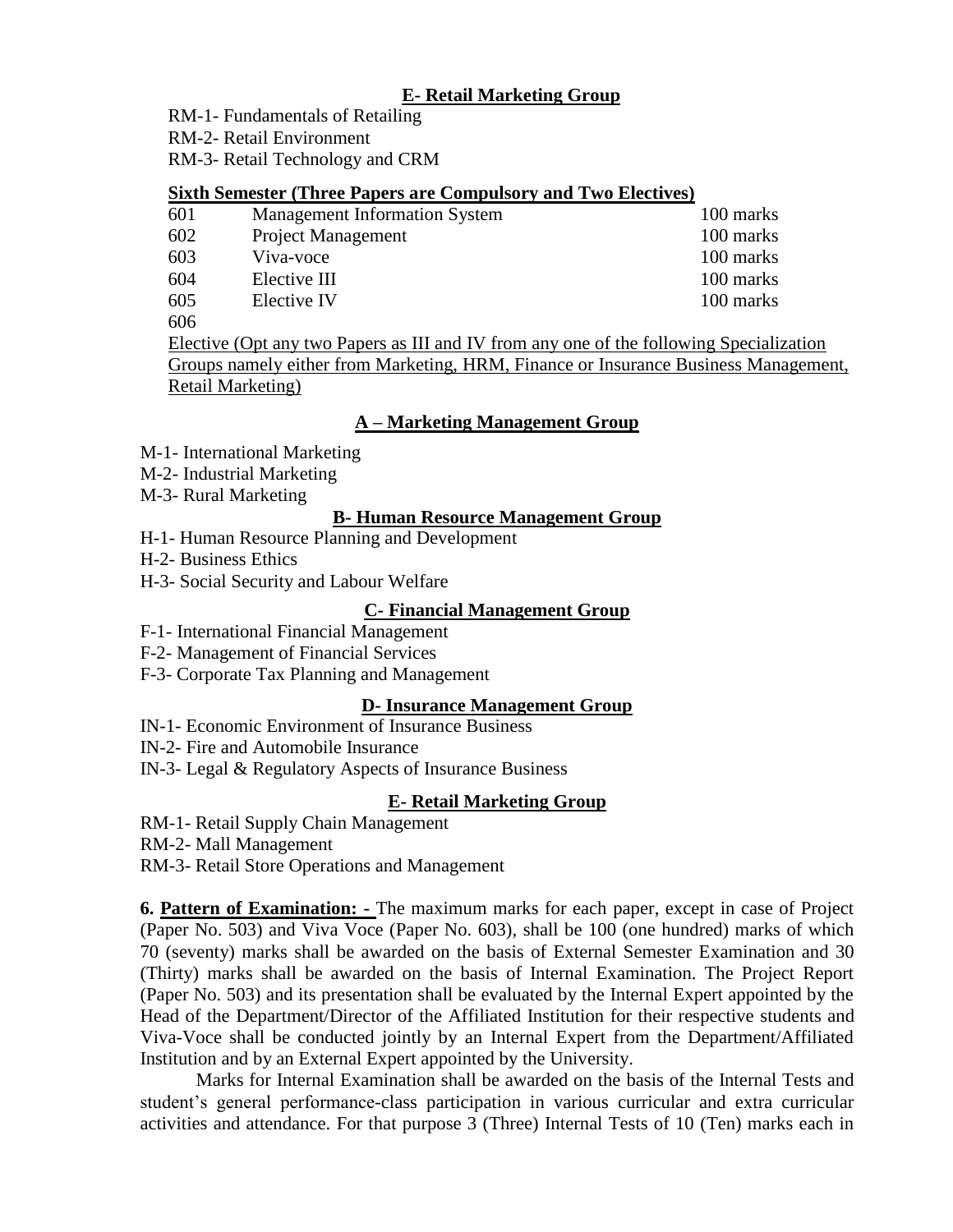each paper, except in Seminar, Viva-voce, Project Report, shall be conducted by the Department/Affiliated Institution, out of which the performance in best 2 (Two) shall be counted for the purpose of the Internal Examination. Accordingly there shall be a maximum of 20 marks for Internal Tests and 10 marks for general performance and behavior of the student in the campus as mentioned above shall be awarded by the Teacher concerned on the basis of class participation and attendance of a student.

In so far as the External Semester Examination is concerned each examination question paper ad mentioned above, shall be of three hours duration with the maximum marks being 70. The pattern of paper setting for Semester Examination is indicated at Annexure- I. The duration of the Internal Tests and the modalities of the Tests shall be decided by the Teacher concerned in the respective subject in consultation with the Head of the Department/Director of the Affiliated Institution as the case may be. The maximum marks for Internal Examination shall be 30 as indicated above.

The Department/Affiliated Institute shall forward the Internal Examination marks awarded by the Teacher/Internal Expert concerned in the respective Paper to the Registrar before start of the External Semester Examination for being incorporated with the result of the Semester Examination.

In the **Fifth** Semester each student shall undertake a Project based on Research Methodology on the topic assigned to him/her by the Teacher concerned on the issues related to Trade, Commerce, Industry, Corporate Affairs and Corporate World. The topic shall be assigned **at the beginning of the Fourth Semester** so that the students could utilize time and make proper scheduling of time for the Project. This will also enable students to submit the Project **Report during the period of Fifth Semester.** The Project Report and its presentation shall be evaluated by the Internal Expert appointed by the Department/Affiliated Institute as the case may by. The presentation shall be in the form of class room seminar and the criteria for evaluation may be decided by the Teacher In charge with the approval of the Head of the Department/Director of the Affiliated Institution as the case may be.

**7. Eligibility for Passing the Examination:-** The minimum marks for passing the examination in each of the semester shall be 50% in aggregate subject to a minimum of 40% in each paper. Further a student who has secured minimum marks to pass in each paper as mentioned above but has not secured the minimum marks to pass in aggregate for the Semester concerned shall be eligible to reappear in two papers in which he/she secured minimum marks in that semester so as to improve the aggregate marks in the concerned semester. A maximum of 5 marks can be awarded as grace marks in case if a student fails in only one paper subject to the condition that such student must have secured 55% or more marks in aggregate in the respective semester Examination in case of grace, position in merit list shall not be included.

**8. Provision regarding Back Paper:** No student shall be admitted to second year/Third year of the course respectively unless he/she has passed in at least 6/16 papers out of total papers of 10/20 offered by him/her during the Firs Year/Second Year respectively. In that way a student can be allowed to reappear in 4 examination papers of External Semester Examination in which he/she failed in respective Semester during second and Third Year of the course as back paper/ further, a student will be allowed to reappear in any paper in the respective External Examination subject to the condition that the total number of papers shall be within the total limit of 4 back papers in a year as mentioned in this Para and further that total number of attempts for appear shall not exceed the total span period of programme of six years or as decided by the University for Degree level courses. Further all the students shall have to pass the Degree programme within the span period of the programme which is Six year or the span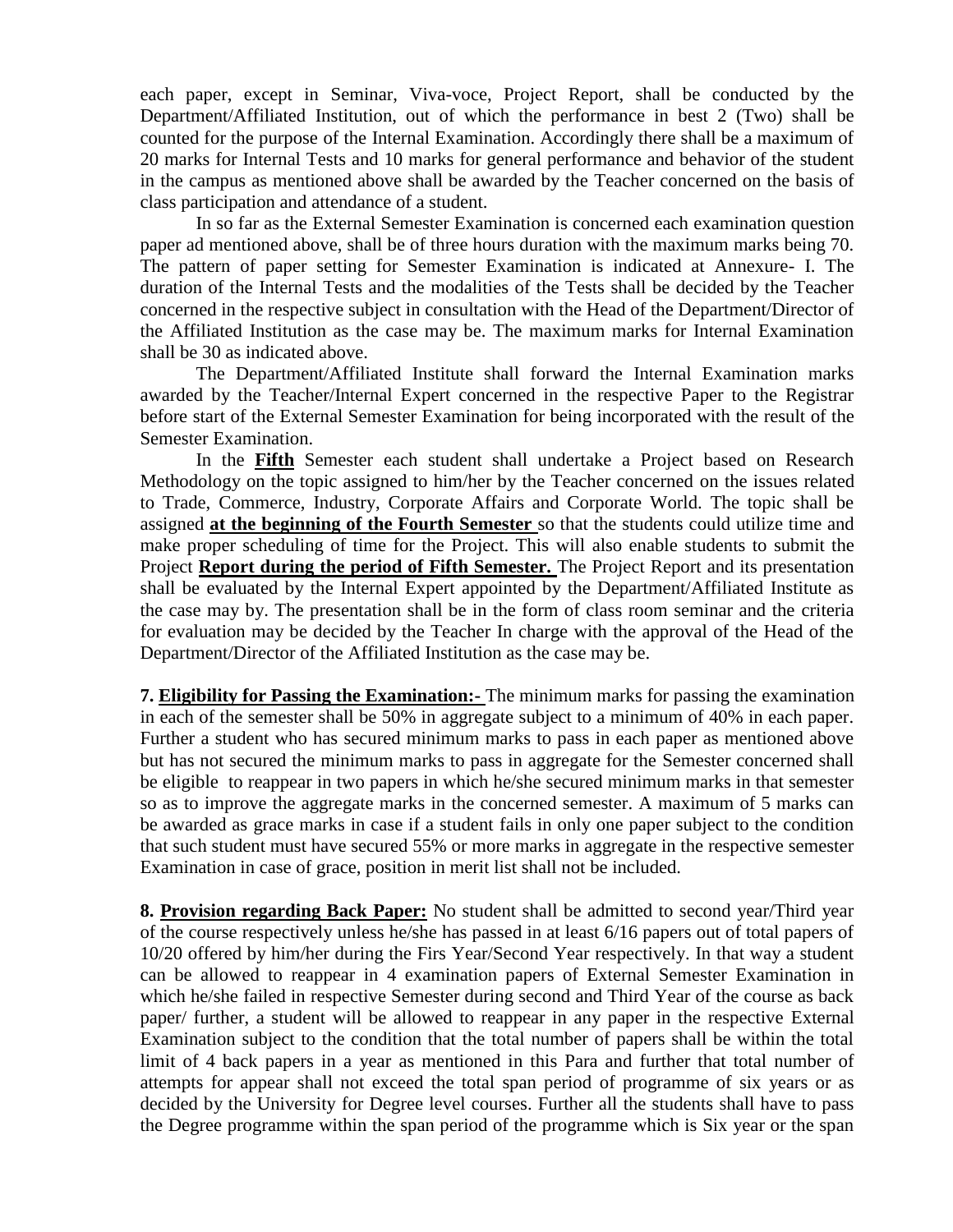period as decided by the University for Degree level courses from the date of admission in the programme. In case of those students whose back papers are more than 4 in a year as mentioned above, they shall not be allowed to proceed to Second Year (Third Semester) unless they pass the First year course (First Semester and Second Semester). Same shall be in the case of promotion from Second year to Third year. The students w3ho have thus failed shall be Exstudents and shall repeat the respective Semester. The back paper examinations shall be held with the respective regular External Semester Examination. If a student fails to clear the degree programme during the span period mentioned above from the date of admission then he or she shall not be eligible to be readmitted in the BBA degree programme. The Ex-students shall be exempted from paying Fees and shall be exempted from attending the classes. Back paper facilities shall not be available for internal examination.

It is hereby clarified that promotion from First Semester to Second Semester shall be further subject to the condition that at the end of the First Semester, a Student would be promoted provisionally to the Second Semester provided he/she has appeared in the First Semester examination and his/her continuation to the Second Semester shall be subject to the condition that on declaration of the result of the First Semester examination he/she should not have failed in more than four examination papers. In case the students fail in more than four examination papers, his/her admission to the Second semester shall stand cancelled.

Similarly, promotion from Second Semester to the Third Semester shall be subject to the condition that at the end of the Second Semester, a Student would be promoted provisionally to the Third semester provide he/she has appeared in Second Semester examination and his/her continuation to the Third semester shall be subject to the condition that on declaration of the result of the second semester examination he/she should not have failed in a total of more than four examination papers in first and second semester examination taken together. In case the student fails in a total of more than four examination papers in the first and second semester taken together, his/her admission to the third semester shall stand cancelled.

The promotion to the subsequent semester shall also be subject to the condition that at the end of the previous semester a student would be promoted provisionally to the subsequent semester provide that he/she has appeared in the previous semester examination and his/her continuation in the concerned subsequent semester shall be subject to the condition that on declaration of the result of the previous semester examination and any back papers that the student may have appeared in, he/she should not have a cumulative of more than four back papers.

**9. Provision for Attendance: -** To constitute a regular course of study a student must attend at least 75% of the lectures in each paper. If the attendance is short than 75% then he or she shall not be eligible to sit in the respective semester examination.

**10. Award of Division :-** A student who obtains 60% or more marks in aggregate in all the semester taken together shall be awarded First Division, those with 50% or more marks but less than 60% shall be awarded Second Division. In case of those students whose aggregate marks are 75% or more shall be declared passed with distinction and this fact shall be indicated in the mark sheet of Final Semester.

**11. Medium of Instruction: -** The medium of instruction of study and the examinations shall be English.

**12. Admission Fees and other charges: -** Admission fee and other charges to be levied from the students shall be as such decided by the University from time to Time.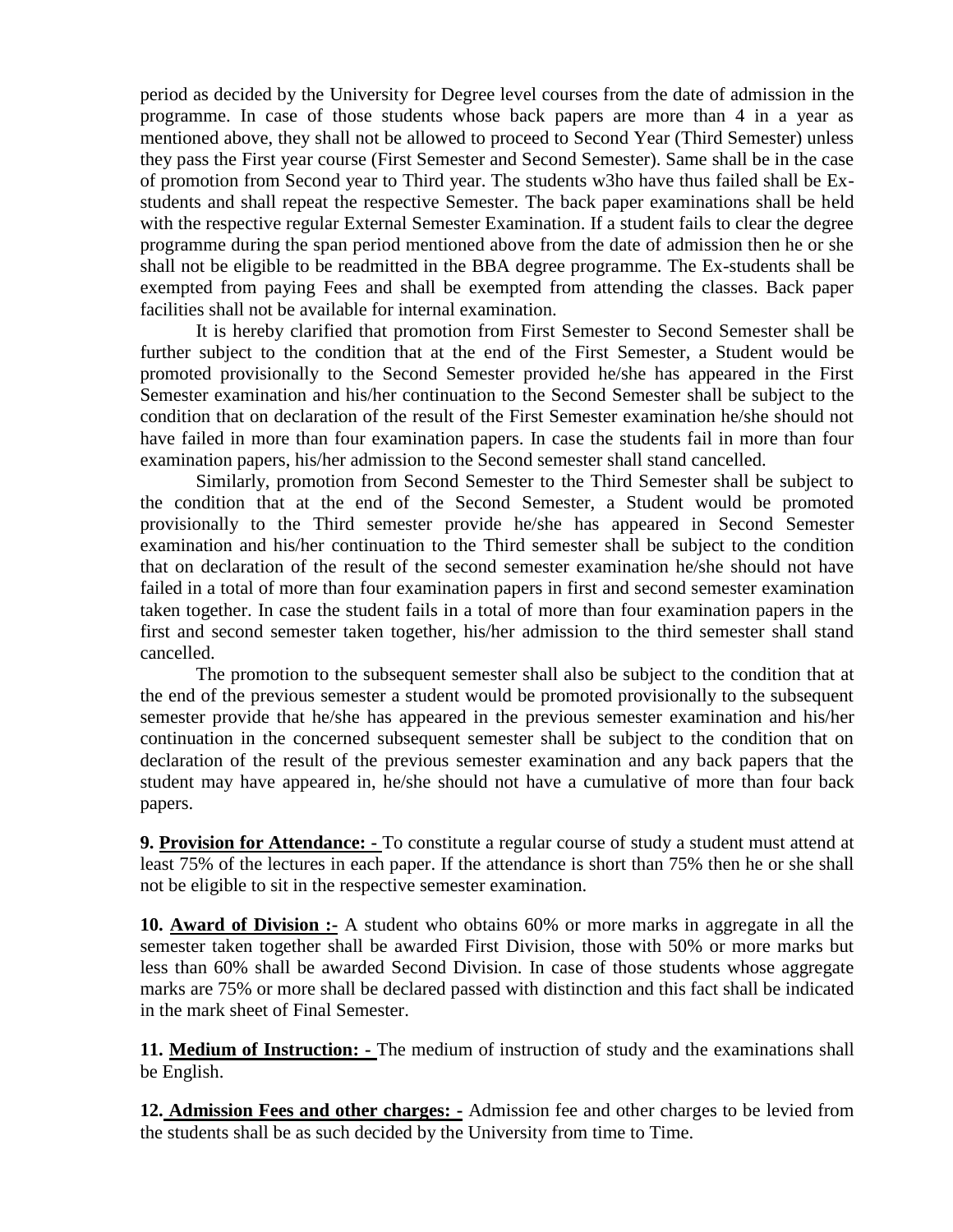**13. Omnibus Clause: -** This Ordinance and the syllabus shall come in to effect from the academic session 2007-2008 with effect from July, 2007. in case of any clarification on any points mentioned in the Ordinances and the syllabus or for any dispute on any points the decision of the University with the approval of the Vice-chancellor would be final and binding on all concerned.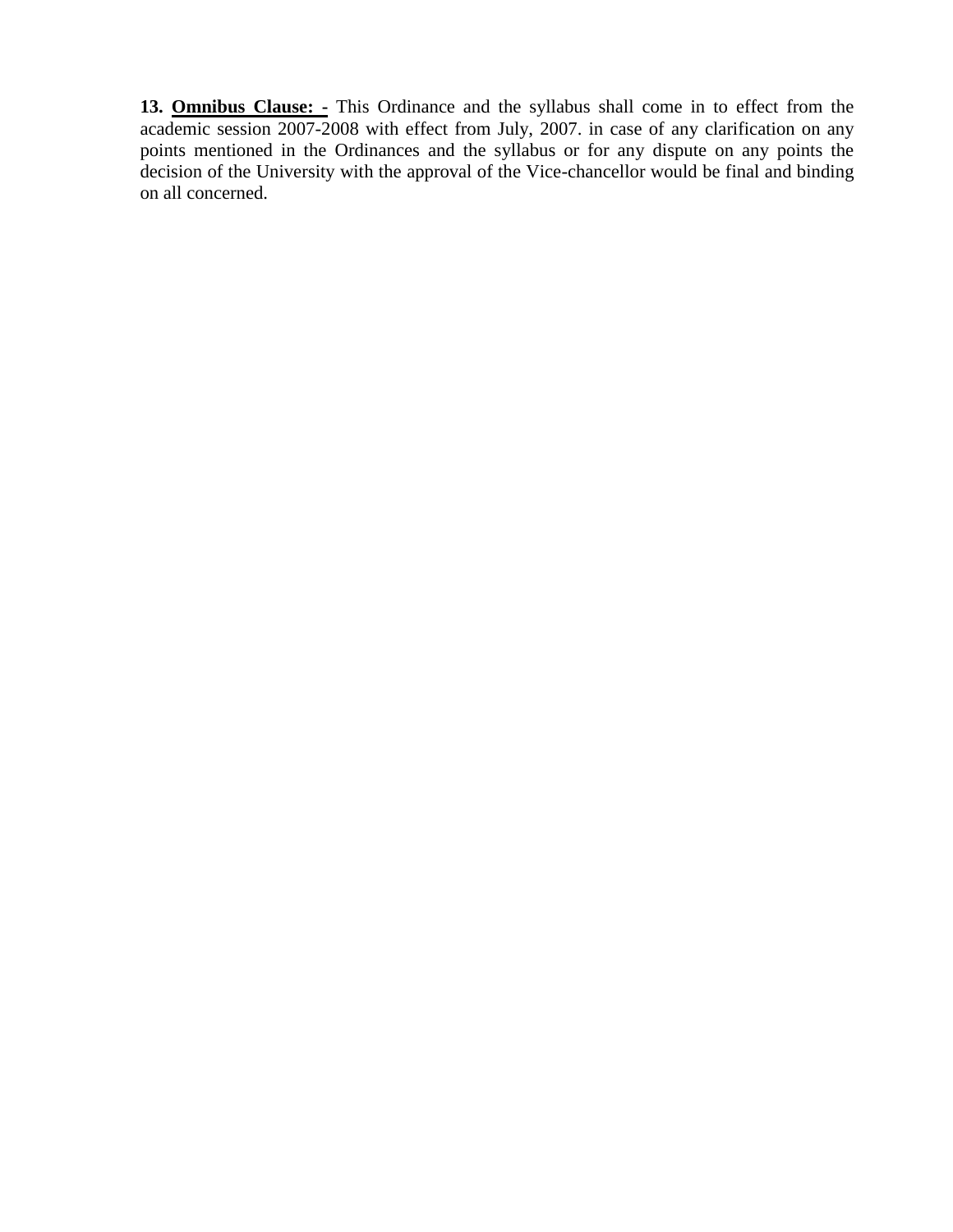## **Pattern for Setting-Semester Examinations**

Each paper in the semester examination except Project, Seminar & Viva Voce will carry a maximum of 70 marks normally divided equally among the questions and will be for duration of three hours. The question paper will be divided into 2 sections. There will be a compulsory question on some problem seeking solution under section A In section B, there will be 4 questions all of which have to be attempted. First question in section B will ask for short notes (to answer any 4 out of 8). Each of the other three questions will include an alternate choice. A model of the paper is presented below.

#### **Note: All questions have to be attempted**

#### **Section A**

1. Short practical problem relating to the application of the concept of the subject taughtproblem given should not be of more than five hundred words to enable the student to express the knowledge he acquires.

16 marks

#### **Section B**

| 2. Write short notes (up to fifty words) on any four of the following | 3 marks each |
|-----------------------------------------------------------------------|--------------|
| a)                                                                    |              |
| b)                                                                    |              |
| $\mathbf{c})$                                                         |              |
| d)                                                                    |              |
| $\epsilon$ )                                                          |              |
| f)                                                                    |              |
|                                                                       |              |
|                                                                       |              |
| 3. Describe XYZ?                                                      | 14 marks     |
| <sub>or</sub>                                                         |              |
| Describe ABC                                                          |              |
|                                                                       |              |
| 4. (Pattern as same in 3)                                             | 14 marks     |
| What is a.b.c?                                                        |              |
| <b>or</b>                                                             |              |
| What is I.J.K.?                                                       |              |
|                                                                       |              |
| 5. (Pattern as same in 3)                                             | 14 marks     |
| Discuss U.V.W.                                                        |              |
| <sub>or</sub>                                                         |              |
| Discuss M.N.O.                                                        |              |

**As indicated above there must be eight (8) questions in the question paper. Further the question must be within the syllabus- copy of which enclosed for reference.**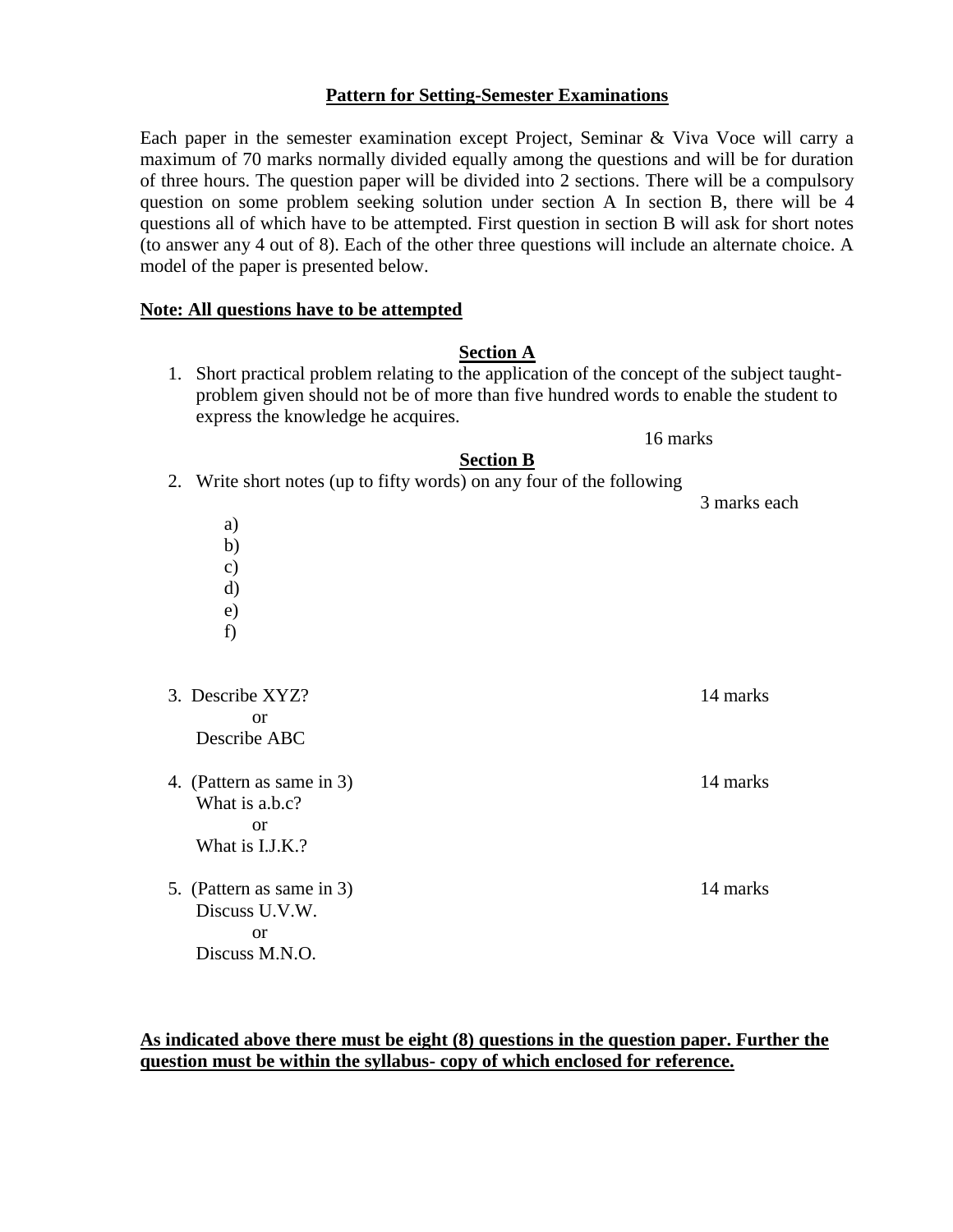# **BBA 1st Semester**

# **Principles and Practice of Management Code – 101 Objective**

The objective is to provide an understanding of basic concepts, principles and practices of management. The aim is to inculcate the ability to apply multifunctional approach to Organizational objectives.

# **Course Contents**

- 1. Definition, Function, Process, Scope and Significance of Management. Managerial Roles, Managerial Skills and Activities, Difference between Management and Administration. Significance of Values and Ethics in Management.
- 2. Evolution of Management Theory Approaches of Management, Early Evolution of Management, Different Schools of Management Thought.
- 3. Planning and Organizing: Nature, Scope, Objectives and Significance of Planning, Elements and Steps of Planning, Decision Making Organizing-Principles, Span of Control, Line and staff Relationship, Authority, Delegation and decentralization, Organizational Structures, Formal and Informal organizations, Staffing.
- 4. Directing: Effective Directing, Supervision, Motivation, Different theories of Motivation-Maslow, Herzberg, Mc Clelland, Vroom, Porter and lawler, Job Satisfaction. Concept of Leadership-Theories and styles. Communication Process, Channels, Barriers of Effective Communication.
- 5. Controlling and Coordinating- Elements of managerial Control, Designing Control Systems, Management Control Techniques, Effective Control Systems. Coordination-Concept, Importance, Principles and Techniques of Coordination.

# **Suggested Readings:-**<br>1. Drucker, F. Peter

- 
- 2. Koontz 'O' Donnel Weihrich -Elements of Management
- 
- 
- 
- 
- 7. Willian H. Newman

-Management-Tasks, Responsibilities & Practices.

3. Koontz H, 'O' Donnel C -Management-A Book of Reading.

- 4. Drucker, F. Peter The Practice of Management
- 5. Terry and Franklin -Principles of Management
- 6. Stoner -Principles of Management

And E. Kirby Wassen -The Process of Management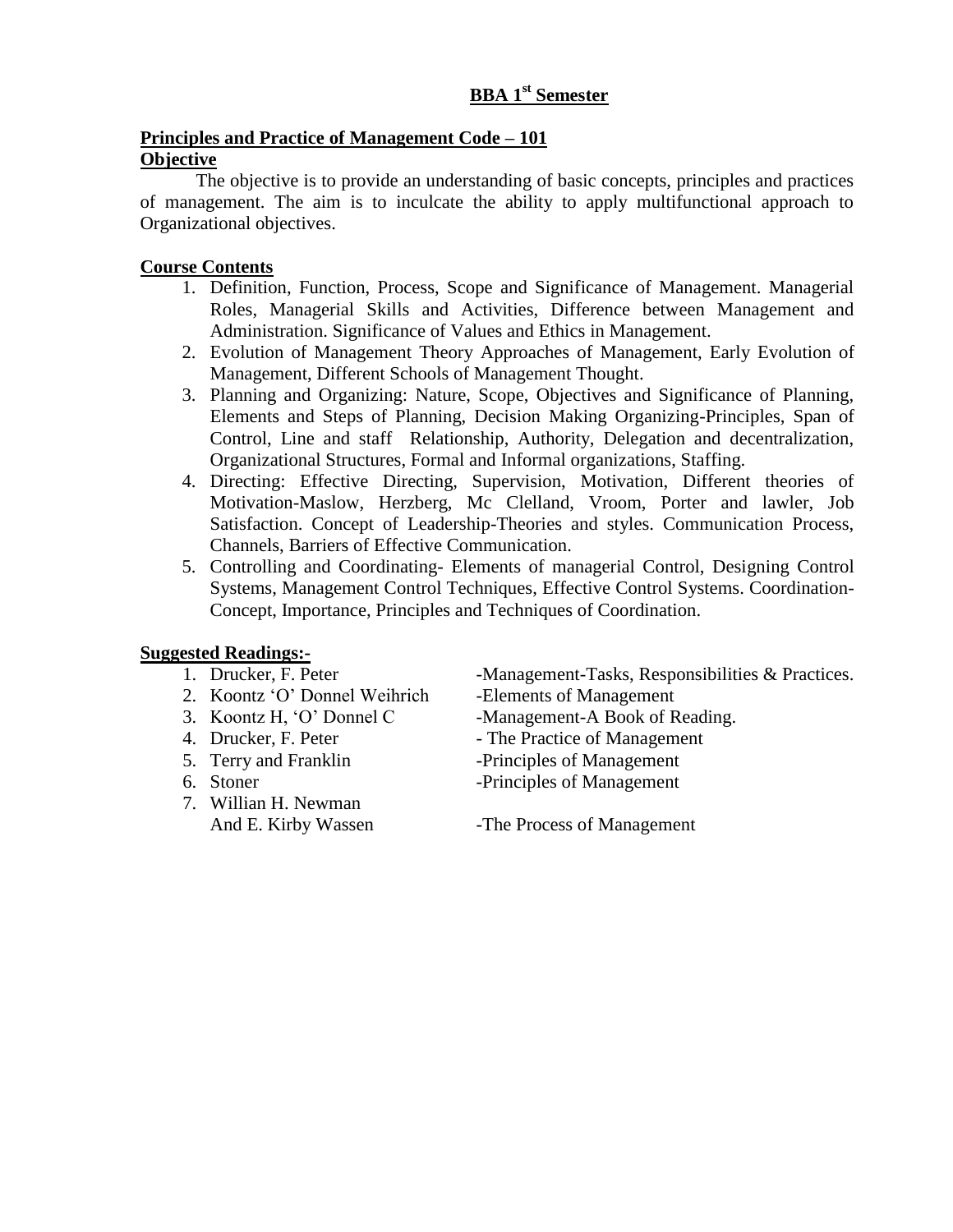# **Computers Applications in Business Code – 102**

# **Objectives**

The objective to acquaint the students with the knowledge and use of computers and simple applications of computers in managerial decisions. Also to provide them an orientation about the increasing role of computers in corporate, business world.

# **Course Contents**

- 1. Concept of Computers- Brief History of Computers, Generation and Its Evolution. Characteristics of Computers, (Hardware, Software,) Criteria for Using the Computers, Organizations and Functions of Computers and their Applications.
- 2. Type of Computers- Analog, Digital, Hybrid, General Purpose and Special Purpose Computers, Micro computers, Mini-Computers, Main-frame Computers, and Super Computers.
- 3. Operating System and Office Automation: Booting Concept, MS DOS, MS Windows, MS Office, and Introduction to System Management. Overview of Languages, Compliers, Interpreters, Assemblers, LAN, MAN, WAN, Communication Channels.
- 4. Information Technology: Fundamentals, Perspectives, Applications and Scope, Introduction to Internet, Browsers, Applications and scope.
- 5. Computer Application in different fields-Basic Information, Data Base Management System: Creating, Modification of Data base files, Commands Study, Expression and functions, Set Commands, Sorting, Indexing.

# **Suggested Readings:**

- 1. P.K. Sinha -Computer Fundamentals
- 2. Rajaraman, V -Introduction to Computer Science
- 3. Bocchino William, A -MIS Tools and Design
- 4. Scot, George M -Principles of MIS
- 
- 
- 5. Kanter -Management Information and Control System
- 6. Grey Perry Feach Yourself Office 97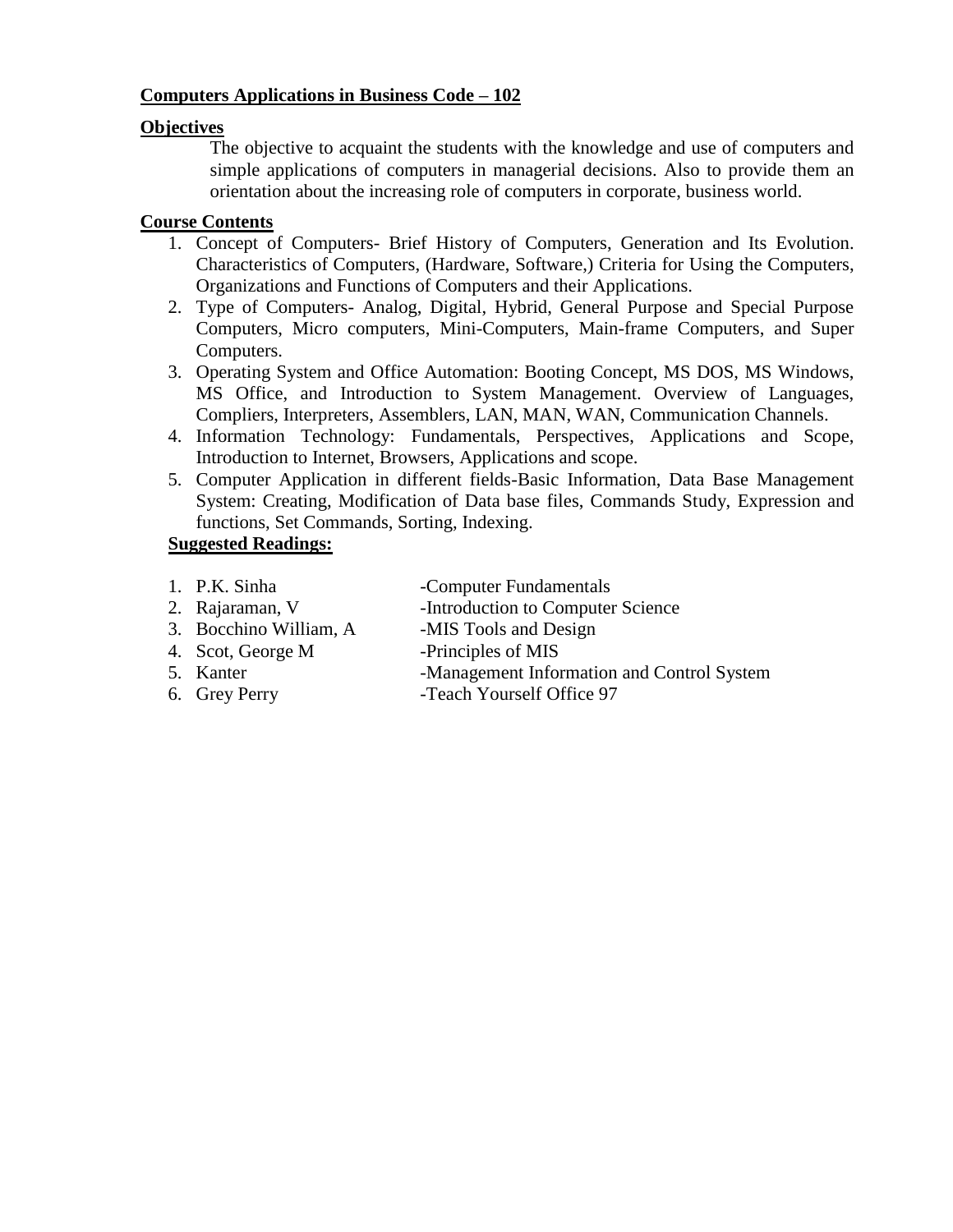# **Business Communication Code- 103**

#### **Objective**

The objective of the Course is to acquaint the students with the knowledge of the Communication written as well as oral required in the Corporate World in its day to day functioning.

# **Course Contents**

- 1. English Grammar: Proper Uses of Verb, Noun, Adverb, Adjective, Punctuation, Para Phrasing in Business Communication, Understanding Direct and Indirect Narration, Skills of Essay Writing and Precis Writing, significance of knowledge of Grammar in Business Communication.
- 2. Basic Forms of Communication, Communication Models, communication Process, Barriers in Communication, Corporate Communication: Formal and Informal Communication Networks, Grapevine, Non-Verbal Communication. Importance of Communication in Business World.
- 3. Business Correspondence: Essentials of effective correspondence, Different types of letters, sale letters, goodwill letters, greetings, notices, circulars and orders, Applications for employment, Modern Office techniques Used in Business Communication.
- 4. Oral Communication, Public Speaking, Body Language, Presentations before the Group, Factors Affecting Presentation, Effective listening, Interviewing Skills, Arranging and Participation in Group Discussion, Seminars and Conferences.
- 5. Report Writing: Writing Skills, Planning, Drafting, Writing, Re-Writing, Editing, Different Types of Business reports, Structure, Steps toward writing of Different Types of Business reports, Style of report Writings.
- 6. Fundamentals of computers-Basic knowledge of computers and its operation, application of MS-work, MS-excel MS-PowerPoint, Internet and its uses, Advantages of e-commerce.

# **Suggested Readings**

- 
- 
- 3. Lesikan V Raymond -Basic Business Communications and Pettel E
- 
- 
- 1. Sharma -Business correspondence and report Writing 2. Monipally -The Craft of Business Letter Writing
	-
- 4. Herta and Murthy -Effective Business Communications
- 5. Sinha K.K. Business Communication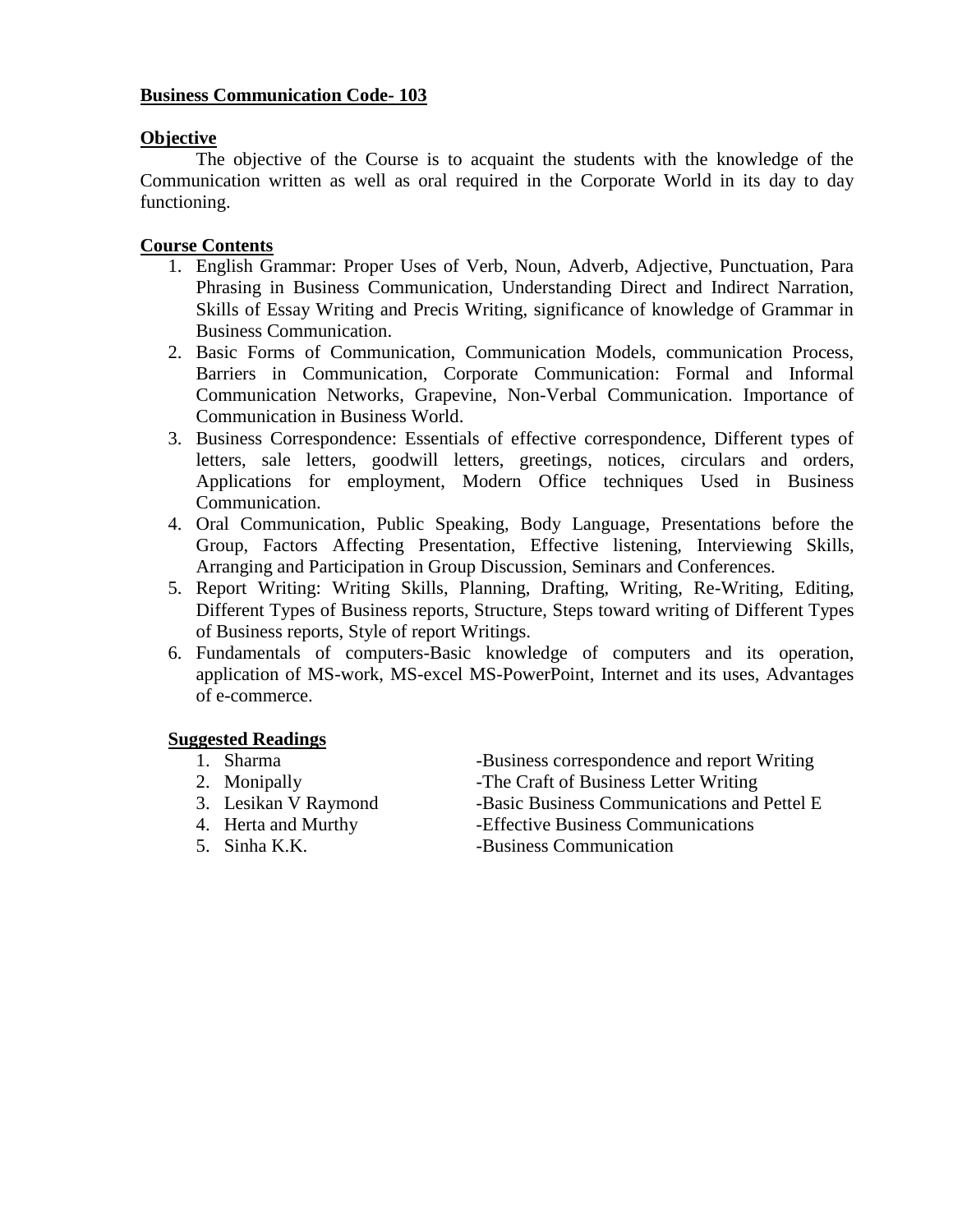# **Financial Accounting Code – 104**

## **Objectives**

To make the students understand the concepts of Financial Accounting, To familiarize students with the mechanics of preparation and Interpretation of financial Statements.

- 1. Financial Accounting: Nature, Scope and importance of Financial Accounting, Basic Accounting Concepts and conventions, Assumptions and Limitations of Accounting, Accounting Principles, Double Entry System, Journals, Ledger, Purchase Book, Sales Book, Cash Book, Petty Cash Book, Trial Balance, Income and Expenditure Account. Posting of Entries in Accounts Books.
- 2. Financial, Cost and Management Accounting- A Distinction. Preparation of Financial Statements, Preparation of Trial Balance, Trading and Profit and Loss Accounts, Balance Sheet, Rectification of Errors, Bank Reconciliation Statement.
- 3. Accounting for Depreciation- Significance and Methods Inventory Valuation Methods and Choice of Methods. Different Types of Reserves.
- 4. Accounting for Partnership Firm-Introduction, Admission of a New Partner, Death and retirement of Partners, Dissolution of Partnership Firm.
- 5. Analysis of financial statements-Nature and Limitations, Techniques of Analysis and Interpretation of Financial statements, Ratio Analysis.

# **Suggested Readings**

- 
- 2. Bhattacharya and Dearden -Accounting For Management
- 
- 
- 5. Shukla M C and Grewal TS -Advanced Accounting
- 1. R. L. Gupta and V. K. Gupta Financial Accounting (Pt-I, Pt-II)
	-
- 3. Shukla S M -Advanced Accounting
- 4. Pandey I M -Essentials of Management Accounting
	-

# **Business Economics Code – 105**

# **Objectives**

The Objective is to provide the knowledge of Economic Theories and their application for managerial Decisions.

- 1. Definition, Nature and Scope of Business Economics, Wealth Definition, Scarcity Definition, Growth Definition, Production Possibility Curve, Circular Flow of Economic As Science and As Art, Application of Economic theory to a Firm's Level Business Problems.
- 2. Demand Analysis and Forecasting: Meaning of Demand, Determinants of Demand, Assumptions of Law of Demand, Exceptions to the Law of Demand, Reasons For Change in Demand, Elasticity of Demand, Demand Forecasting, Law of Supply, Elasticity of Supply.
- 3. Cost and Production Analysis: Different Concepts of Costs, Production Function, Cost-Output Relationship, Law of Variable Proportion and Determining the Level of Production Cost. Law of Increasing Returns, Law of Decreasing Returns.
- 4. Pricing Under Different Market conditions: Nature of markets, Pricing under Perfect, Monopoly and Monopolistic Market Conditions. Pricing in Actual Practice, Cost Plus Pricing, Transfer Pricing.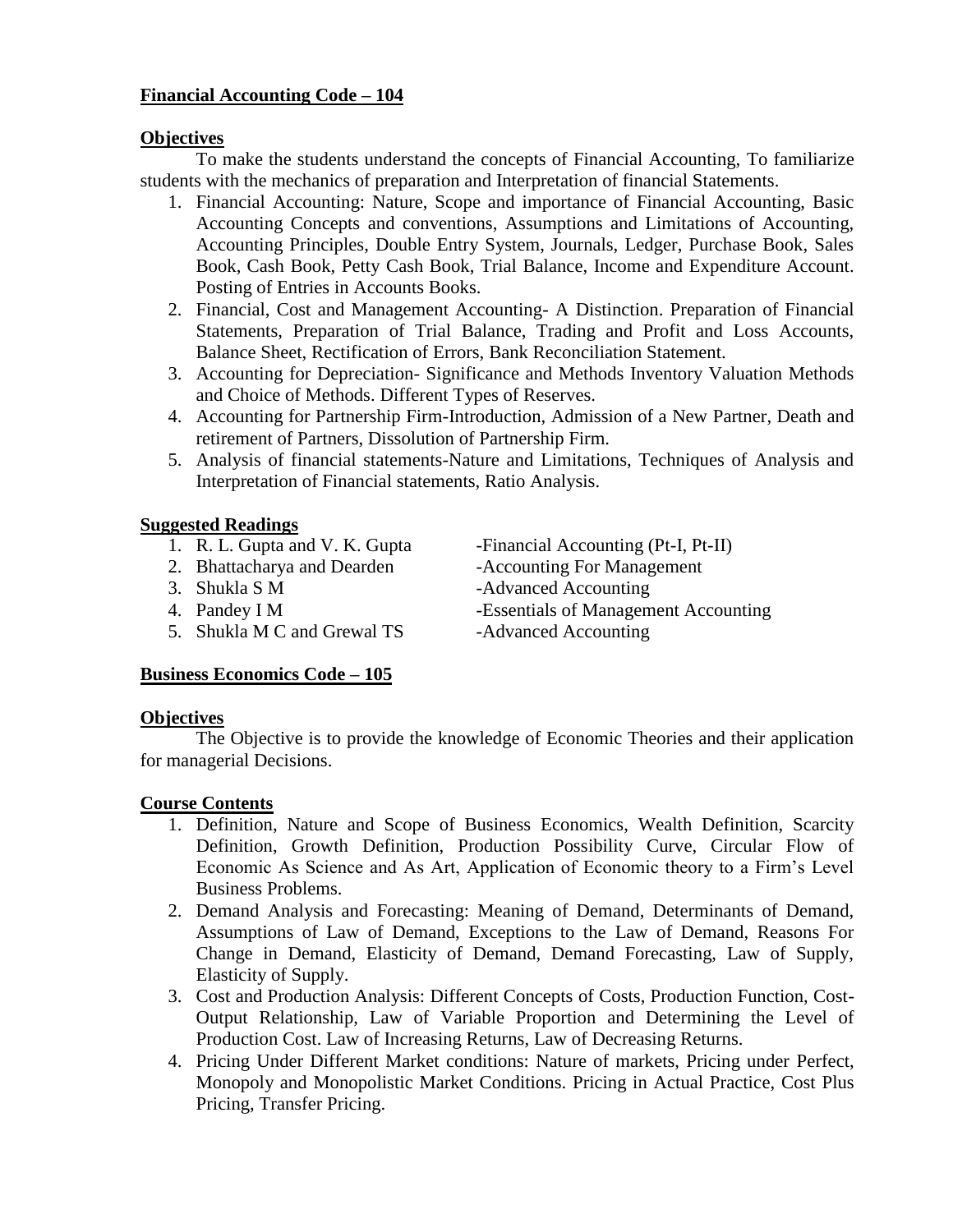5. Profit Measurement and Appropriation: Economic us Accounting Profit, Concept of True Profit, Factors in Profit Measurement, Appropriation of Profit Policy, and Capitalization of Profit. Business Cycle: Causes and Effects of Inflation and recession, Measures of Economic Stabilization.

#### **Suggested Readings**

- 1. Varshney, R L and Maheshwary -Managerial Economics
- 
- 3. Alwxander, K J W and Kemp, A J -The Economist in Business
- 4. Norman, N Parish -Economic Analysis
- 5. Mankar and Dinkar **-Business Economics**
- 
- 2. Joel Dean -Managerial Economics
	-
	-
	-

# **BBA 2nd Semester**

# **Marketing Management Code – 201**

#### **Objective**

The objective of the course is to provide basic knowledge of the concept of Marketing and their application in the field of business.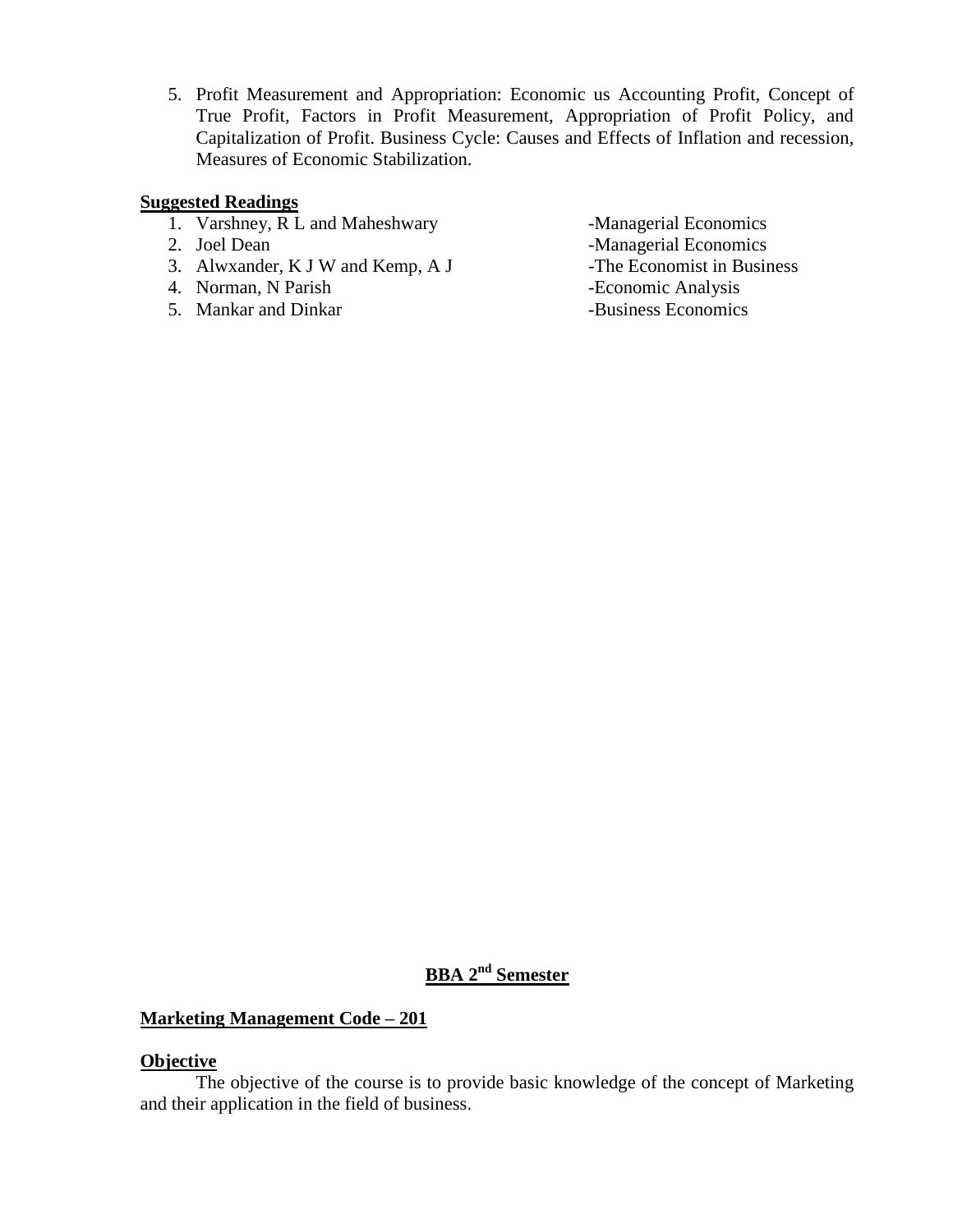# **Course Contents**

- 1. Definition, Nature, Scope and Importance of Marketing, Modern marketing Concepts, Marketing Mix and Marketing Environment. Meaning and Dimensions of Market, Market Segmentation. Role of Marketing in Economic development and Its Applicability in Indian Conditions.
- 2. Consumer Behaviour,: Meaning and Its Importance, Consumer Buying Behaviour, Determinants of Consumer Behaviour, Product: Meaning, Role, Product Planning and process, Product Life Cycle, Product-Market Integration, Product-Positioning, Branding, Packaging.
- 3. Pricing Advertising and Channels of Distribution: Pricing-Meaning, Role, Theory and Practice of Pricing Management. Advertising-Meaning, Role, Profile of Advertising in India, Management of Advertising, Channels of Distribution-Meaning, Role, Classification, Factors Governing Choice of Channels and Intermediaries.
- 4. Physical Distribution, Market Organization, Physical Distribution, Meaning, Objective, Organization, Role and Relevance of Physical Distribution, Physical Distribution Management, Marketing Organization: Organizing for Marketing, Evaluation of Marketing Organization, Principle of Organization Design, Organizational Problems.
- 5. Overview of Global marketing, Rural Marketing, Services Marketing, Marketing Challenges in 21<sup>st</sup> Century.

# **Suggested Readings**

- 
- 2. Stanton W J -Fundamentals of Marketing
- 3. Cunduff Still and -Fundamentals of Marketing Goiani Cundiff

1. Kotler, Philip -Marketing Management: Analysis Planning and Control

- 
- 4. Rusenberg, L J -Marketing
- 5. Ramaswami and Nama Kumari -Marketing Management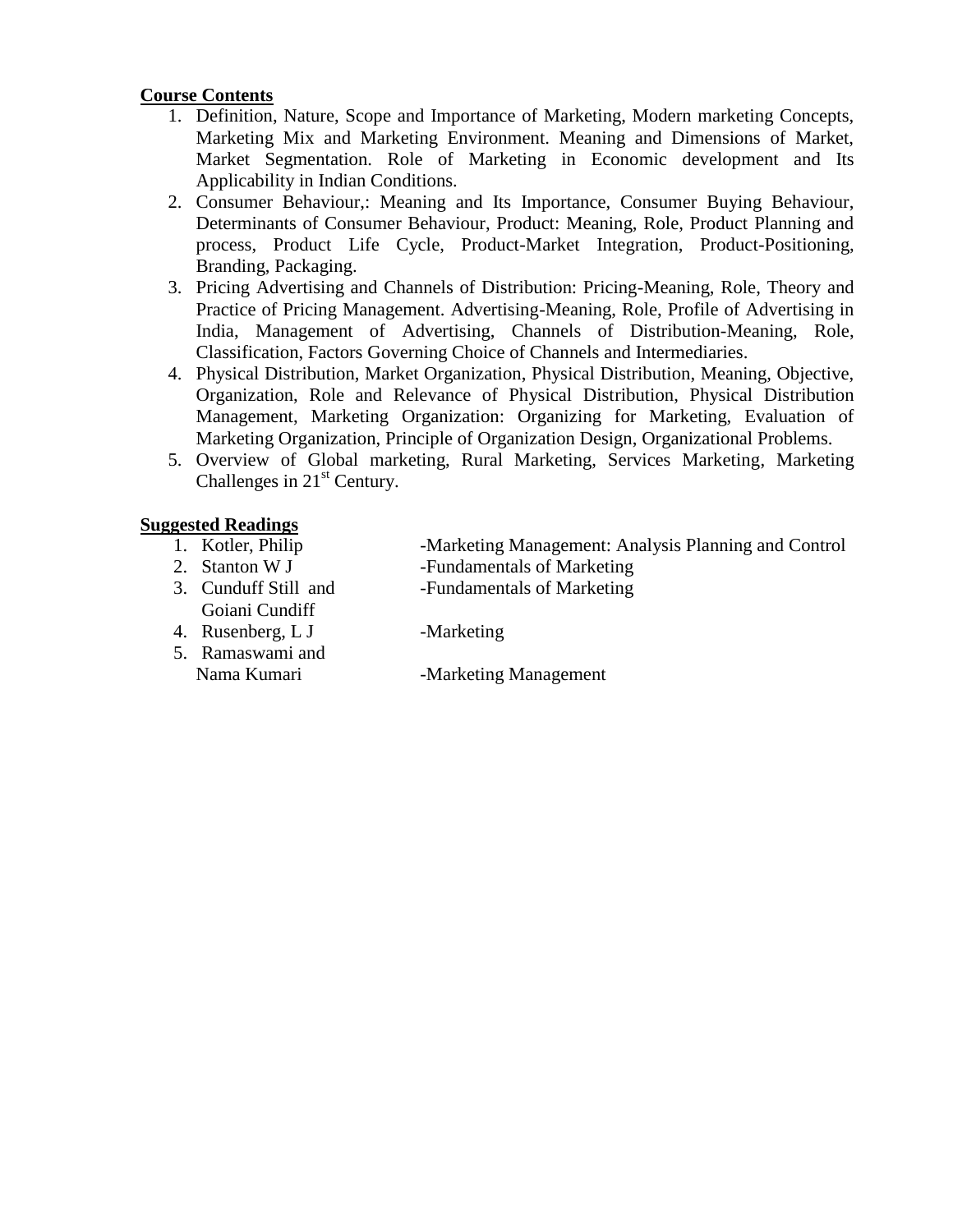# **Human Resource Management Code – 202**

# **Objectives**

The objective is to develop an understanding of the Management of Human Resource with reference to various aspects of Personnel Management and Industrial Relations.

# **Course Contents**

- 1. Human Resource Management: An Introduction, Personnel Functions and Organizational Goals. Personnel Management: Definition, Objectives, Significance, Qualities of Personnel Managers, Human Resource Planning,: Meaning and nature of Human Resource Planning, Theory and Practice.
- 2. Recruitment, Selection and Placement, Induction Training, Need and Purposes of Training, Methods of Training, Development and Growth, Work Study: Job Design and Appraisal, Job Description, Job Analysis and Evaluation, Job enrichment, Performance Monitoring and Appraisal methods, Motivation and Productivity.
- 3. Wage and salary Administration: Wage policy, Concept and Importance, Fringe Benefits, Incentive Compensation and Remuneration, Factors affecting Wages and Wage fixing Machinery.
- 4. Industrial relations: Concept and Significance of Industrial Relations, Trade Unions, Concept, Objectives and functions of Trade Unions.
- 5. Collective Bargaining, Dispute Resolution and Grievance settlement, Employee Discipline Regulatory, Mechanism, Suspension, Dismissal, Retrenchment, Industrial Conflicts and resolutions, Role of Trade Unions in Collective Bargaining.

# **Suggested Readings**

- 
- 
- 1. Flippo, E B -Principles of Personnel Management
- 2. Yoder Dale -Personnel Management and Industrial Relations<br>3. Strauses, G and Savles L R -Personnel-The Human Problems in Mgt.
	- -Personnel-The Human Problems in Mgt.
- 4. Singh, Chhabra and Taneja -Personnel Management and Industrial Relations
- 5. Aswathappa, A -Human Resources and Personnel Management
-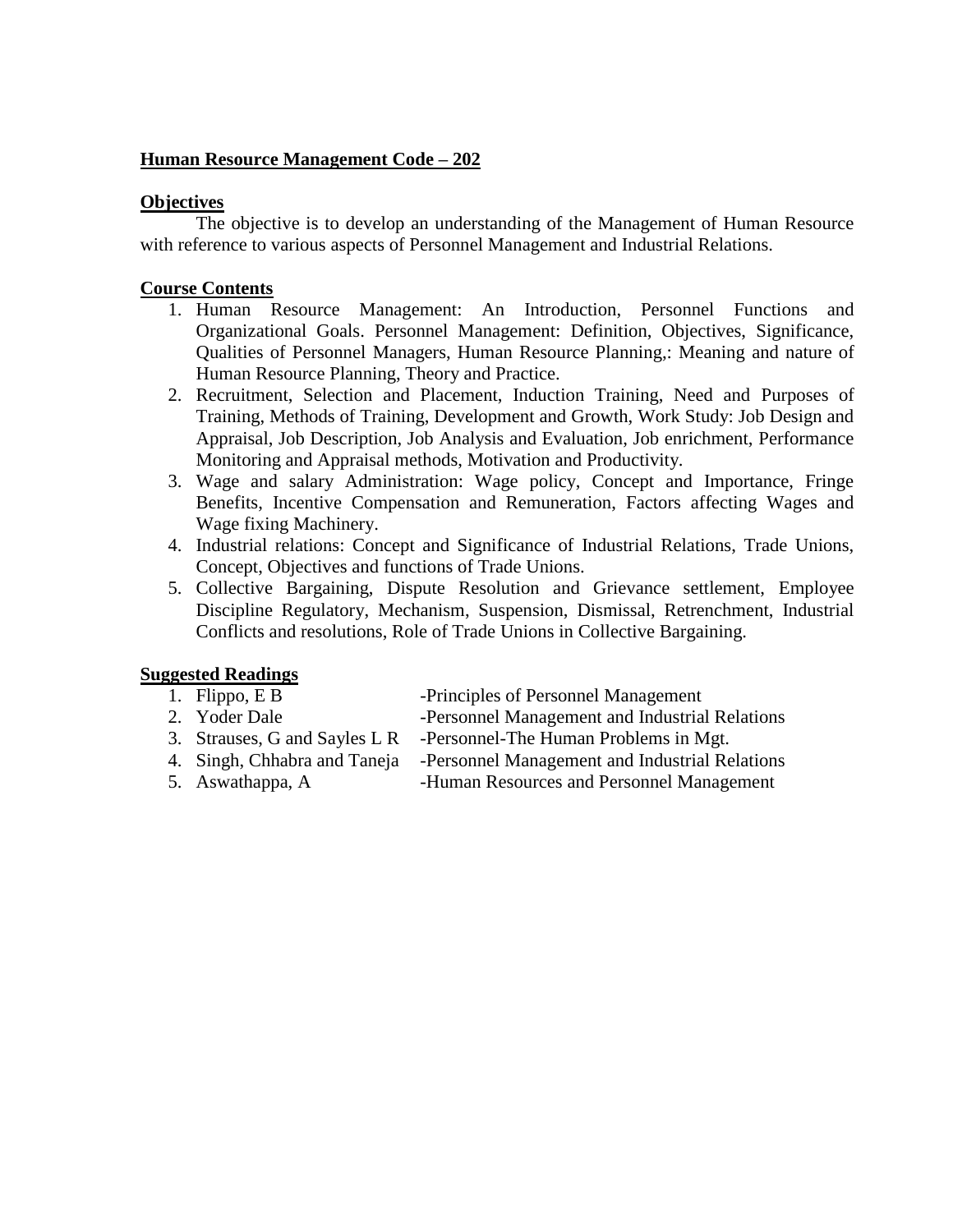# **Business Environment Code – 203**

# **Objective**

The object is to educate the students on the role of business in modern society. Emphasis is placed on the significant relationship, which exists between business and the social, legal, political, economic, financial and fiscal environment in India.

# **Course Contents**

- 1. Business Environment and Society Concept, Nature and Significance of Business environment, Social responsibility of Business, Business ethics, Business and Culture, Technological Development and Social Changes.
- 2. Business and Economy: Economic System, System, Capitalism, Socialism, Mixed Economy, Features of Indian Economy, Public sector, Private sector, Small scale industries: Concept, Significance, Issues and Priorities. Role of Public sector in Indian Economy and its Problems.
- 3. Business and Government: Role of Government in Economic Planning in India, Introduction to Industrial Policy Resolution 1948, Industrial Policy Resolution, 1956, New Industrial Policy, New economic policy, Privatization, Liberalization and Globalization and their Implications on Indian Economy.
- 4. Business and Law: Provisions under Companies Act, 1956 relating to setting up of a Company, Provisions under the MRTP Act relating to Restrictive trade Practices and Unfair trade Practices, Silent Features of the Consumer Protection Act relating to Consumer protection in India.
- 5. International Business Environment- An Overview, International Economic Groupings: GATT, W.T.O., UNCTAD, World Bank, IMF, European Union.

# **Suggested Readings**

- 1. Cherunilam Francis -Business Environment
- 
- 
- 4. Datta R and Sundharan K P M -Indian Economy
- 

2. Ghose A N -Indian Economy-Its nature and Problems 3. Agarwal A N -Emerging Dimensions of Indian Management 5. Adhikari M -Economic Environment of Business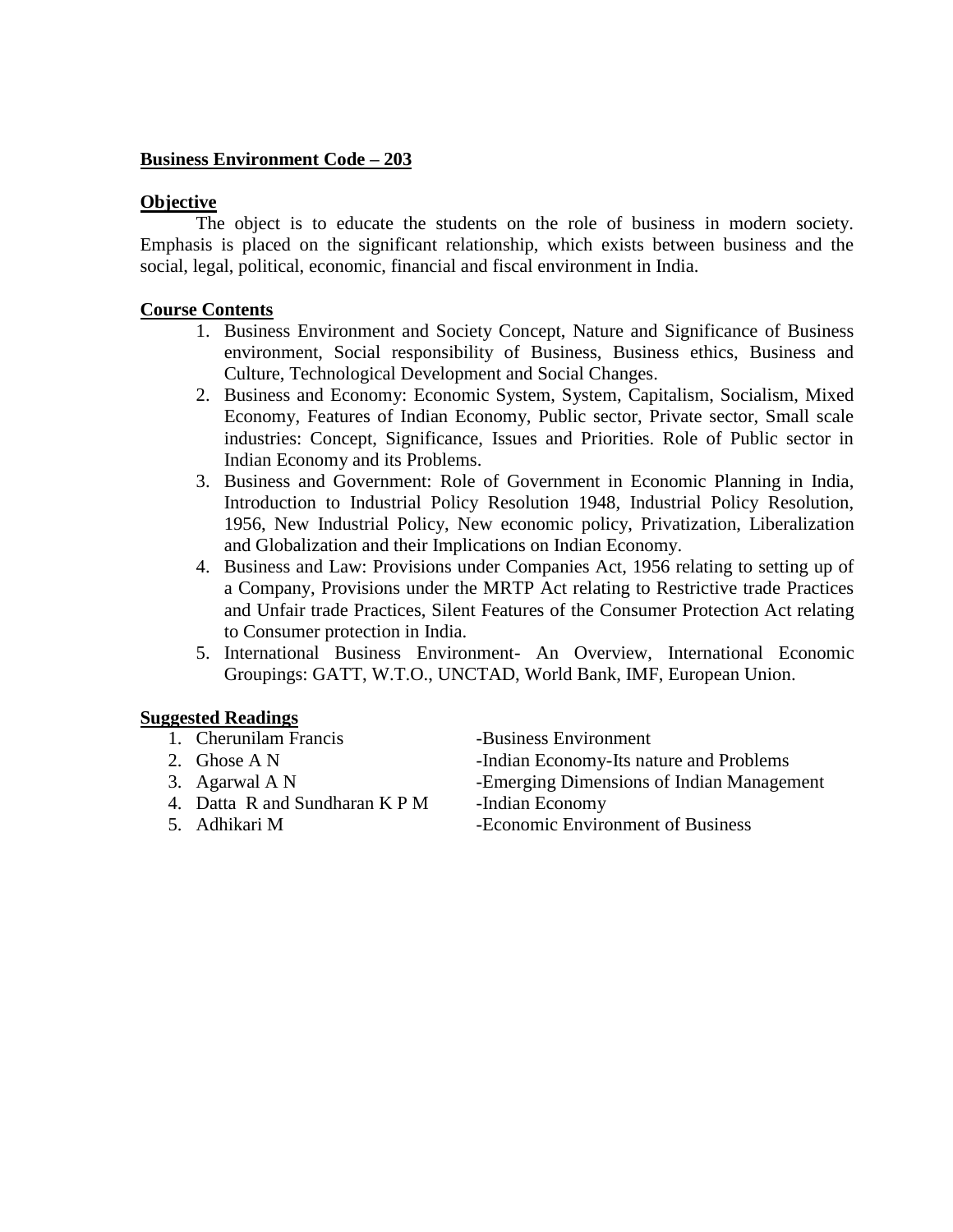# **Production Management Code – 204**

#### **Objective**

The objective of the course is to give first hand information and knowledge to the students to understand the basics of the production Areas and its management.

#### **Course Contents**

- 1. Nature and Scope of Production Management, Production Analysis and Planning, Production Functions, Responsibilities of the Production Manager, Plant Location and layout, Factors To Be Taken care for Plant Location.
- 2. Production Planning and Control, Procedure, Objectives and Importance of Production Planning And Production Control, Manufacturing Systems, Materials Management-Its Scope and Importance, Purchasing Function and Procedures, Store Keeping.
- 3. Inventory Control, Relevant Costs, Economic Lot Size, Inventory Analysis, Sales Forecasting Techniques.
- 4. Productivity-Concept and factors on which Productivity depends, Measurement of Productivity, Input Output Analysis and Productivity, Product Development and Designing, Stages of New Product Development, Standardization, Simplification and Specialization, Automation.
- 5. Development of Efficiency Work Method, Material Flow Process Chart, Man flow Process Chart, Principles of Motion Economy, Comparison of Alternative work Methods, Safety and Health Considerations, Maintenance of Production Facilities, Quality Control and Inspection, Sampling Inspection, Quality Control Charts, Attributes and Var5iables Charts.

# **Suggested Readings**

- 1. Myers -Production Management
- 2. Bufa -Modern Production Management
- 3. Goel and Gupta -Production Management
- 4. Hegde -Production Management
- 5. Starr -Operations Management

# **Business Finance Code – 205**

#### **Objective**

The objective is to provide conceptual knowledge of the tools of financial and analysis and management and various long term and short term sources of finance, it also aims at helping them to develop skills for making financial decisions in practical business situations.

# **Course Contents**

1. Business Finance- Conceptual Foundation, Finance Function in Business, Corporate Finance, Nature and Scope of Financial Management, Objective of Financial Management, Role of Financial Management and Financial Manager in Business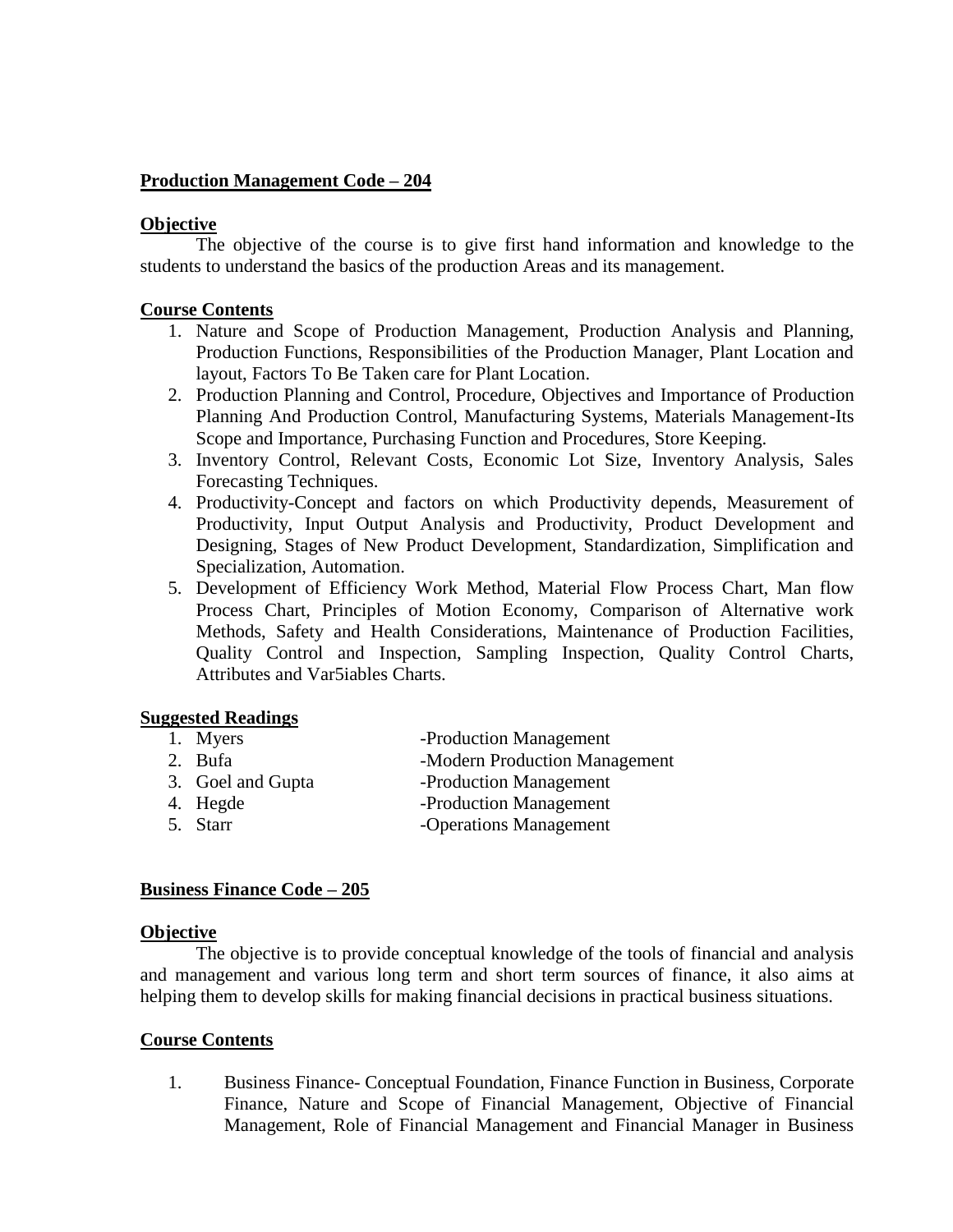Organizations. Form of Business Organizations, Regulatory Framework: Brief Introduction of Companies Act. Partnership Act. Securities and Exchange Board of India Regulations.

- 2. Cost of Capital: Meaning and Importance of Cost of Capital, Measurement of Cost of Debt, Preference Share Capital, Equity shares and Retained Earning, Overall cost of capital of the Firm. Capital Rationing.
- 3. Cost of Debt. Cost of preference shares, Debentures, Convertible Debentures, Relative Merits and Limitations. Financial Securities: Characteristic of Different Securities. Meaning of Capitalization, over and Under Capitalizations-their Cause and Remedies. Capitalization and Capital Structure: Meaning of Capital Structure, Operating Leverage, Financial leverage, Capital Structure Planning, Assessment of Debt. Capacity Guideline for Capital Structure Planning.
- 4. Short Term Financial Requirement: Working Capital- Its need and Importance, Factors Affecting Working Capital requirements, Estimating Working Capital requirements, Working Capital Financing Policy Sources of Finance.
- 5. Dividend Policy and Retained Earnings: Dividend- Payout Ratio, Managerial Considerations in Determining Dividend Payout, Factors Affecting Dividend Policy Dividend Stability, Dividend Policy and Share Valuation Traditional Position, Walter Model, M-M Position .

# **Suggested Readings**<br>1. Khan, M Y

- 
- 2. Prasana Chandra Financial Management
- -Financial Management
	-
- 
- 3. Pandey, I M -Financial Management
- 4. Kuchal, S C -Financial Management and Corporate Finance
- 5. Van Horne Financial Management

**206 Basic of Environment Science – As decided by the University- This is compulsory course for all Degree level courses and syllabus and pattern of the examination shall be as decided by the University and applicable to all such courses. For Syllabus and course curriculum- - Please consult University Guidelines Booklet available from the University Office.**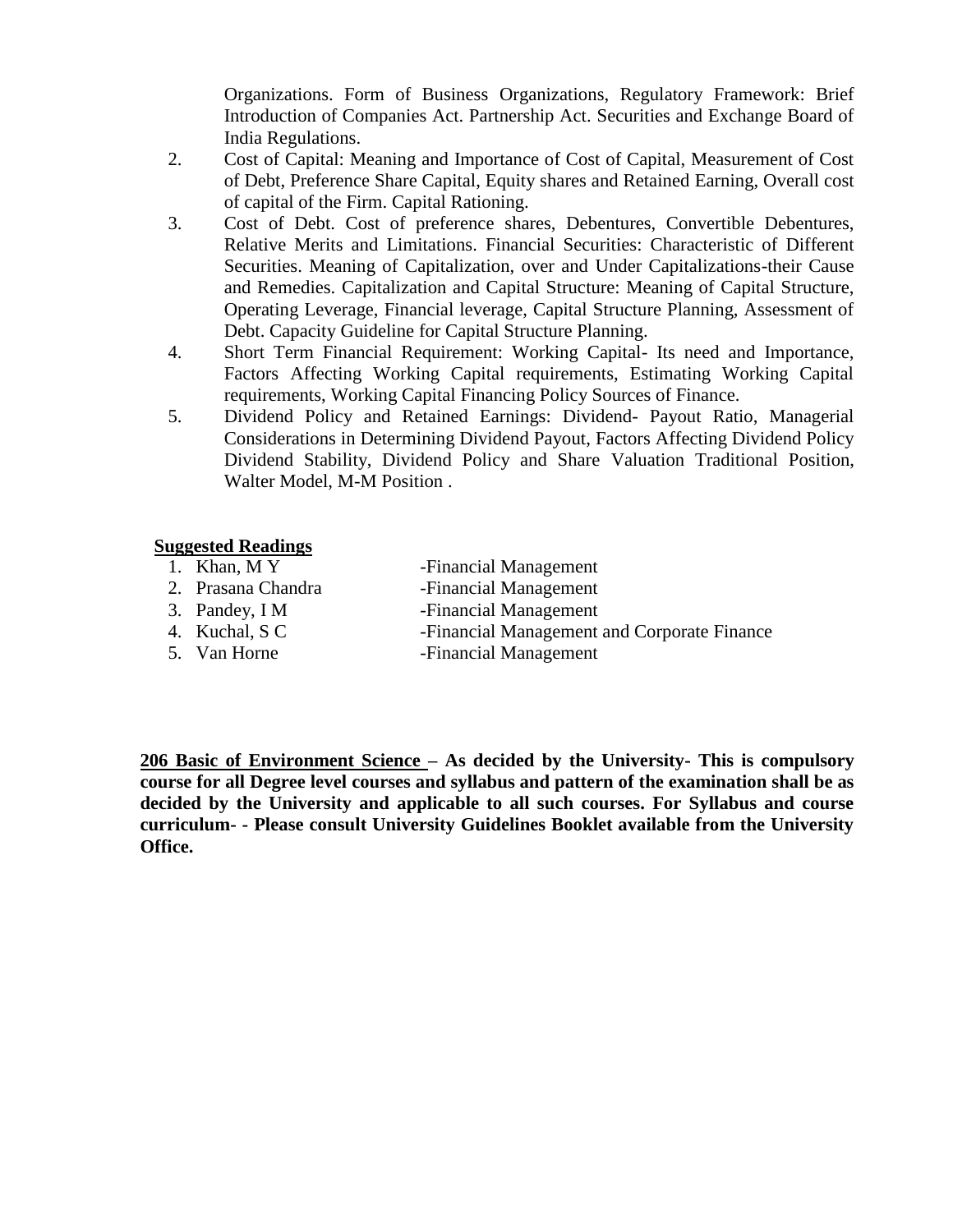# **BBA 3rd Semester**

## **International Business Code – 301**

#### **Objective**

The objective is to impart knowledge and skill of analysis of operational processes of business between two or more nations.

#### **Course Contents**

- I. An Overview of International Business, Framework of International business, Types of International Business, International Business Approaches, Global Marketing Theory of Competitive Advantages, Neo-Classical, Modern Approach to International Business, Problems of Trade and Aid of Developing Countries.
- II. International Business decision: Mode of Entry, Marketing Mix, Factors Affecting Decision For International Business, Role of International Institutions Like GATT, WTO, ECM, IMF, IBRD, IDA, IFC, UNCTAD, In International Business Recent Trends in World trends, Multi National Corporations and the Trade.
- III. Recent trends in India's Foreign Trade, Export, and Import Policy, Trade Policy Balance of Payment, Custom and Tariff Rationalization. Identifying Foreign Markets and Overseas markets, International Marketing Mix, Product Development, Transfer Logistics and Distribution Channel, Role of Documentation in International Trade, Export Pricing and Methods of International Payments.
- IV. International Capital Movement, Risk in International Operations, International Investment Financing of Foreign trade, Factor Mobility and Direct Foreign Investment. Export Finance, Pre and post Shipment credit, Introduction to FEMA Insurance. Role of ECGC and export Promotion Councils, Eurocurrency Markets.
- V. Regional Economic Groupings, Major Trading Blocks, Globalization with Social responsibility Introduction to International Monetary and Financial System.

#### **Suggested Readings**

| Ramu s Shiva<br>-International Business-Governance structure |  |
|--------------------------------------------------------------|--|
|--------------------------------------------------------------|--|

- 2. John; F -International Business Strategy and Administration
- 
- 3. Lal Sanjay Multinationals, Technology and Export
- 4. Robinson D Richard International Business and Management
- 5. P.T. Ellishorth -International Economics
- 
- 
- 6. Varshney and Bhattacharya -International Marketing Management.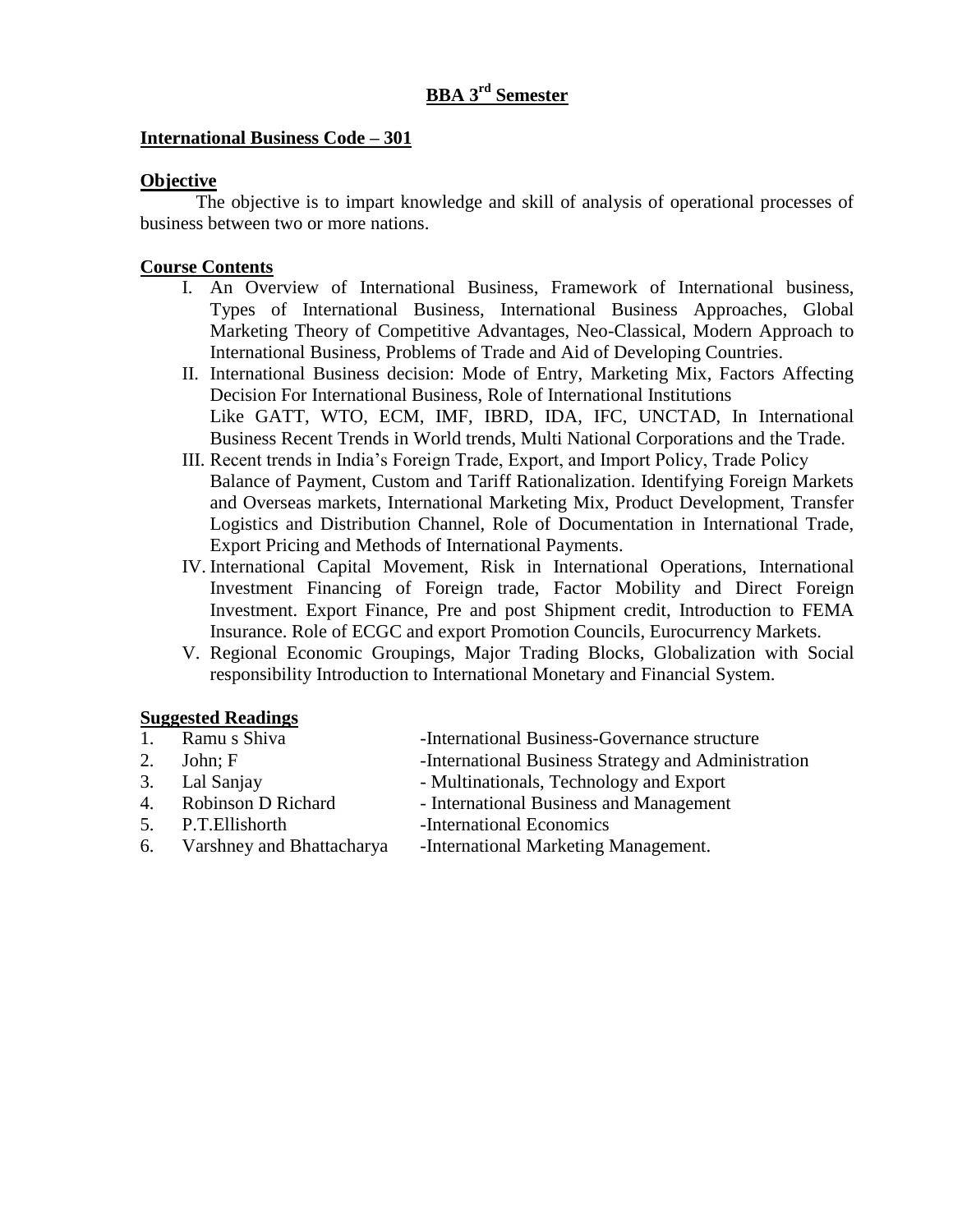# **Organizational Behaviour - 302**

# **Objective:**

The objective is to develop an understanding of an individual Personality motivational as well their impact on organization. It also aims to develop skill in team building, leadership, managerial effectiveness and conflict resolutions.

# **Course Contents:**

- **1.** Organization and Its Analysis, Nature of Organization, Nature, Scope and Significance of Organizational Behaviour, Relevance O.B. in to –days Business. Environment
- **2.** Individual Dimensions of Organizational Behaviour: Nature of Human Behaviour, Perception, Learning and Behaviour Modification, Personality, Attitudes, Motivation, Socio Cultural Factors and Bwhaviour Dynamics of Groups.
- **3.** Interactive Dimension of Organizational Behaviour: International Behaviour Group Dynamics and Behaviour, Power, Authority, and Politics, Leadership, Communication, Organizational Conflict, Organizational Climate.
- **4.** Structural Dimensions of Organizational Behaviour: Organization Theory, Determinants of Organization Structure , Designing of Organization Structure, Forms of Organization Structure, Bureaucratic Organization
- **5.** Organizational Effectiveness and Change: Organizational effectiveness, Organizational changes and Development. Major Forces of change, Types of change, Resistance to Change, Developing Support for change.

# **Suggested Readings**

- 1. Korman, Abhraham K -Organizational Behaviour
- 
- 
- 
- 5. Stephen P Robbins -Organizational Behaviour
- 
- 2. Singh and Chhabra Organization and Behaviour
- 3. Khanka S S -Organizational Behavior
- 4. Maslow A H Motivation and Personality
	-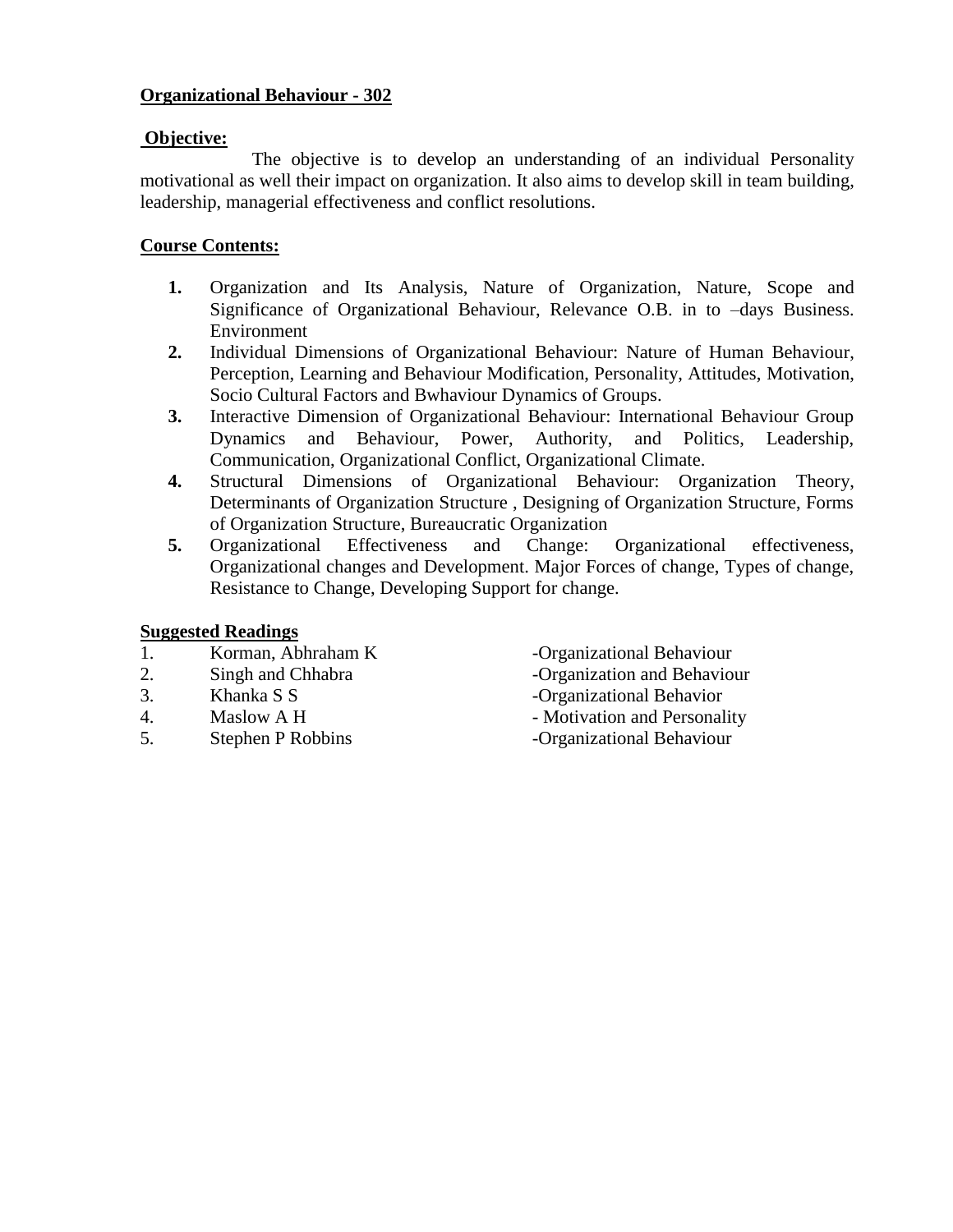# **Business Laws - 303**

#### **Objective:-**

The objective is to Provide Knowledge about important business laws relevant to Business and Corporate World.

# **Course Contents:**

- 1. Meaning and Importance of Business Laws, Laws and Business managers, Government and Business Relationship in India.
- 2. Indian Contract Act 1872: Proposal , Acceptance , Promise , Consideration , Capacity to Contract , Performance of Contracts , Discharge of Contracts, Breach of Contract, Remedies Against Breach of Contract , Indemnity and Guarantee , Bailment and Pledge , Contract of Agency .
- 3. The Sale of Goods Act, 1930: Contract of Sale , Essentials of Contract of Sale, Sales Agreement and Agreement to Sale , Conditions and Warranties, Passing of Property of Goods, Transfer of Title by Non Owners, Performance of Contract of sale , Duties and rights of Parties, Breach of Contract of sale , Auction sale .
- 4. Indian Partnership Act, 1932: Definition of Partnership, Partner, Firm , Kinds of partnership , Duties and Rights of partners , Dissolution of a Firm , Major as a Partner.
- 5. Negotiable Instrument Act, 1881: Definition and Essential Features of Negotiable Instruments, Types of Instruments and Endorsement, Parties to Negotiable Instrument.
- 6. Consumer Protection Act, Provisions related to Consumer protection and Redressel of Consumer Grievances.

#### **Suggested Readings:**

- 1. Kuchal M C -Mercantile Law
- 2. Kapoor N D -Mercantile Law
- 
- 
- 5. Singh Avatar Mercantile Law

3. Shukla M C -A Manual of Mercantile Law 4. Jain J D -Indian Contract Act.

# **Accounting For Management - 304**

#### **Objective:**

The objective to provide basic Knowledge of the science of Accounting , Interpretation of Financial Statements and to Develop an Understanding of Accounting Tools , Techniques and Information and their Uses in Managerial Decision Making.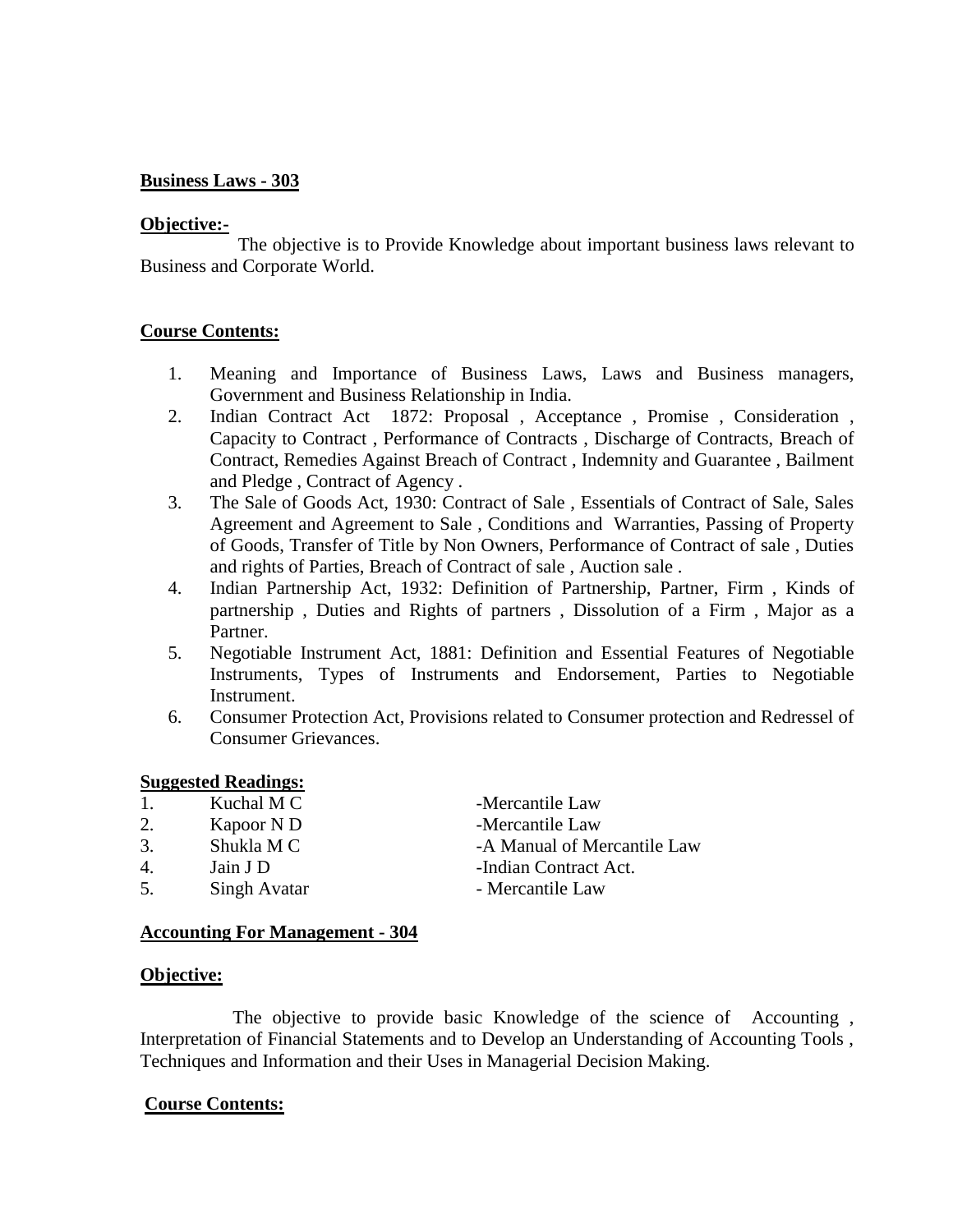- 1. Introduction to Management Accounting: Nature, Scope, Significance, and Function of Accounting, Management Accounting VS Financial Accounting. Management Accounting VS Cost Accounting.
- 2. Break –even Analysis: The Break –even point , on the P/V Graph , The Break even point formula and uses of Break even Analysis, Cost Volume profit Relationship: The relationship of the Cost and profit with Volume, Uses and Limitations.
- 3. Cost Analysis for Decision making: Decision facing Management, The role of Costs, Relevant Cost, Contribution Approach , Relevant and Cost Behaviour, Short term and long term Indications , Opportunity Cost, Decision Involving Alternative Choices: Nature of Managerial decision making , Concept of Differential costs , Decision to make or buy , Decision to Accept a special order, Decision to Continue or drop a Product Line .
- 4. Budgeting and Budgetary Control: Budgeting as a Tool, Uses and Organization of the Budgeting, Limited Budget factors, The Budgeting Process, Step in Budgets Preparation, Type of Budgets.
- 5. Standard costing variance analysis: Standard Costing VS Historical Costing, Types of Standards, Concepts of variance Analysis, Computation of Material, Labour Variance.

- 
- 
- 3. Horngren CT -Cost Accounting
- 
- 5. Shukla and Grewal -Advanced Accounts

1. Anthony, RN and Welsh, GA -Fundamentals of Management Accounting 2. Khan and Jain -Management Accounting 4. Gupta, RL -Advanced Accountancy

# Quantitative Analysis - 305

# Objective:

The Objective is to provide basic knowledge of the concept of quantitative techniques having their application in the field of Business.

- 1. Introduction, Importance Uses of Statistics and quantitative techniques, Methods of Presenting Statistical Information's and Collection of Data, Frequency Distribution, Measure of Central Tendency, Mean Mode, Median , Measure of Dispersion , Range , Qua- Deviation, Mean Deviation, Standard Deviation and Variance: Measure of Variation and Skew ness.
- 2. Probability Theory: Definition of Probability, events, Counting rules and Computation of Probabilities: Addition, Multiplication rules, Conditional Probability, Rules of Bays and permutation and Combination. Probability Distribution: Introduction Binomial Model and Normal Distribution.
- 3. Sampling –need and method of Sampling, Sampling and Non Sampling Errors, Sampling Techniques, Forecasting: Meaning, Nature and Techniques, Qualitative and Quantitative Techniques, Curve Fitting and Method of Least Square.
- 4. Forecasting Methods: Business Forecasting, Nature and Significance of Correlation, Correlation and regression Analysis, Time Series Analysis. Type of Correlation. Methods of Studying Correlation.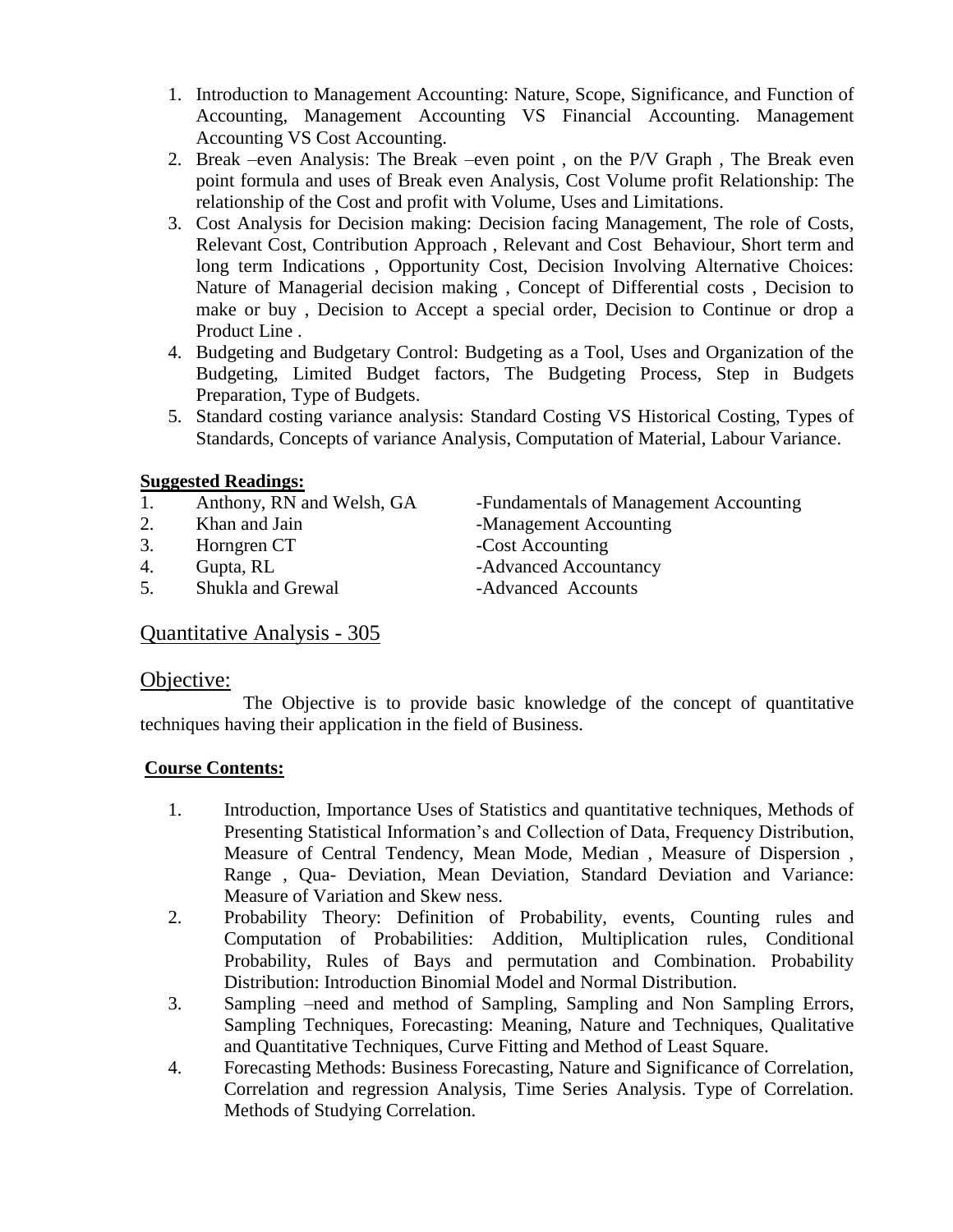- 
- 2. Levin R.I.and Rubin Devid S -Statistics for Management
- 
- 
- 5. S.P. Gupta and M.P. Gupta -Business Statistics.
- 1. N.D. Vohra -Quantitative Techniques in Managerial Decisions
	-
- 3. Stephen K.C -Applied Business Statistics
- 4. Emory and Cooper -Business Research Methods
	-

# **Fourth Semester Papers (All Papers in this Semester are Compulsory)**

# **Company Law - 401**

# **Objective:-**

The object is to impart Knowledge of Indian Companies Act to the Students so that it is easy for them to understand the Functioning of the Corporate World. **Course Contents:**

- 1. Introduction: Evolution of Indian Companies Act, 1956,Meaning and Characteristics of Company, Definition of a Company Under the Companies Act,1956, Types of Companies, Difference Between a Company and Other Associations of Persons, Promotion of a Company: Availability of Name, Duties and Liabilities of Promoters.
- 2. Formation of Company: Incorporation, Documents to be Field with Registrar, Memorandum of Association, Articles of Association, Preparation and Filling of Memorandum and Articles of Association, Alteration of Memorandum of Association and Articles of Association. Procedure for Conversion of private company in to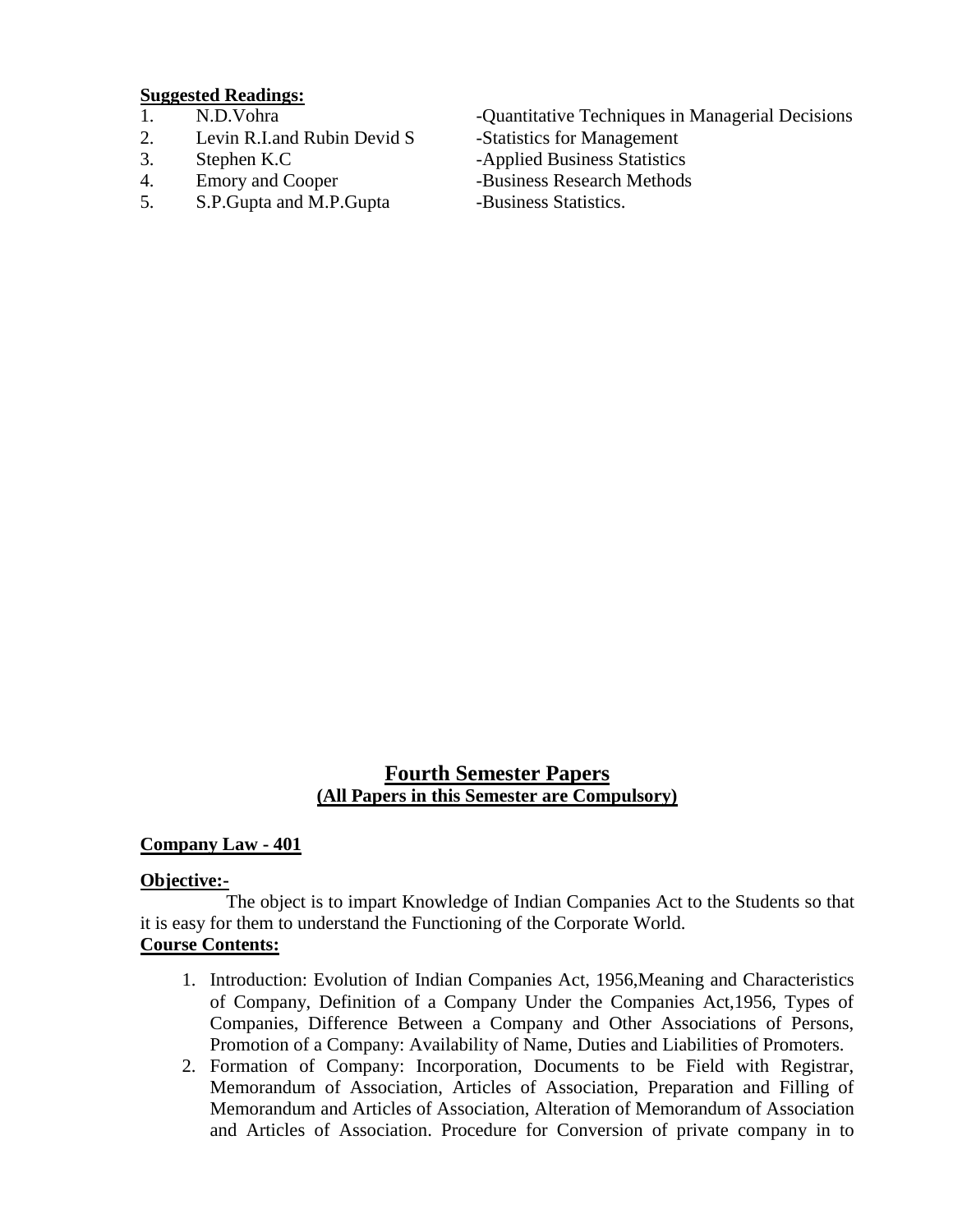public company and Vice Versa. Doctrine of Indoor Management, Doctrine of Ultra Vires.

- 3. Share capital and Debentures: Types of Share and debentures, Issue of share and debentures, prospectus, Transfer and transmission of shares and debentures.
- 4. Company Administration: Directors, Managing Directors, Appointment, Qualification and Disqualification of Directors, Different Type of Directors, Appointment, Re-appointment, retirement, Resignation, removal of Directors, Power and the Duties of Directors. Different Types of Meeting: Annual General meeting, Extra Ordinary General meeting, Procedure for Holding General meeting.
- 5. Winding up of Companies: Types of winding Up, Circumstance under which the company can be wind up by the Court, Appointment of official Liquidator. Rights and Duties of Official Liquidator, Role of Contribution in Company Liquidation.

# **Suggested Readings:**

- 1. Avtar Singh Indian Company Law
- 
- 3. Sen Gupta B.K. Company Law
- 

# **Research Methodology - 402**

# **Objectives:**

The objective is to teach the students basic technique of Research which is useful for developing analytical ability.

# **Course Contents:**

- 1. Introduction, Definition, Importance, Scope and Limitations of Research, Objectives, Types of Research. Planning and Designing Research.
- 2. Secondary and Primary Data Collection- Introduction to Secondary Data Source and their types, Methods of Data Collection, Data preparation-Validation, Editing Coding, Tabulation and Cross Tabulation of Data, Data Analysis and Interpretation, Hypothesis Testing, University and Vicariate Data Analysis. Multivariate Data Analysis.
- 3. Sampling and Questionnaire Design and Construction –Introduction to Sampling, Sampling Process, Sampling Designs, sample size, Application of Sampling Stape Involved in Questionnaire Construction, Questionnaire Design, Attitude Measurement, Types of Scales for Attitude Measurement.
- 4. Application of Research-An Over view of Market Research, Product Research, Advertising and Scale Promotion Research, Scale Control Research, Research in Financial matters and matters Related to Human Resource Management.
- 5. Presentation and Follow –Through –Role of the report, Type of the reports, Contents of the reports, personal Presentation of the report, Follow through.

# **Suggested Readings:**

- 
- 
- 3. D.A.Aaker and G.S.Dey Marketing Research
- 
- 
- 6. Luke and Robin Marketing Research
- 7. Tull and Hawkins Marketing Research

1. Agarwal -Marketing Research

- 2. Body West Fall Marketing Research-Text and Cases
	-
- 4. Weiers  **Marketing Research**
- 5. Malhotra Marketing Research
	-
	-

2. M.C.Bhandari Guide to Company Law 4. Ramaiahy Guide to Company Law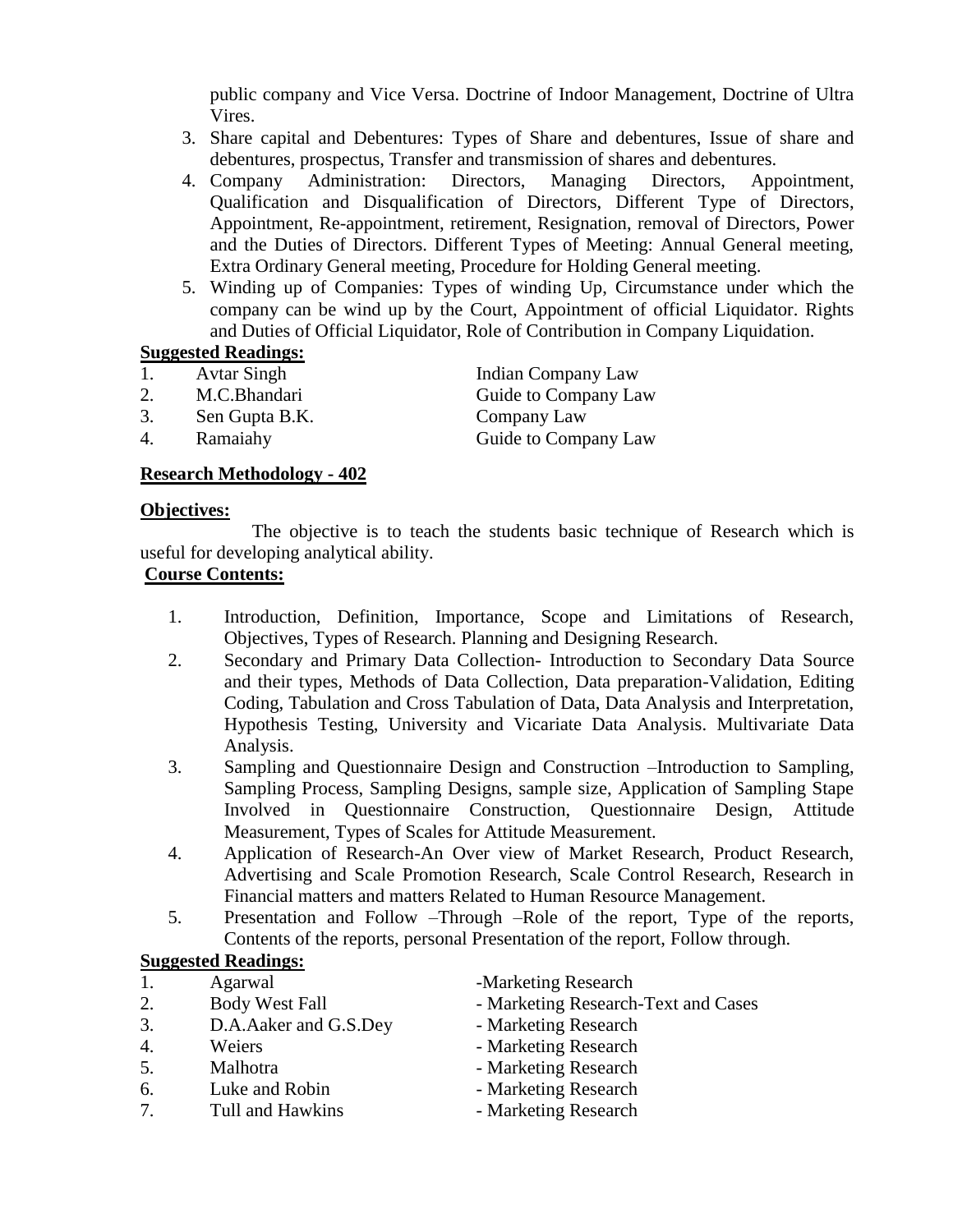# **Logistics Management - 403**

## **Objectives:**

The objective is to develop an understanding of the basic Concept of Logistics which is up coming field in India.

- 1. Introduction to Logistics. Logistics Interface with Production and Marketing. Measures of logistics.
- 2. Physical Distribution and Logistics, Logistic system Analysis and Design. Warehousing and Distributing Centers, Location.
- 3. Transportation System: Facilities and Services, Dispatch &Routing Decisions and models.
- 4. Inventory Management Decisions, Packaging and Materials Handing.
- 5. Overview of International Logistics Management.

# **Suggested Readings:**

- 1. Ballau, Ronald H. -Business Logistics Management
- 2. Christopher M. Logistics and Supply Chain Management
- 3. Shapiro R. Logistics Strategy
- 
- 
- 4. Benjamin S.B. **-Logistics Engineering & Management**

# **Marketing of Service – 404**

#### **Objectives:-**

The Objective of the course is to familiarize the students with concepts, Theories and techniques in the field of Services Marketing.

# **Course Contents:**

- 1. The Nature of Services Marketing-Introduction, Definition and Characteristics of Services, Classification of Services, Evolution of Services marketing, importance of Services Marketing in India Economy. The services Marketing Mix-Importance of 7Ps in Services Marketing.
- 2. The Services Marketing-the People Component, Services and the Importance of the people Component, Using People to Differentiate Services, Internal Marketing, Employee Motivation and Implication for Service Delivery.
- 3. Market Segmentation, Selection of Market and Positioning of Services, Quantity and Quality of Services, Determinants of Quality and Quantity.
- 4. Application of the Components of Marketing of Services in Financial Services with Special reference to Banking, Mutual Fund, Portfolio Management Services. Hospitals, Consultancy Services, Education and Training Services.
- 5. Application of the Components of Marketing of Services in Marketing of Tourism, Travel and Transport Services.

# **Suggested Readings:**

- 1. Philip Kotler and Paul N Bloom Marketing Professional Services
- 
- 
- 
- 
- 
- 
- 2. Lovelock Services Marketing
- 3. Adrian Payne The Essence of Services Marketing
- 4. Rathmell J M Marketing in Service Sector
- 5. S M Jha Services Marketing
- 6. Ravi Shankar Service Marketing

#### **405 Consumer Behaviour:**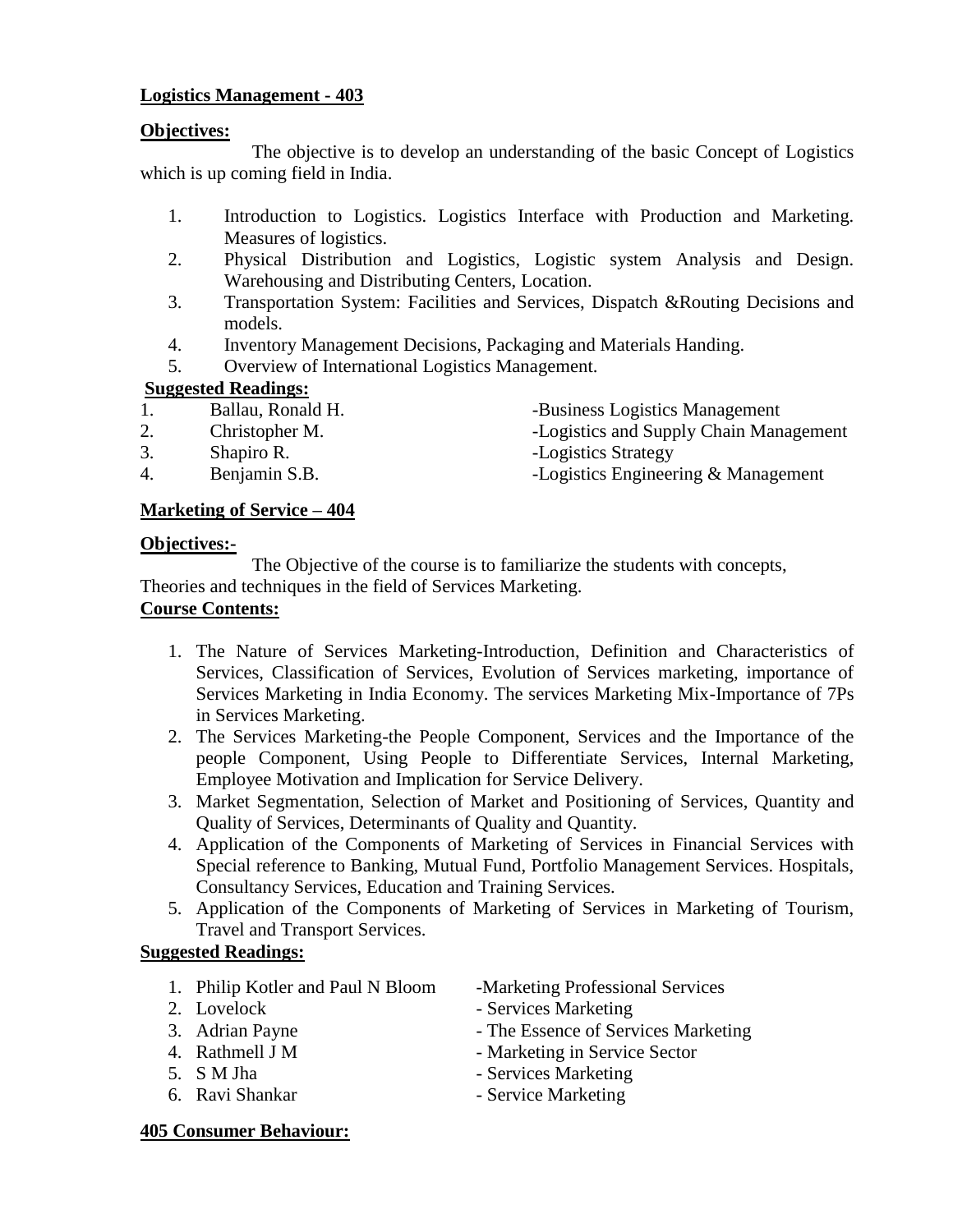# **Objectives**

The objective is to make students aware about the Behaviour of the consumer which is an important component in Marketing.

# **Course Contents**

- 1. Introduction- Nature and Scope of Consumer Behaviour, Importance of Study of Consumer Behaviour, Types of Buying Behaviour, Needs and Buyer Motivation, Personality, Self Concept and Consumer Behaviour, Consumer Perception, Consumer Attitudes, Consumer as a Learner.
- 2. Consumer Psychographics, Psychographics Vs. Demographics, Group Dynamics and Consumer Reference Group, Family as Consuming Unit, Social Factors-social and Cultural Environment of Consumer-Economic, Demographic, Cultural, Sub-Cultural and Cross Cultural influences, Social Class and Social Class and Social Stratification.
- 3. Consumer Decision Process, Pre and Post Purchase behaviour, Purchase Process, Rationality in Buying, Models of consumer Decision making.
- 4. Models pf Buying Behaviour-Nicosia, Howardsheth, Engel Blackwell and Kollat Model, Organizational Buying Behaviour.
- 5. Consumer Satisfaction- Need and Importance, Mechanism of Consumer Satisfaction and Dis-Satisfaction, Repeated Buying, Brand and Shifting Loyalty, Opinion Leadership, Complaint Behaviour.

# **Suggested Readings**

- 1. Zaltman and Wallendrof -Consumer Behaviour
- 2. Engel, Blackwell Edition Consumer Behaviour
- 3. Mellout, Douglas W. Tr Consumer Behaviour
- 4. Lodon and Della Bitta Consumer Behaviour
- 5. Schiffman and Kanuk Consumer Behaviour
- 
- 
- 
- 
- 

# **Fifth Semester Paper (All Papers in this Semester are Compulsory)**

# **501 – Business Policy and Strategy**

# **Objective:**

The objective is to develop an understanding of the concept of corporate strategy-formulation, implementation and its evaluation.

- 1. Introduction to Business Policy and Strategic Management, Nature, Meaning and Scope, Importance of Business Policy and Strategic Management, Corporate Strategy, Business Strategy, Functional Strategy.
- 2. Corporate Planning, Concept of Planning, Planning Process, Types of Planning, Strategic Planning, Strategic Decision Making, Mission, Objectives and Goals.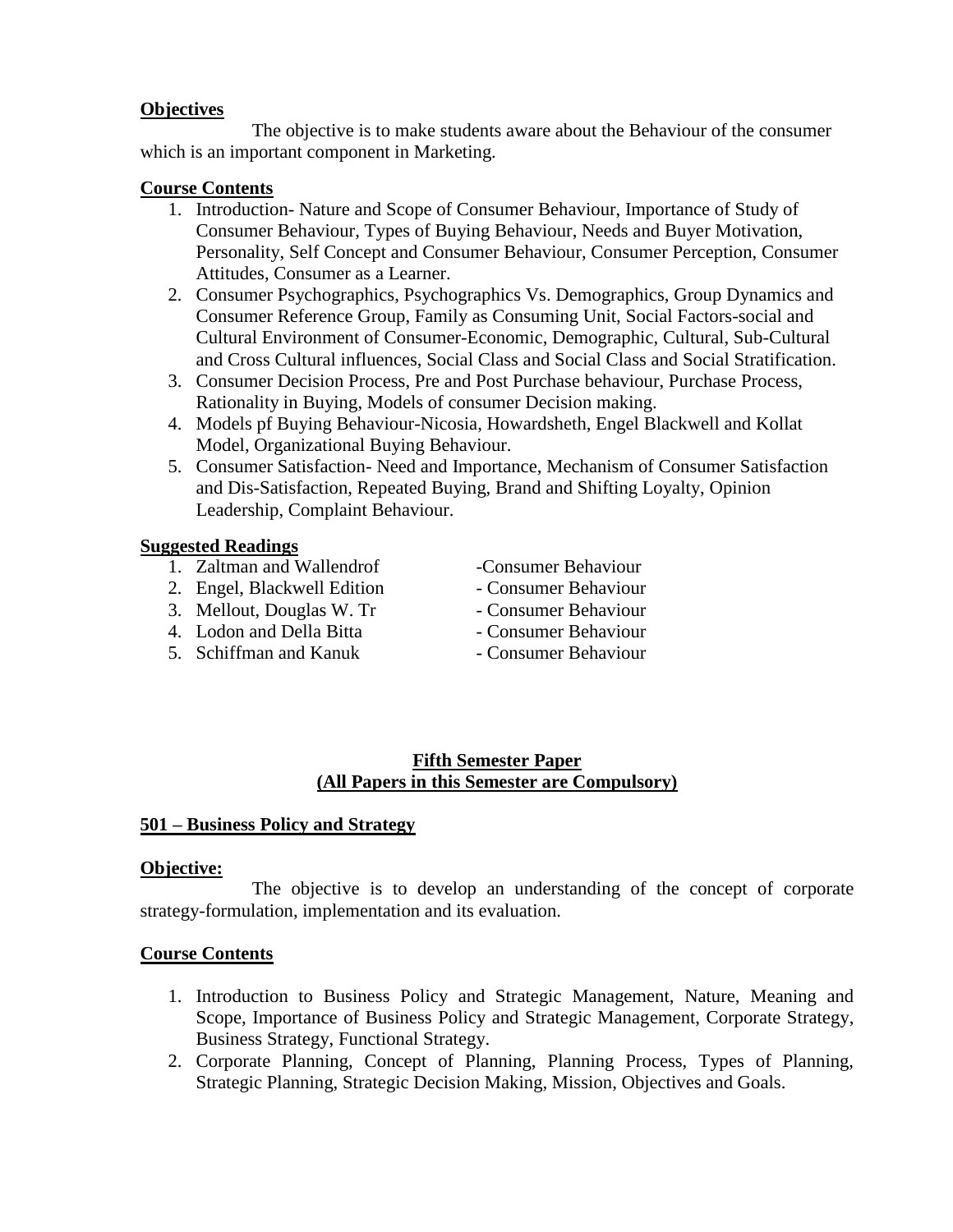- 3. Major Strategic Options-Stability Strategy, Growth or Ecpansion Strategy, Diversification Strategy, Retrenchment Strategy and its Variations, Combination Strategy, Turnaround Strategy,
- 4. Implementation of Strategy-Strategy and Organizational Structure, Different Types of Organizational Structure, Organizational Resource Allocation, Developing Functional Strategies.
- 5. Strategy Evaluation and Strategic Controls, an Overview of Strategic Evaluation and Control, Strategic Control.

- 
- 2. Ansoff, H Lgor -Corporate Strategy
- 3. Charles W L Hill and G R Jones -Strategic Management Theory
- 1. Thompson and Strickland -Strategic Management Concept and cases
	-
	-
- 4. Azhar Kazmi -Business Policy

5. Thomos L Wheelen and J D Hunger -Strategic Management

# **502 – Entrepreneurship and Small Business**

# **Objectives**

The Objective is to provide Adequate Knowledge to the Students for setting up of small scale Business Organization and Industry.

# **Course Contents**

- 1. Definition of Entrepreneurship, Characteristics of Entrepreneur, Concept of Entrepreneurship-Conceptual Model, Views of Schumpeter, Walker and Drucker, Entrepreneurship Culture, Traits of a True Entrepreneur, Difference between Entrepreneur and manager, Entrepreneurial Motivation-Motivation Factors, Compelling Factors, Motivation Theory.
- 2. Definition of Small Business, The Benefits and Opportunities of Small Business Ownership, Ownership Structure and Organizational Frame Work, Sole Proprietorship, Partnership, Corporations, Advantages and Disadvantages, Evaluating the Existing Business. The Potential Drawbacks of Entrepreneurship. Forms of Ownership.
- 3. Problems Retated to Financial Management, Operational Management and Marketing Management in Small Scale Enterprises.
- 4. Role of Related to Financial Institutions, IFCI, ICICI, IDBI, EXIM Bank, UTI, LIC, GIC, SIDBI, NSSIC, SFCs, Commercial Bank in Entrepreneurial Development in India.
- 5. Policy of the Government Regarding Small Scale Industries and Entrepreneurial Development, Different Governmental Agencies providing Guidance, Assistance to small Scale Industries, General Problems of Small Scale Industries in India.

# **Suggested Books**

- 1. C B Gupta -Entrepreneurial Development
- 2. S S Khanka -Entrepreneurship Development
- 3. Prasana Chandra -Project Management

# **503 – Project and Project Presentation in class room Seminar**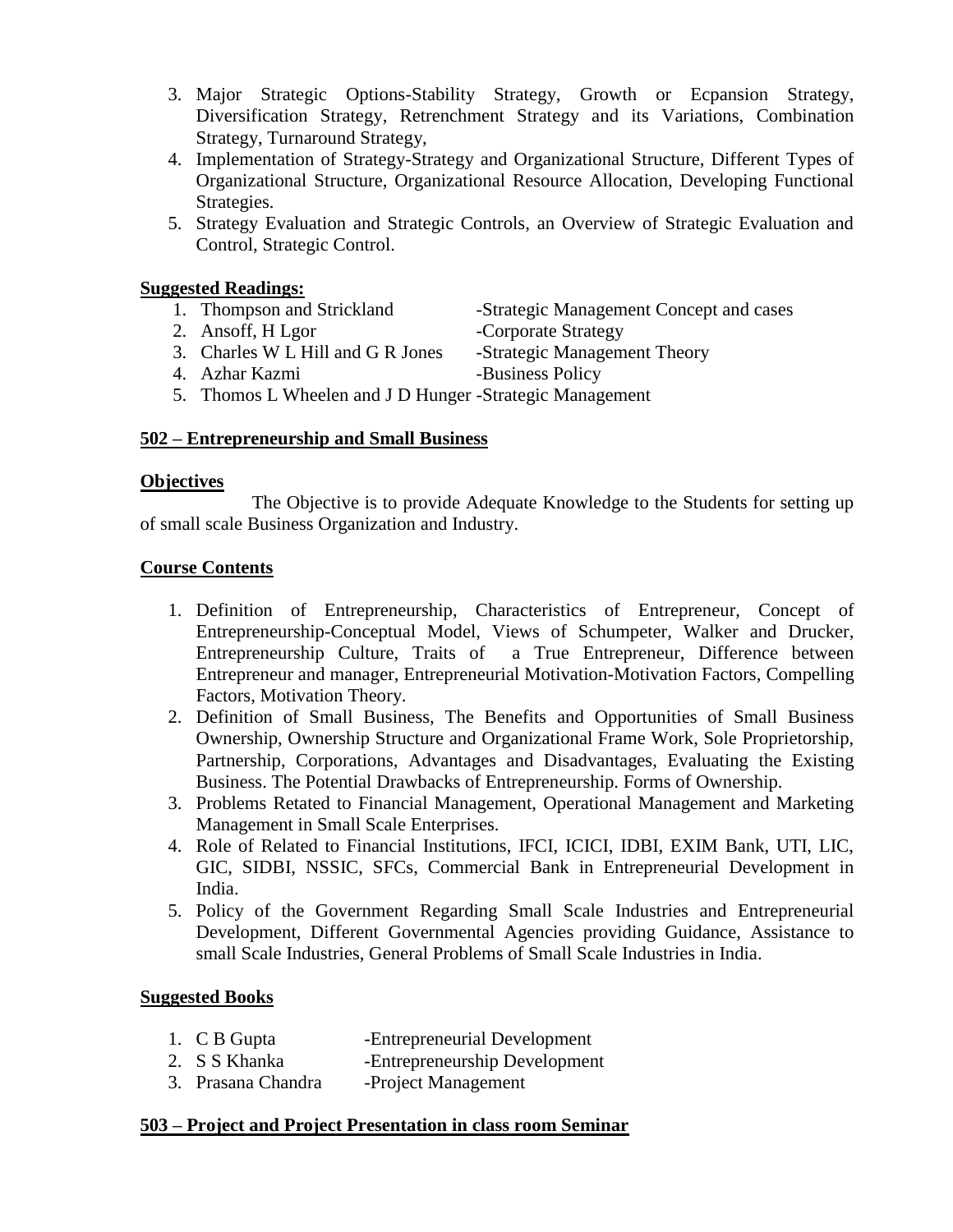# **Objective**

The objective of Seminars is to help the students in developing their writing as well as oral communication skills, especially to learn and understand as to what to present and how to present when there is occasion for presentation before the group. Each student is expected to present a seminar (as elaborated in the Ordinance) on a topic approved by the Teacher in-charge of the seminars. Atleast one seminar for each student is compulsory during the semester.

Each student is required to undertake a short project relating to the issues concerning trade, commerce, industry, corporate governance and corporate affairs as the case may be. The topic of the project shall be completed, during fourth semester so that the students get enough time during summer vacation and the fifth semester to get the project completed. On completion of the project the project report shall be submitted by the student to the Department/Affiliated institution and each student shall present a seminar on his/her project report shall be evaluated by the Internal Expert appointed by the Head of the Department/Director of the Institute along with the Seminar. The criteria of evaluation shall be decided by the Teacher in charge with the approval of the Head of the Department/Director of the Affiliated Institution as the case may be.

# **Elective Groups – Marketing Management, HRM, Financial Management, Insurance Management, Retail Marketing**

# **A – Marketing Management Group**

# **504-M-1-Customer Relations Management**

# **Course Contents:**

- 1. Conceptual Frame Work of Customer Relationship and Its management, Evolution Customer Relationship Management, Relationship Marketing, Types of CRM-Win Back, Prospecting, Loyalty, and cross sell and up sell. Significance and Importance of CRM in Modern Business Environment.
- 2. Introduction CRM-planning, Strategy for CRM, Process of Segmentation, Choice of Technology, Choice of Organizational Structure for CRM, Understanding Market Intelligent Enterprises.
- 3. Implementation of CRM: Business Oriented Solutions, Project Management, Channel Management, CRM in Services, CRM in Financial Services, Use of E-Commerce in CRM. CRM and Data Mining, Information Required for Effective CRM.
- 4. Concept of Loyalty in CRM: Definition of Loyalty, Customer Loyalty and customer Dependency, Process of Developing Customer Loyality.
- 5. Status of CRM in India.

# **Suggested readings**

- 1. Brown Stanley -Customer Relationship Management
- 2. Seth J N, Shainesh G -Customer Relationship Management

# **504-M-2-Marketing Communication and Advertising**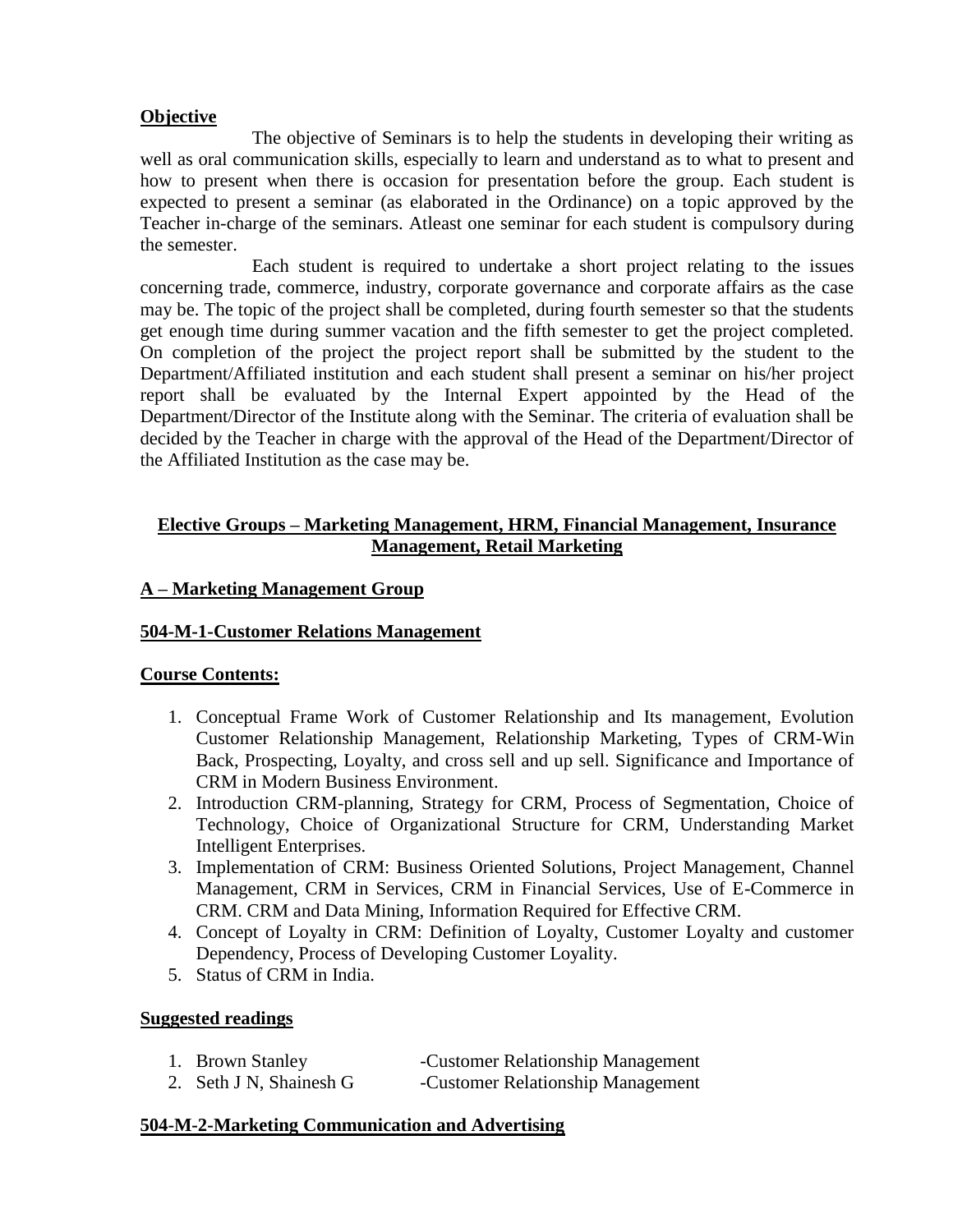# **Course Contents**

- 1. Communication Process- Nature of Communication Process and Its Different Elements, Obstacles in Communication Process, Role of Communication Process in Perception, Learning and Attitude Change, Communication Process in Marketing- Importance and Applications of Communication Process in Marketing, Different Elements of Promotional Mix and Communication Process Relevant to them, Communication Process in Corporate Image Building, Advertising and Consumer Psychology.
- 2. Advertising-Definition, Objectives, Function, Classifications of Advertising, Advertising as a Tool of Communication, Social and Economic Aspects of Advertising, Advertising Department and Agencies.
- 3. Setting Advertising objectives, DAGMAR Approach, Continuous Advertising planning Programme, Message And copy, Message Strategy and Message Design, Elements of Advertisement, Copy, Developing Effective Advertising copy, Creativity and Visualization in Advertising.
- 4. Media Planning: Role of Media in Advertising, Comparative Study of different Advertising Media, Media Choice, Allocation of Budget for Advertising, Approaches and Procedures for Determining the Size of the Budget.
- 5. Social and Economic Aspects of Advertising, Productivity of Advertising, its Contribution to Economic Development and Standard of Living, Ethics and Advertising.

# **Suggested Readings:**

- 1. Wright, Winters and Zeiglas -Advertising Management
- 
- 
- 4. Aaker, Myers and Batra -Advertising Management
- 5. Kenneth F Runyen -Advertising

- 2. Dunn and Barban -Advertising-it's Role in Modern Marketing 3. Manendera Mohan - Advertising Management
	-
	-

# **504-M-3-Sales and Distribution Management**

- 1. Basic Concepts- Selling functions, Type of Selling and Emerging Dimension, Direct Selling, Institutional Selling, Tele Marketing, Sampling, Follow the Customers and Other Concepts.
- 2. Theories of Selling-Canned approach, AIDA Model, Right Set of Circumstances Theory, Buying Formula Theories, Behavioral Equation Theory.
- 3. Process of Effecting Selling-Prospecting, Preapproach Presentation and Demonstration, Handling Objections, Closing the sale, Post sale Activities Quality of Successful sales person.
- 4. Sales management-Importance, Scope and Functions of Sales management, Organization for sales, sales planning-market Potential Analysis, Sales Forecasting, Fixing sales Objectives, Territory Allocation, Sales Quota, participative sales planning and Behavioural Considerations.
- 5. Sales Force Management-Sales Force Planning, Recruitment and Selection, Training and Development, Placement of sales Personnel, Compensation and Incentive to Sales Persons, Motivation and Leadership for Sales, Evaluation of Sales Performance.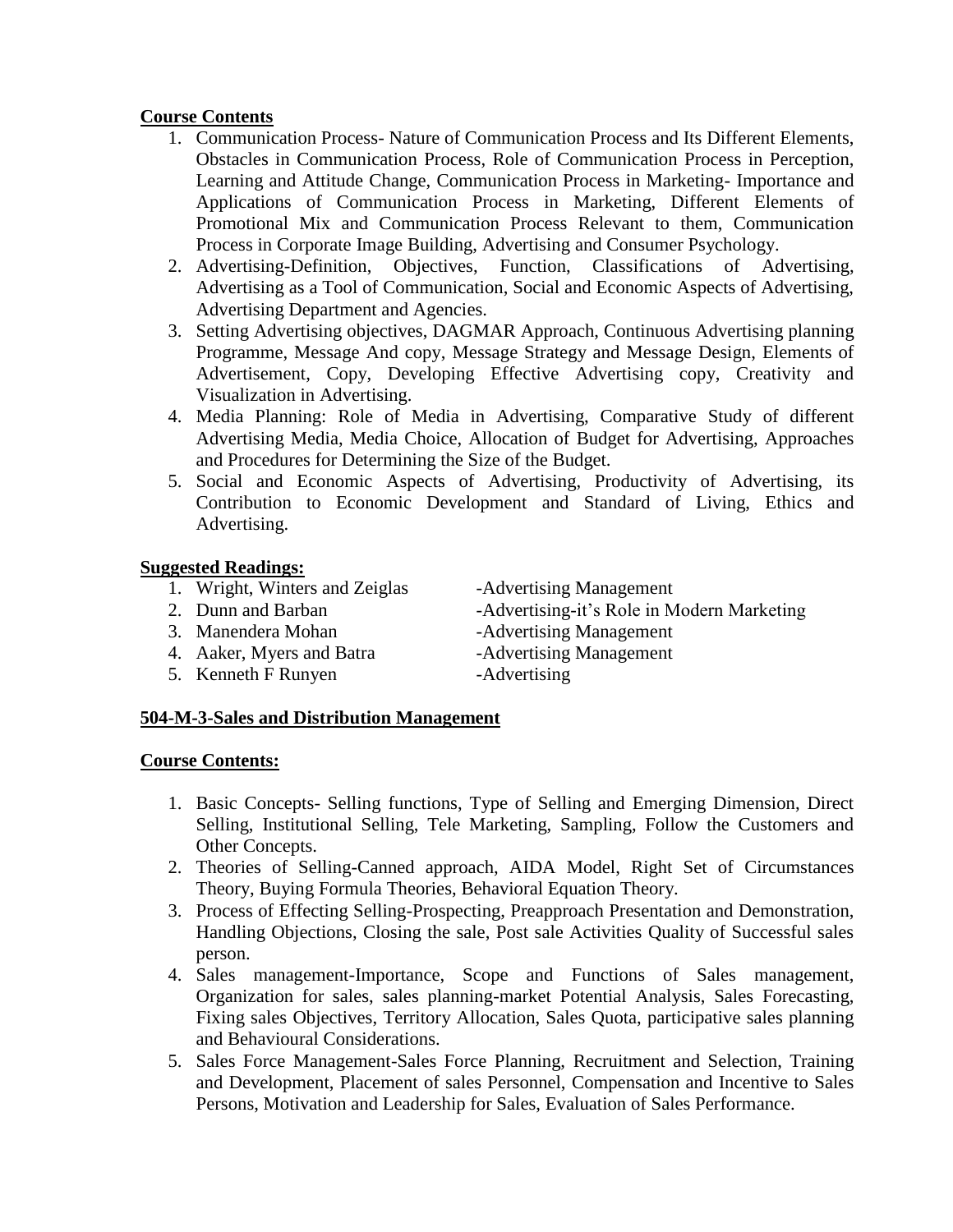- 1. Russel, Beachand Brukirk -Selling
- 2. Still, Cundiff, and Govoni -SalesManagement
- 3. K Patel -Sales
- 4. Johnson, Kirtz and Schueing -Sales Management
- 

- 
- 
- 

Relations.

Relations

5. Confierd -Salesmanship-Practice and Problems.

# **B-Human Resource Management Group**

# **505-H-Industrial Relations**

# **Course Contents**

- 1. Meaning, Scope and Importance of Industrial relations; Major Participants in Industrial Relations; Role of State; Characteristics of Industrial Relations System in India.
- 2. Trade Union Movement in India-Growth, Problems, Recent Trends and Future of Trade Unions in India.
- 3. Trade Unions in India-Concept, Objectives, Structure and Functions. Trade unions Act, 1926. Major Problems and issues. Employers Organizations in India.
- 4. Workers Participation in Management-meaning and Objectives of WPM and Factors Influencing the WPM. Workers Participation in Management in India- an overview.
- 5. Industrial Disputes-Nature and Causes, Machinery Provided for investigation, prevention and settlement of Industrial disputes. Industrial Disputes Act, 1947. Review and Appraisal

# **Suggested Readings**

- 1. Singh, BP, Chhabra, T N, Taneja, P L -Personnel Management and Industrial
- 2. Abraham H Maslow **-Motivation and Personality**
- 3. Agnihotri, V -Personnel Management and Industrial
- 4. Davar, Rustam S -Personnel Management and Industrial

**505-H-2-H-Training and Development**

Relations

- 1. Importance of Training, Education, Training-Employment-Development Cycle. Systems Approach to Training.
- 2. Psychology of Learning and Learned Motivation. Assessment of Training Needs.
- 3. Setting of Training Objectives. Training Methods and Aids. Design of Training Programmes, Training and Trainers.
- 4. Training for Special Groups, Executive Development Programmes, Career Planning.
- 5. Evaluation of Training, Training and Organization.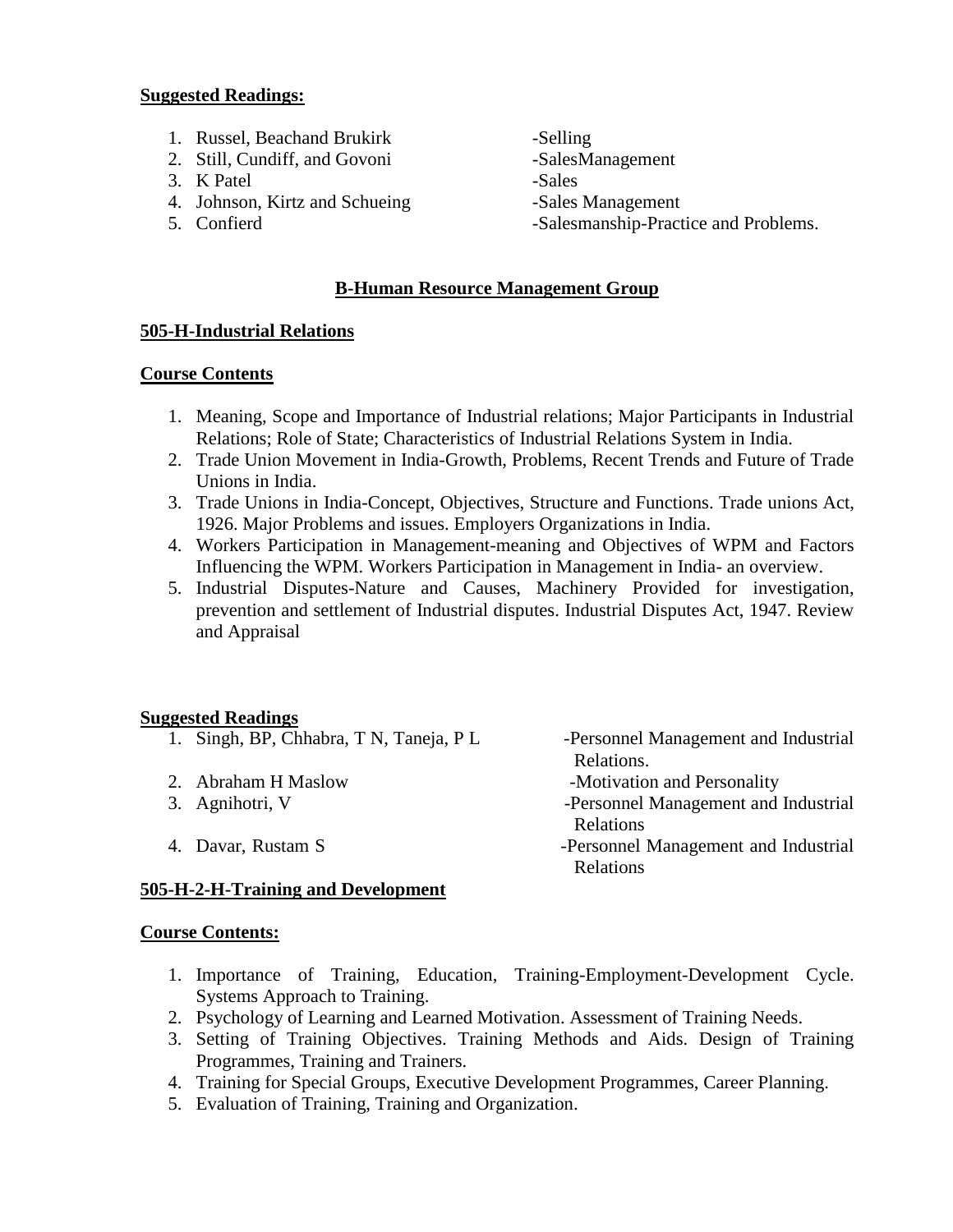- 
- 
- 
- 

1. Singh, Chabra and Taneja -Personnel Management and Industrial Relations

- 2. Finningan, J -Industrial Training Management
- 3. Lundy, James L -Effective Industrial Management
- 4. Flippo, Edwin B -Principles of Personnel Management

# **505-H-3-Wage and Salary Administration**

# **Course Contents**

- 1. Meaning of The Wages, Minimum Wage, Need Based Minimum Wage, Fair Wage, Living Wage, Money wage, Take Home Pay, Theories of Wage Determination, Difference between Wage and Pay.
- 2. Meaning of Wage and Salary Administration, Objectives, Principles, Factors Influencing Wage and Salary, Structure and Administration, Wage Levels, Job Evaluation, Wage Differentials.
- 3. System of Wages Payments-Time System, Piece System, Incentive System, Balance or Debt System, Wage Structure-Basic Wage, Dearness Allowance, Overtime, Concept of Bonus, Profit Sharing, Fringe Benefits, Executive compensation.
- 4. Cost of living and dearness Allowance, Consumer Price Index Number, Machinery for Wage Fixation, Tribunals, Wage Board, Bipartite Negotiations, Wage Policy in India.
- 5. Wage Legislation-Introduction and basic Knowledge of the Payment of Wages Act, 1936 the Minimum Wages Act, 1948, The Payment of Bonus Act, 1965.

# **Suggested Readings**

- 1. Singh, Chabara and Taneja -Personnel Management and Industrial Relations
- 2. Brennan, Charles -Wage Administration
- 3. Suri, G K -Wage Incentives
- 4. Zollitsch, Herbert Gand A Langsner -Wage and Salary Administration

# **C-Financial Management Group**

# **506-F-1-Banking and Insurance**

- 1. Banks and Banking System-Evolution of Banking System, Definition of Banking, Types of Banks, Functions of Different Types of Banks, Central Banking, functions of Central Bank, Reserve Bank of India, Introduction to Indian finance System and An Overview of Indian Banking System.
- 2. Financial Institutions and Financial Instruments: Debt Market, Equity Market, Financial Services, Depository Institutions, Non-Depository Institutions, Money Market Instruments, International Financial Instruments.
- 3. Corporate Banking, Retail Banking, Investment Banking, Venture Capital.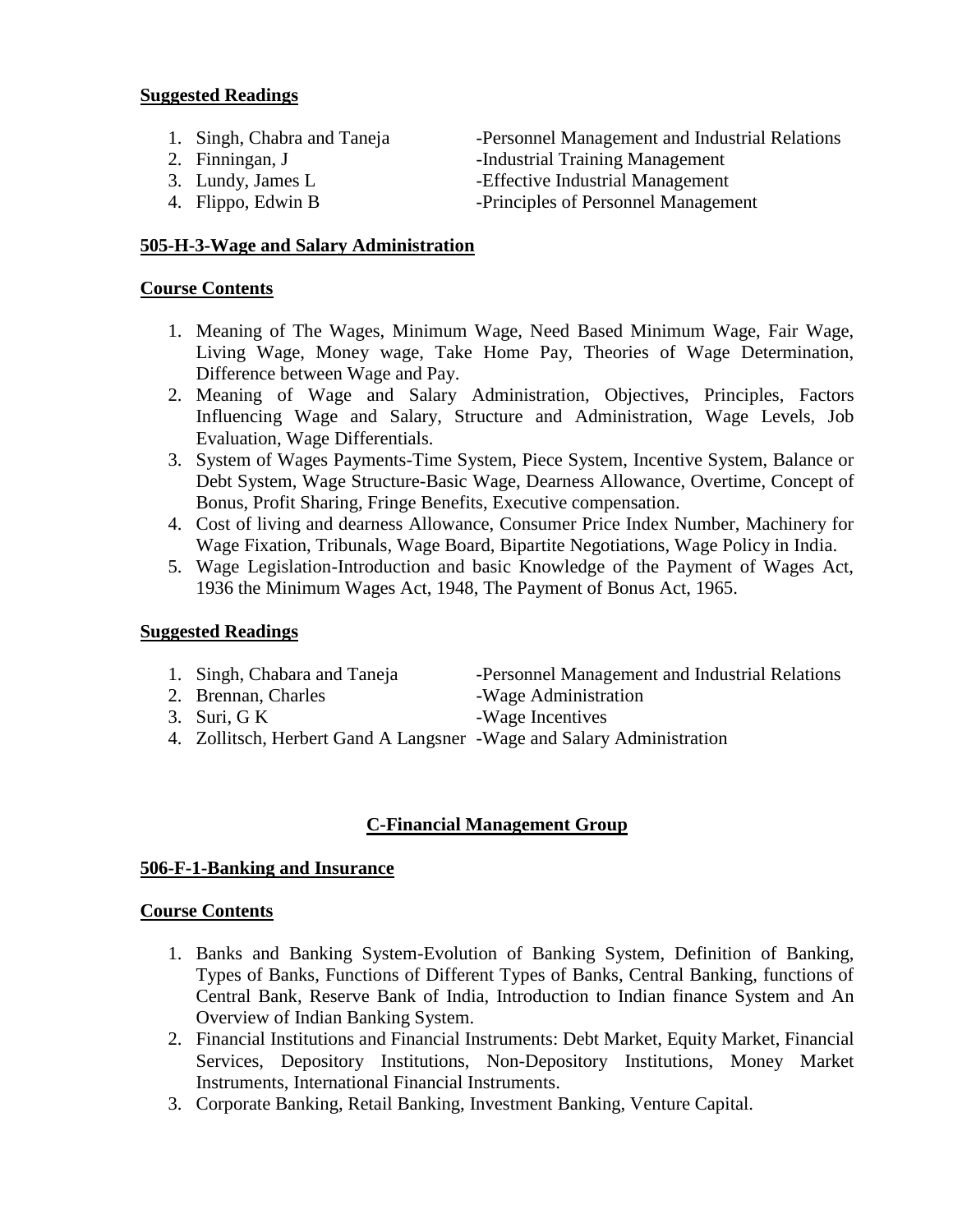4. Reserves Investment of Funds, Surrender Value, Progress of Life Insurance, Business in India, Tax Benefit and Insurance, Rural Insurance in India.

# **Suggested Readings**

- 1. Bayer and dennis -Money Banking and Financial Market
- 2. ICFAI Publication Series

# **506-F-2-Working Capital Management**

# **Course Contents:**

- 1. Working Capital-Nature, Components, Types, Functions, Determinatis and Significance. Factors Affecting Composition of Working Capital.
- 2. Working Capital Policies: Estimation of Firm's Working Capital Needs, Operating Cycle Approach, Working Capital Ratios, Behaviours of Current Assets and Pattern of Financing, Quick Sources of Finance, commercial Papers, Factoring, Bank Credit.
- 3. Management of Cash, Motives for Holding Cash, Significance, Cash Planning and Budgeting, Management of Cash Collection, Disbursement of Cash, Cash Management Models.
- 4. Management of Marketable Securities, Purpose of Holding Securities, Determinants.
- 5. Receivables Management-Nature, Significance, Credit Standards, Evaluating the Credit Worthiness of a Customer.

# **Suggested Readings:**

| 1. Smith, K V               | -Management of Working Capital          |
|-----------------------------|-----------------------------------------|
| 2. Agarwal, J D             | -Working Capital Management             |
| 3. Mehta, D R and Enltewood |                                         |
| Cliffts $N J$               | -Working Capital Management             |
| 4. Scherr                   | -Modern Working Capital Management Text |

# **506-F-3-Financial Institutions and Markets**

# **Course Contents**

- 1. Financial System-Introduction, Components, Structure, Features of Indian Financial System, Deficiencies and Recent Developments.
- 2. Financial Markets-Concept, Nature, Features, Functions, Structure Types, Role of Financial markets in Economic Development.
- 3. Major Indian financial Institutions-IDBI, IFCI, ICICI, IRCI, SGC's AND SIDC's Management, Working, Operations and Performance and Recent Developments.
- 4. Investment Bankers- UTI, LIC, GIC and Mutual Funds and Their Role, Investment Policy, Performance and Recent Developments.
- 5. Non-Banking Financial Institutions-Objectives, Functioning, Regulations, and Recent Developments.

# **Suggested Readings**

- 1. Khan, M Y -Indian Financial Theory and Practice
- 2. Goldsmith, R W -Financial Institutions
- 3. Srivastava, R M -Management of Indian Financial Institutions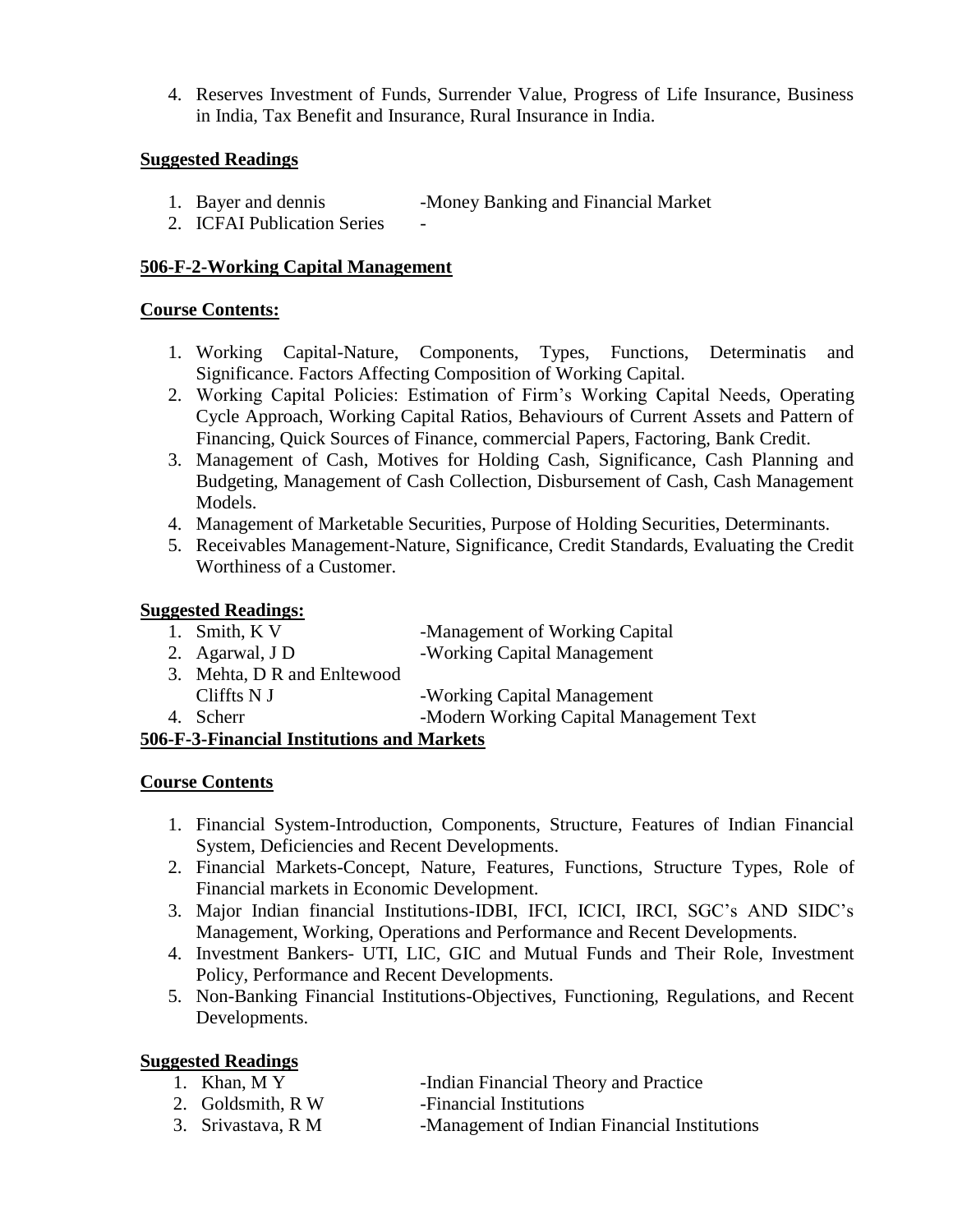4. Harbert, Dougall E and Jack E Gaumnitz -Capital Markets and Institutions

# **D-Insurance Management Group**

#### **506-IM-1-Principles & Practice of Life Insurance**

#### **Course Contents**

- 1. Nature of Life Insurance. History of Life Insurance Business, Objectives of Nationalization of Life Insurance: Economic Principles, Actuarial Principles, Mortality Tables, Risk Premium, Adverse selection, Important Elements of Premium-Selection and Classification-Single Premium, Annual Premium.
- 2. Hazards-Physical Hazards, Occupational Hazards, Moral Hazards: Methods of rating, Insurance of Male and Female Lives Legal Principles involved in Insurance Business, Insurable Interest, Utmost Good Faith Indisputability.
- 3. Tax Relief in Insurance, Key man Insurance, Investments, Mortality, Interest, Medical Insurance Scheme, Non Medical Insurance Scheme, Group Insurance, other Group Schemes like Group Gratuity et. Mass Insurance. Salary Savings Scheme.
- 4. LIC,s Functional Set up, Duties and Responsibilities of Development Officers and the Agents, Life Insurance and its Structure in India.
- 5. Calculation of Premium, Commission and different Plans of Insurance, their uses, Benefits, Conditions and Privileges, Policy conditions, Revival Schemes, Double Accident Benefits, Disability Benefits, Assignments and Nominations.
- 6. Surrender Values of the Policy, Investigation of Claims, Settlement of Claims, Calculation of Bonus and Maturity Value, Privatization of Life Insurance Business, Regulatory Framework for Life Insurance Business.

# **Suggested Readings**

- 1. Insurance Act, 1938 -Universal Book Traders, Delhi
- 2. Law relating to Insurance -R. M. Vats
- 3. Insurance Principles & Practice -M. N. Mishra
- 4. Modern Concepts of Insurance -M. N. Mishra

# **507-IM-2-Principles and Practice of General Insurance**

- 1. History and Development of General Insurance Business in India. Nature, Scope and Significance and Functions of general Insurance Business, the concept of Risks, Characteristics of Insurable Risk, Risk Management Techniques, Concept and Principles of Premium Rating, Tariff and Market Agreements.
- 2. Scope of Fire, Marine and Accident Insurance, Aviation, Engineering and Agricultural Insurance. Nature of Insurance Contracts, Basic Principles-Insurable Interest, Utmost Good Faith Indemnity, Subrogation, Contribution, Proximate Cause, Meaning and Process of Reinsurance, Methods of Reinsurance. (iii) General Insurance Functional set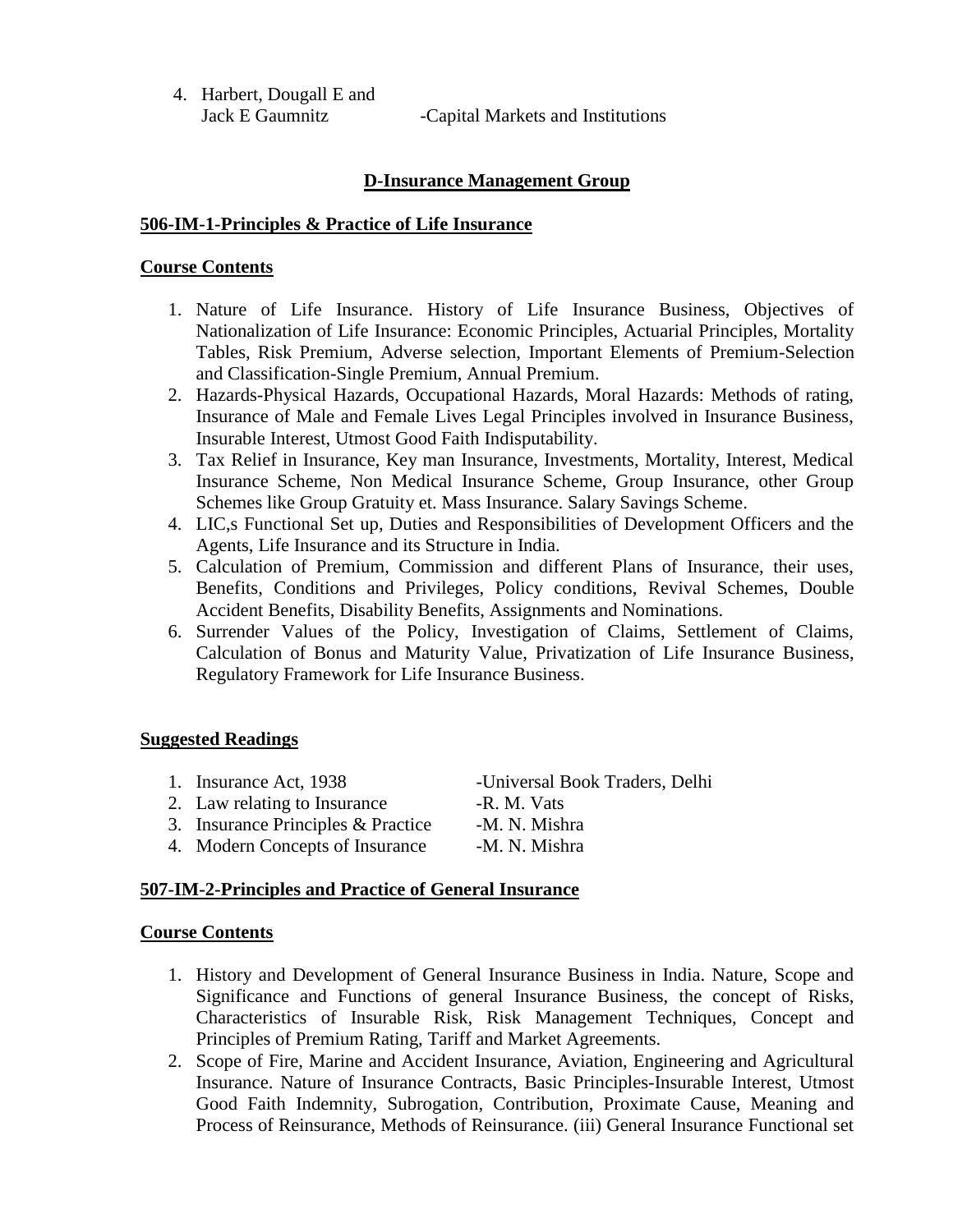Up in India. Organizational Structure of General Insurance Companies, Duties and Responsibilities of the Development Officers and the Agents, The General Insurance Business Market in India in the present Business Environment.

- 3. Procedural Matters related to General Insurance Business, Insurance Forms, Cover Notes, Certificate of Insurance, Policies and Endorsement, Renewal Receipts, COinsurance etc.
- 4. Methods of Premium Calculation, Short Period Scales, Return of Premium, Advance Payment of Premium, Accounting and Statistical Returns, Rating Practices, tariffs and Market Agreements, Physical and Moral Hazards, Processing and Settlement of Claims and Recovery Procedures.

# **Suggested Readings**

- 1. Insurance Act, 1938 -Universal Book Traders, Delhi
- 2. Law relating to Insurance -R.M. Vats
- 3. Insurance Dictionary -John R Ingrisano
- 4. Elements of Mercantile Law -N.D. Kapoor

# **507-IM-3-Insurance Fund Management**

# **Course Contents**

- 1. Nature and Objectives of Funds Management in Insurance Business, Sources of Funds in Insurance Companies, Investment Policies and Employment of Funds. An Over View of Indian Financial System.
- 2. Investment Policies and Process, Security Analysis and its Objectives, Types of Securities, Risk in Holding Securities, over View of Securities Markets in India, Risk Return Analysis, Analysis of Different Types of Bonds-Different Features, Valuation, Term Structure, Interest Rates, Risk Immunization.
- 3. Common Stock Analysis-Its Features, Different Approaches of Stock Valuation, Company Analysis, Industry Analysis and General Economic Situation Analysis. Technical Analysis-Its Features and Assumptions, DOW Theory, Charts, Technical trading Rules, Efficient Market Theory.
- 4. Introduction of Portfolio Management Analysis of Risk and Return on a Portfolio. The Mean-Variance Criterion, Tracing the Efficient Frontier, Constructing Optimum Portfolio.
- 5. Theory of Capital Market-Capital Asset Pricing Model, Arbitrage Pricing Theory, Techniques of Portfolio Revision, Performance evaluation of Portfolio, Over View of Portfolio Management in India.

# **Suggested Readings**

- 1. Investment Management -V.K. Bhalla
- 2. Portfolio Analysis & Management -V.K. Bhalla
- 3. The Art of Risk Management -Christophel Culp
- 4. Investment -Sharpe William F

# **E-Retail Marketing Group**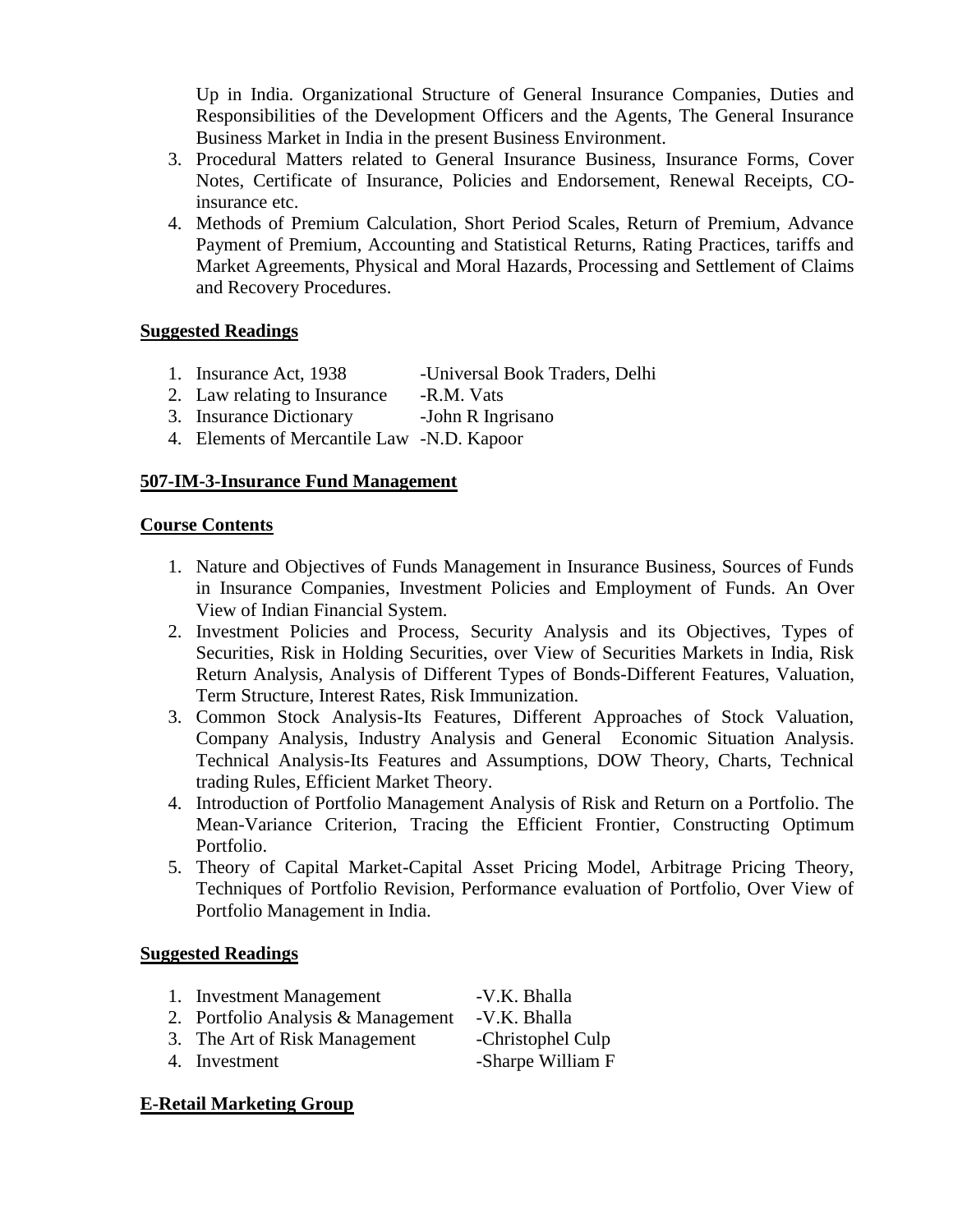# **508-RM-1-Fundamentals of Retailing**

# **Course Contents**

- 1. Definition, concept and scope and characteristics of Retailing, Evolution of Retailing, growth of Retailing in India and the global scenario, Store Format-super market, Departmental Store, Malls, Hyper Market, Discount Store, Convenience Store, Specialty Store, Kiosks, neighborhood Store, Non Format Store-Direct Selling, Tele Shopping, E-Marketing, Vending Machine Retailing.
- 2. Retail Store Location-Planning, Location selection decision process, Analysis of Location decision, Factors affecting site selection and location decision, Retail Store, Shopping Centre, Mall Location, Store design and layout, Interior and exterior design components, Space planning, Visual Merchandising.
- 3. Merchandise decision-merchandise mix-variety, assortment, branding, quality, Pricing, display. Factors affecting merchandise mix-budget Constraints, space limitations, product turnover rates, stock replenishment, Vendor identification, selection of vendors, Finalization of Vendors.
- 4. Retail Pricing-Factors affecting Pricing, Retail Pricing Strategy, Pricing Adjustments, Retail Marketing Communication and Advertising, Choice of Media and Media selection Decision, Retail Sales Promotion, Retail Publicity.
- 5. Retail Information System-Nature, Scope and Characteristics of Retail Information System, Role of MIS in Retail Marketing, Data warehousing and Mining, Electronic Data Inter change, Universal Product Code, Point of Sales Terminals, Radio Frequency Identification, Self Regulatory Check out System, familiarity with software Packages like MS Office, MS Windows, LAN, UNIX etc,

**Suggested Readings:** -Bajaj, Tuli & Srivastava 2. Retail Management-A Strategic Approach -Berman & Evans

# **508-RM-2-Retail Environment**

- 1. Nature, Scope and Significance of Environment, Economic, Socio-cultural, Political, Legal, Regulatory, Technological and other Forces affecting Retail Marketing Business and its growth, Emerging Indian and Global Retail Business Environment, Demographic and Social order changes and organized Retailing, Branding, Segmentation and target Marketing in retail Business.
- 2. International Environmental Forces driving globalization of Retailing, Impact of WTO on Retailing, impact of emerging economies in new world economic order, Impact of Service sector on Retailing.
- 3. Strategy for Domestic and Global Retail Business, Emerging Business Alliance, Franchising, Licensing, FDI in Retail Business, Cross Boarder Transaction in Retail Business.
- 4. Contribution of Retail Business in Major Economies, Employment generation, Popular International Retail formats, Study of Major International Retailers, European and US Experience in Retailing.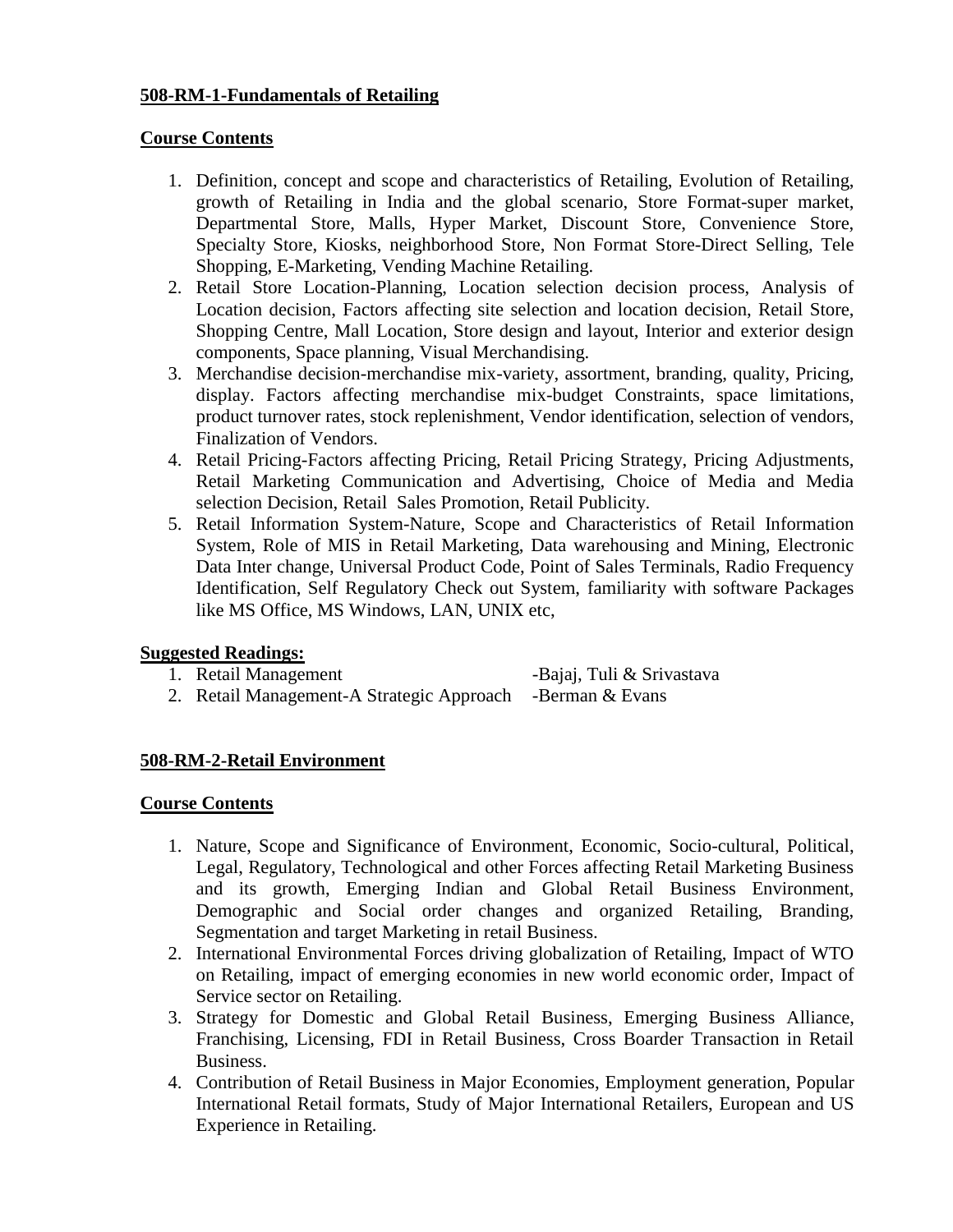5. Institutional and Legal Aspects of Business Environment with special reference to Retail Business, International sourcing, Multi National Corporation and Indian Business world. Prospects of Retailing in Indian Rural Areas.

# **Suggested Readings**

1. Business Environment -K Ashwathappa 2. Business Environment and Policy -Francis Cheruinilam 3. International Retailing Trend and Strategies -Mcgoldrick & Davies 4. International retailing -Nicholas Alexander 5. Retail Management-A Strategic Approach -Burman & Evans

# **508-RM-3-Retail Technology and CRM**

# **Course Contents**

- 1. Retail Business- its Diversity and Complexity, Need for application of Retail Marketing Technology, Information sharing and Information exchanges, Data Warehousing and Data Mining in Retail Business, Use and application of Internet in retail Business, Retail information system with special reference to rapid response delivery system
- 2. Use of Technology in Procurement and supply, vendor identification, Vendor selection, Different channels of sourcing, Techniques of Procurement.
- 3. Technology and store operations and management, Warehousing Management, Display techniques, LPOS terminals, Retail Business Promotion, Customer relationship Management with specific reference to retail business, Security of Retail sores, Accidents and crimes with reference to retail Business.
- 4. Nature, concept and significance of E-Retailing, Tele shopping, Operation and management of E-store, Strategies for E-Retailing, Branding on the web, cross selling, referral services, Permission marketing, Online payment processing, internet payment gateways, Internet security issues.
- 5. Customer care services, Managing service quality, Tools for achieving service quality, Customer perception of service quality, Strategic Advantage and service quality, improving retail service quality pre shopping and after shopping.

# **Suggesting Readings**

| 1. Service Marketing-Operations,        |                 |
|-----------------------------------------|-----------------|
| Management and Strategy                 | -Clow & Kurtz   |
| 2. Retail Management                    | -Levy and Weitz |
| 3. Retail Management-Strategic Approach | -Burman & Evans |

- -
-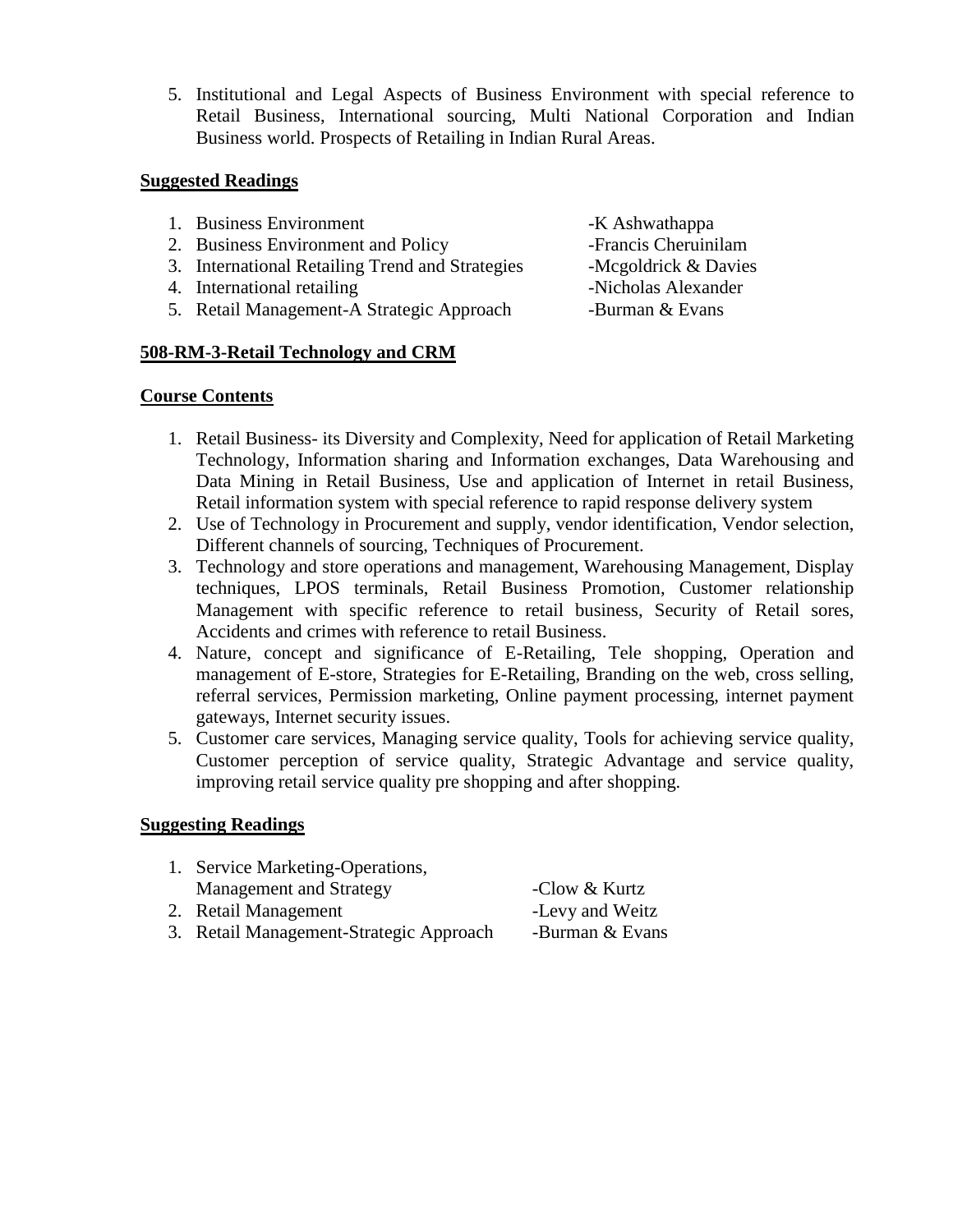# **Sixth Semester (All Papers in this Semester are Compulsory)**

# **601- Management Information System**

# **Objectives**

The objective is to provide the student the knowledge about the use of computer for various business applications.

# **Course Contents**

- 1. Definition of Information Systems; Management levels as a Framework for Information Systems; Information System Planning Strategies and Methods; Business Systems Planning (BSP), Critical Success Factors (CSF), Ends/Means (E/M) Analysis.
- 2. Systems Concepts; System concepts in Business; Information System as a System.
- 3. Definition of Management Information System- Its Elements, Objectives, Structure; Making MIS Efficient and Effective, Limitations of MIS.
- 4. System Development Life Cycle: Problem Definition, Feasibility Study, Systems Analysis, System Design, Implementation and Maintenance.
- 5. Overview of (i) Computer Hardware, (ii) Computer Software (iii) File and Database Management Systems (iv) Computer Communications (v) Internet and Intranet. Actual Use and Practical of Application of Various Programmes in Computer Lab.

# **Suggested Readings**

- 1. Alson & Davis -Management information systems
- 2. Harry M -Information and management systems
- 3. Scot, Grorge M -Principles of MIS
- 4. Manedick and Ross -Information System for Modern Management
- 5. Kanter -Management Information and Control System
- 
- 6. Bocchinc William A -MIS Tools and Design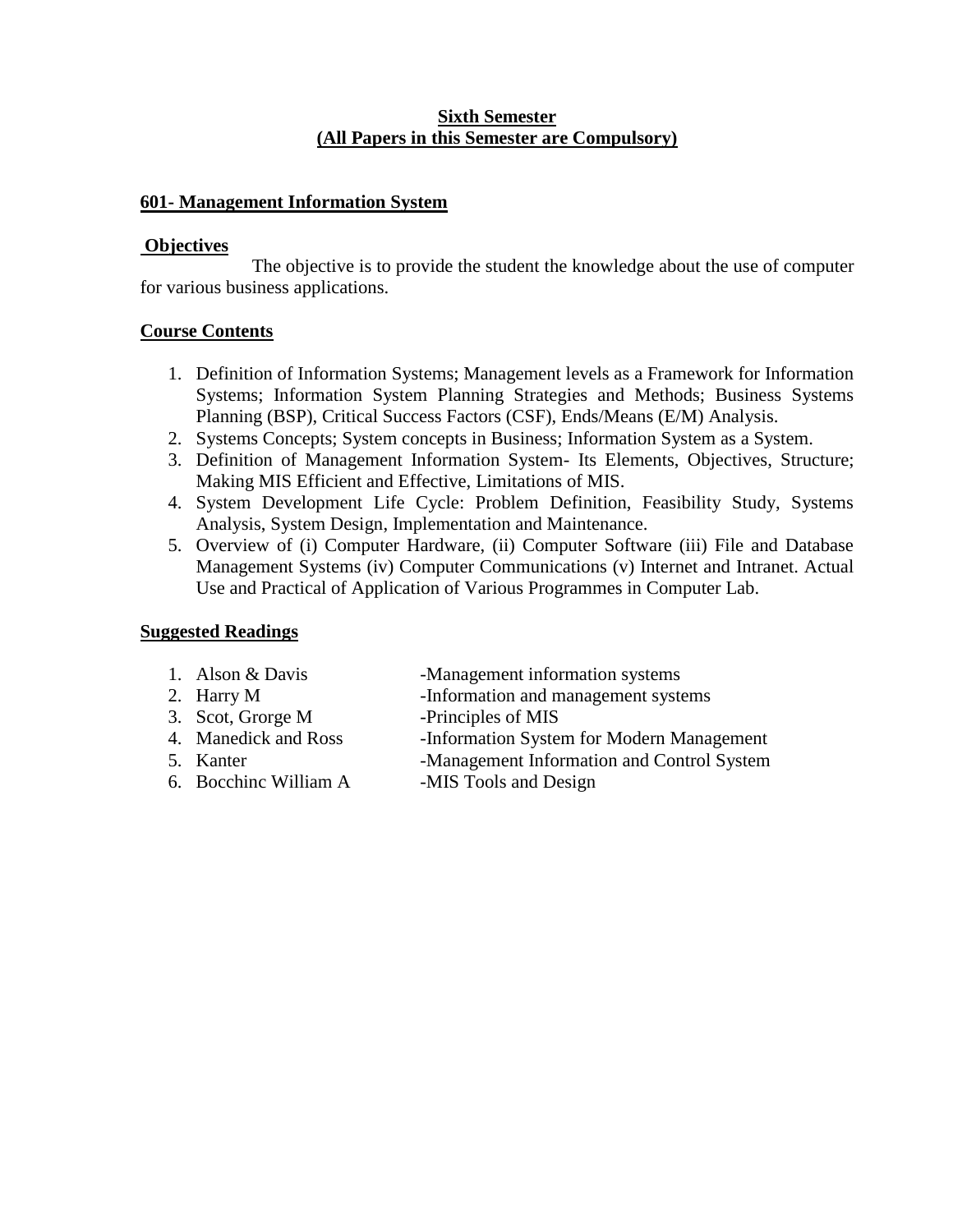# **602-Project Management**

#### **Course Contents**

- 1. Project Management- Nature, Scope, Process Elements, significance and Emergence of Projects. Project Planning, Developing Project Models through Simulation. Benefits of Project Management.
- 2. Location of Project Site, Working Conditions Development, Plans and Ploicies of the Government and the Local Bodies, Elements and Factors Affecting Locational Decision. Analysis of Infrastructure, Labour, Raw material, Transport and Other Factors.
- 3. Capital Expenditure, Importance and Difficulties, Market demand And Situational Analysis. Technical Analysis, Financial Analysis.
- 4. Project Implementation and Management: Project Monitoring, and cost Control System, Network Analysis, Resource Scheduling, Leveling Crashing of Project Cost, Risk and market Risk, Social Cost benefit Analysis, Multiple Projects and Constraints, Network technique for Project Management.
- 5. Different Criteria for Project Appraisal, Project review and Administrative Aspects, Environmental Appraisal of Projects.

# **Suggested Readings**

- 
- 
- 
- 
- 1. Bhavesh M Patel -Project Management 2. S S Khanka - Entrepreneurship Development 3. Prasana Chandra - Project Management 4. P C K Rao -Project Management and Control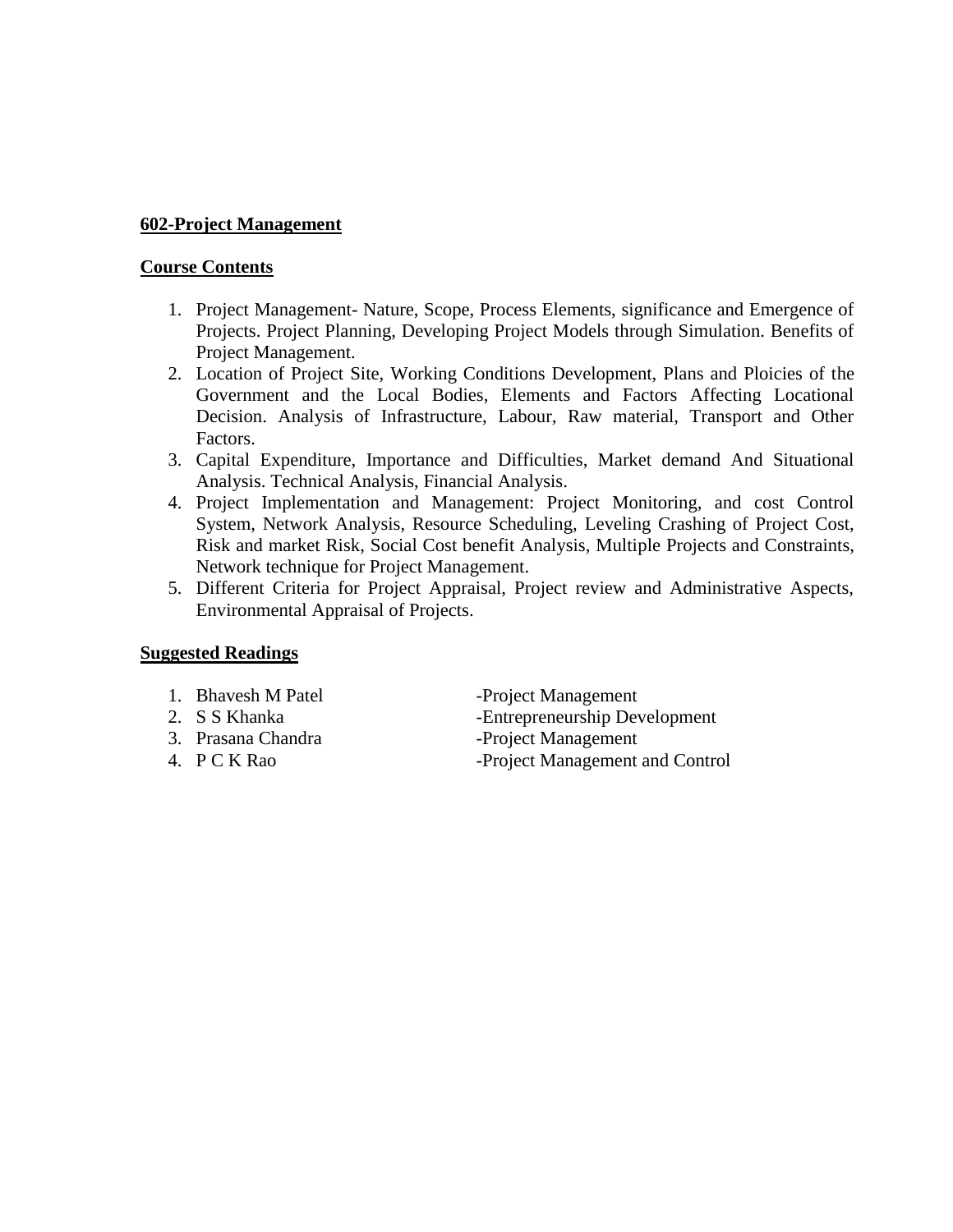#### **603-Viva-Voce**

At the End of the Sixth Semester, Each Student will have to face an Interview wherein his or her knowledge and skill acquired during the entire course shall be examined. The Viva-Voce shall be conducted jointly by the Internal Expert and the External Expert. Internal Expert shall be appointed by the Head of the Depatrment/Diretor of the Affiliated Institutes and the External Expert shall be appointed by the University.

# **A-Marketing Management Group**

# **604-M-1-International Marketing Management**

#### **Course Contents**

- 1. Introduction to International Marketing: Basic Concept and the Environment, Difference Between Domestic Marketing and International Marketing Environment. Scope and Size of International Marketing.
- 2. International Marketing Selection and Segmentation, Entry Options and Strategies, International marketing Planning, Coordination and Control.
- 3. International Product Policy and Planning, Product Development, Product Life Cycle.
- 4. International Pricing Policy, Pricing Objectives, Determination Pricing Policy and Pricing Strategy.
- 5. International Distribution Channels, Selection and Management of Distribution Channels, International Promotion, Marketing Communication, Developing Promotional Mix for foreign Markets.

#### **Suggested Readings**

- 1. Leighton -International Marketing-Text and Cases
- 2. Keegan -Managing Global Marketing
- 3. Kriplani International Marketing Management
- 4. JohnFayer -International marketing
- 5. Fraklin R Root -International Marketing

# **604-M-2-Industrial Marketing**

- 1. Industrial Marketing Concept-Nature of Industrial Marketing, Industrial Marketing Environment, Industrial markets.
- 2. Demand for Industrial Goods, Demand and Product Characteristics, Derived Demand for Industrial Goods, Nature of Industrial Buying, Buyer Behaviour, Value Analysis and Vendor Selection.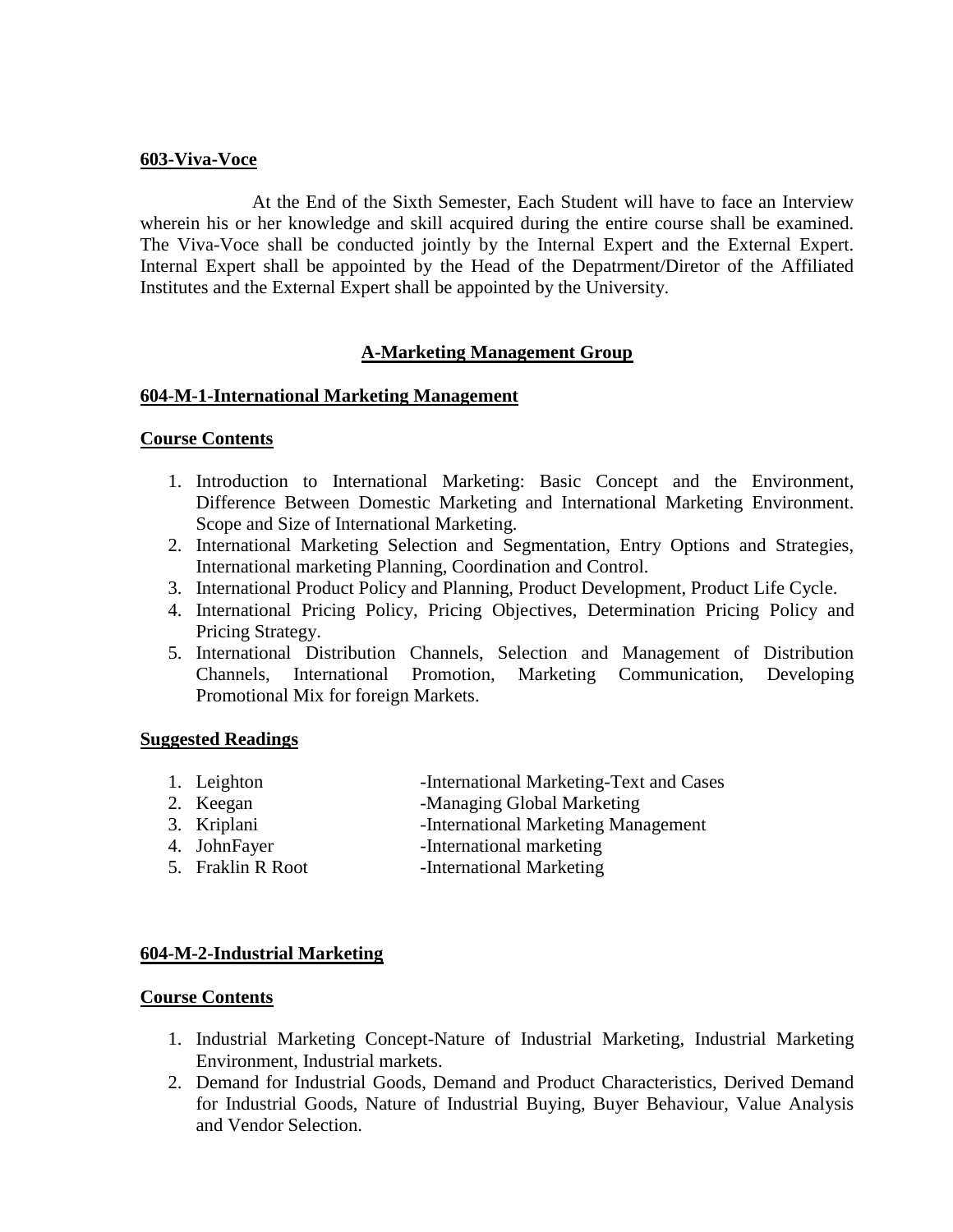- 3. Industrial Marketing Strategy-Product Strategy, Channel Distribution Strategy, Logistics, Pricing Decisions, Promotion Mix and strategy, Advertising, Personal Selling, Sales Promotion, Public Relations, Publicity.
- 4. Industrial Marketing Intelligence System, Information Needs System Design and Applications.
- 5. Industrial Marketing Control-Strategic Goals, Performance Standards, Evaluation of Performance.

- 1. E Rayon Coray -Industrial Marketing-Cases and Concepts
- 2. Robert W Hass -Industrial Marketing Management
- 3. Ralph and Gross -Industrial Marketing
- 
- 4. Websterm Industrial Marketing
- 5. V Kasturi Rangan -Business marketing Strategy

# **604-M-3-Rural Marketing**

# **Course Contents**

- 1. Nature, Concept and Scope of Rural Marketing, the People, the Purchasing Power, Buying Pattern, Socio-Cultural, Economic and Other Environmental Factors Affecting Rural marketing.
- 2. Attitude and Behaviour Pattern of Rural consumers, Overview of Rural Marketing
- 3. Marketing of Consumer Durables and Non Durable Goods and Services in Rural Markets with Special Reference to Product Planning and Media Planning.
- 4. Planning of Distribution Channels, Organizing Personnel Selling in Rural Markets, Marketing of Agricultural Inputs with Special Reference to Fertilizers, Seeds, Agricultural Implements and Tractors.
- 5. Rural Marketing Behaviour in Space, Variation in Levels of Intersection, Variances of Distance Traveled Type and Role of Marketing Centers, Special Manifestations of Rural Marketing.

# **Suggested Readings**

- 1. Raja Gopal -Organizing Rural Business Policy, Planning and Management
- 2. Raja Gopal -Indian Rural Marketing
- 3. T P Gopalswamy -Rural Marketing-Environment, Problems and Strategies
- 4. Ramachandram H and -Behaviour in Space-Rural Marketing in an

Shastri G S Under developed economy

# **B-Human Resource Management Group**

# **605-H-1-Human Resource Planning and Development**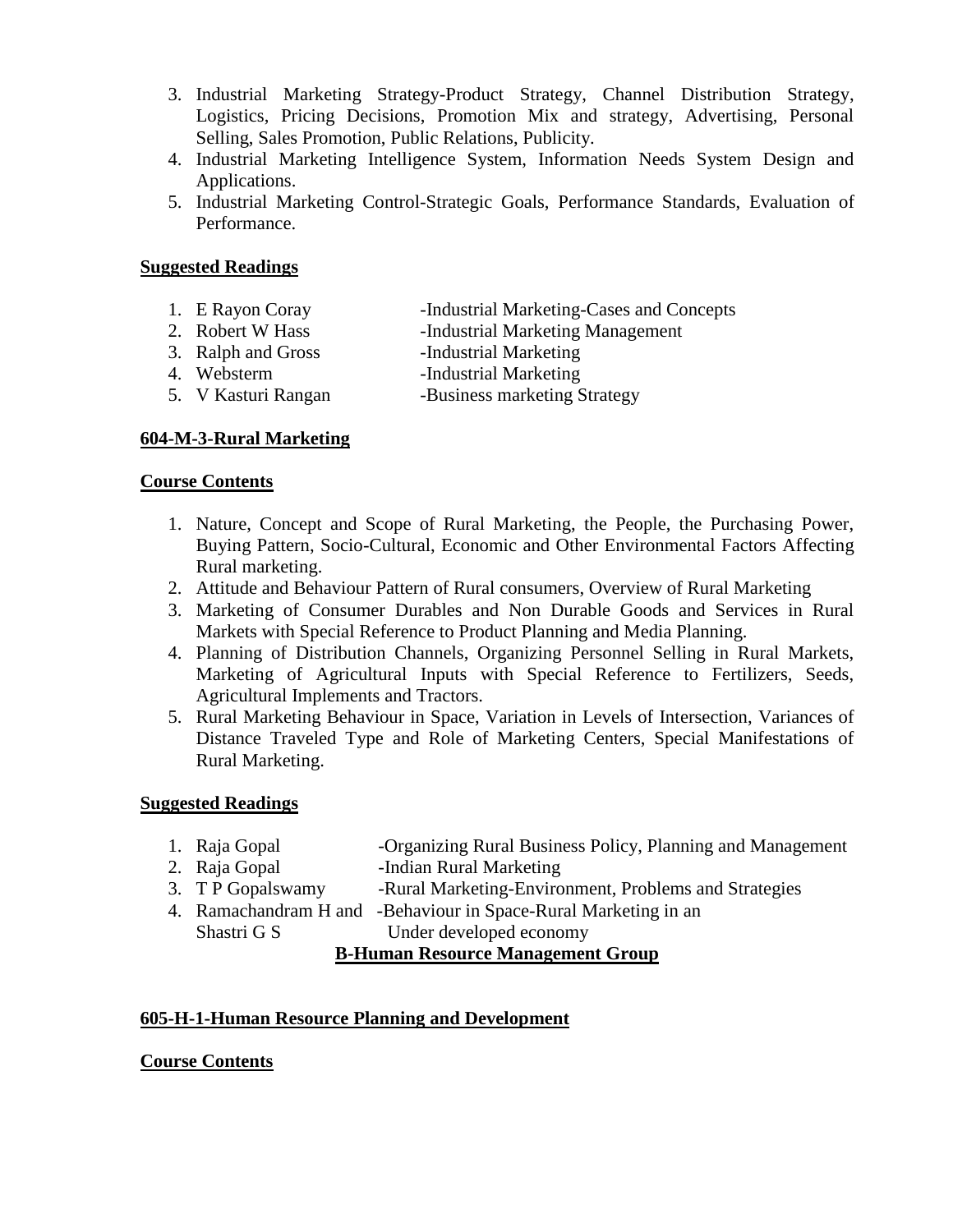- 1. Human Resource Planning: Definition, Objectives and Components of Human Resource Planning, Manpower Forecasting: Necessity, Problems, Approaches, and Benefits of Forecasting.
- 2. Job Analysis, Job Description, Job Specification: Concept, Needs and Importance. Job Enrichment, Job Satisfaction, Career Planning: Significance, Need and Its components, Career counseling, Career Pathing.
- 3. Recruitment and Selection of Human Resource, Factors Influencing Recruitment and selection, Different Methods of recruitment and Selection.
- 4. Employee development, Work, Role and Importance of Employees and Executives, managers, Factors Responsible for Employee Behaviour, Different Approaches to Employee development, Executive Development, Impact of Training on Development of Employees and Executives.
- 5. Performance Appraisal: Definition, nature and Its Importance, Different Types of Appraisal Systems, Monitoring and review of Appraisal System.

- 
- 
- 3. R. K. Malhorta Edt. Personnel Management

1. Davis A De Cenzo et -Personnel, Human Resource Management 2. Lloyd L Byars et -Human Resource Management

# **605-H-2-Business Ethics**

# **Course Contents**

- 1. Definition, Role, Significance and Importance of Business Ethics. An Overview of Business Ethics. Ethical Issues in Business. Business Ethics and Organizational performance.
- 2. Application of Values and Moral Philosophies to Business Ethics. Organizational Values, Shared Values and Business ethics.
- 3. Corporate Governance and Business Social Responsibility, Fame work for Understanding Ethical decision making, Emotional Intelligent Leadership, Organizational Culture and Ethical Decision making.
- 4. Organizational relationship and conflicts in Ethical Decision making. Business ethics and Organization Performance.
- 5. Business ethics in Global Economy.

# **Suggested Readings**

- 1. Chakraborty S K -Foundations of Managerial Work
- 
- 
- 

2. Drucker P -Managing In Turbulent Time

- 3. Chakarborty S K -Management by Values
- 4. Griffiths B -The Marriage of East and West

# **605-H-3-Social Security and Labour Welfare**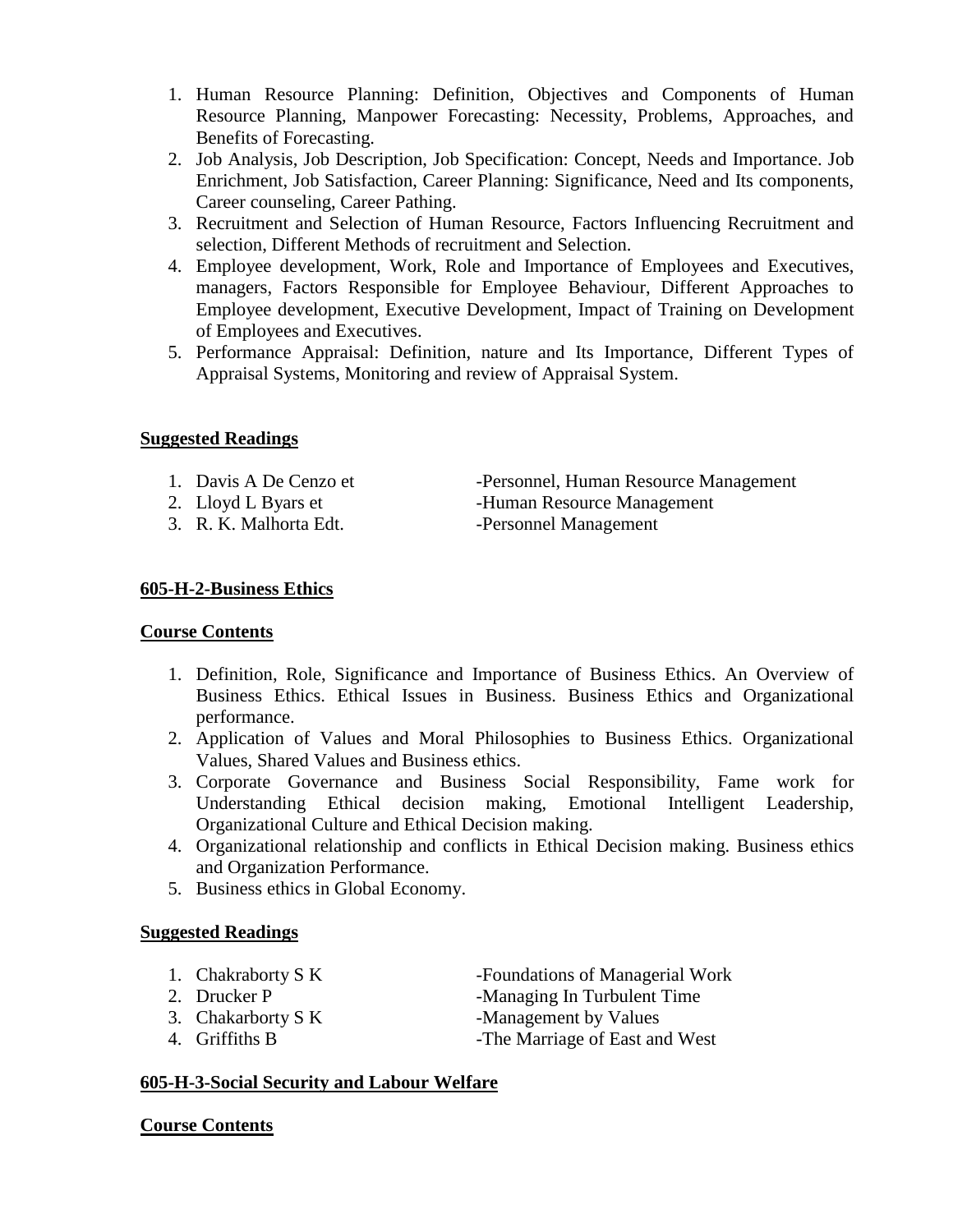- 1. Social Security-Concept and Philosophy, Abolition of Bonded and Child Labour, Government Policy for Social Security and Social Insurance, ILO, its Role, Functioning and Contributions.
- 2. Workmen's Compensation Act,1923
- 3. Employee's State Insurance Act, 1848
- 4. Payment of Gratuity Act, 1972
- 5. Minimum Wages Act
- 6. Payment of Bonus Act
- 7. Payment of Wages Act

| 1. Mulick                      | -Labour Laws                                    |
|--------------------------------|-------------------------------------------------|
| 2. Memoria, C B and Memoria, S | -Industrial Labour, Social Security,<br>and     |
|                                | Industrial Peace in India                       |
| 3. Sinha, GP                   | -Industrial Relations and Labour Legislation in |
|                                | India                                           |
| 4. Zahiruddin                  | -Labour Welfare Laws                            |
| 5. Saharay H K                 | -Industrial and Labour Laws of India            |
| 6. Srivastava S C              | -Industrial Relations and Labour Laws           |
|                                |                                                 |

# **C-Financial Management Group**

# **606-F-1-International Financial Management**

# **Course Contents**

- 1. International financial Environment, Finance Function of International Business, Multi National financial Management: An Overview, Evolution of the International Monetary and Financial System, International Economic Issues and Dimension, International financial Flows, the Balance of Payment Frame Work, Component, Valuation and Timings of Balance of Payments.
- 2. International financial System: Managing Short term Assets and Liabilities, Long Run Investment Decision.
- 3. International Working Capital Management: Financing foreign trade, International cash management, International Receivables and Inventory management.
- 4. foreign Investment decision: Political Risk management, Foreign Exchange Market and Instruments, Foreign Exchange Risk Management, Exchange rate Determination and Forecasting, Measuring and Managing Translation and Transactions Exposures,
- 5. International financing regulations and strategies, Forex regulations and Control.

# **Suggested Readings**

| 1. Levi M D    | -International Finance              |
|----------------|-------------------------------------|
| 2. Shapiro A C | -Multinational Financial Management |
|                |                                     |

3. Bhalla V K -International Monetary corporation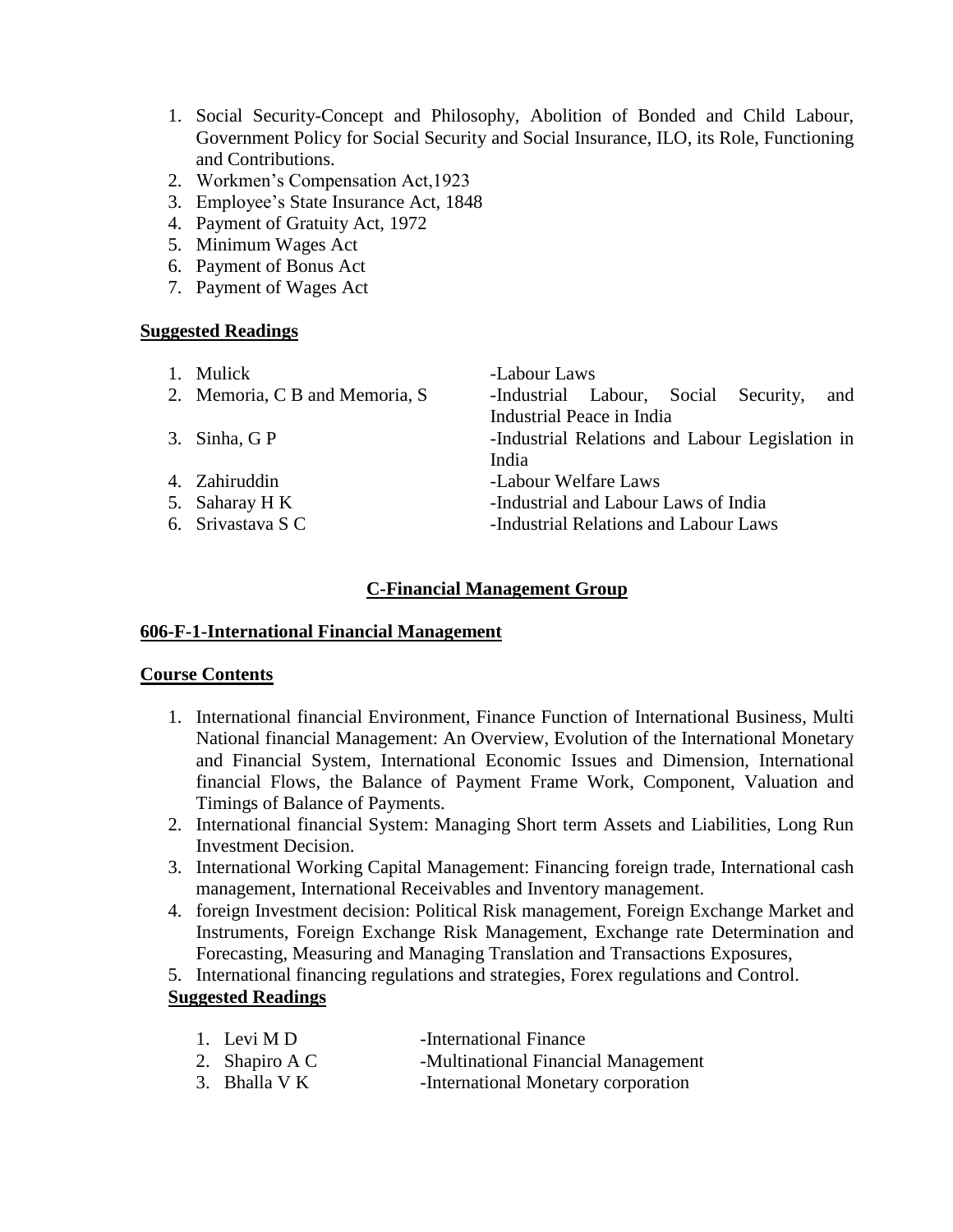# **606-F2-Management of financial Services**

# **Course Contents**

- 1. Introduction, Features, Scope and Types of Financial Services, Institutions Providing Financial Services, merchant Banking: nature, Function and Organization, SEBI Guidelines relating to Merchant Bankers.
- 2. Leasing: Nature, Features, Types, Tax, Legal and Accounting Aspects of Leasing, Lease Structuring, Lease Agreement, Funding of Lease, Hire Purchase: financial and Legal Evaluation.
- 3. Bills Discounting Scheme, Meaning, Mechanism, Features, Types, Legal and Financial Aspects of Factoring and forfeiting, Venture Capital Funds.
- 4. Corporate Advisory Services: Capital Structure Decision, Corporate Restructuring, Project Counseling and finance.
- 5. Issue management and Under-writing, Management of Public Equity Issue, Debenture Issue, Under-writing arrangement, Portfolio Management Service, SEBI Guidelines Regarding Public Issues. Credit rating Services.

# **Suggested Readings**

- 1. V A Avadhani -Investment and Securities
- 2. J C Verma -Lease Financing
- 3. J C Verma -Merchant Banking
- 4. M Y Khan -Management of Financial Services

# **606-F-3-Corporate Tax Planning and Tax Management**

# **Course Contents**

- 1. Law Relating to Income Tax, Principles Underlying Certain as regards to Determination of Taxable income, Concept and Definition of Income, Receipts which are not income, Exemption from Charge of Income Tax, Capital and revenue Gains and Expenditures.
- 2. Provision of Income tax Law relating to Various Heads of Income with Special Emphasis on Profits and gains from Business and Profession, Capital gains, Income from Other sources, Deductions, Techniques of Calculation of Income Tax.
- 3. Concept of Tax Planning, Tax planning with reference to setting up of a New Business locational aspects, nature of business, planning for Tax Holiday Benefits, Tax planning with Reference to Financial management Decision, Tax Planning and Cash Management.
- 4. Tax Planning with Reference to Non-Resident company Assessee, Tax Planning with Reference to Corporate Reorganization, i.e. Amalgamation, Merger, Demerger and Slump sale.
- 5. Problems of Tax Planning, Administrative, Legislative and Organizational Problems.

# **Suggested Readings**

1. Income Tax Law -Taxmans Publication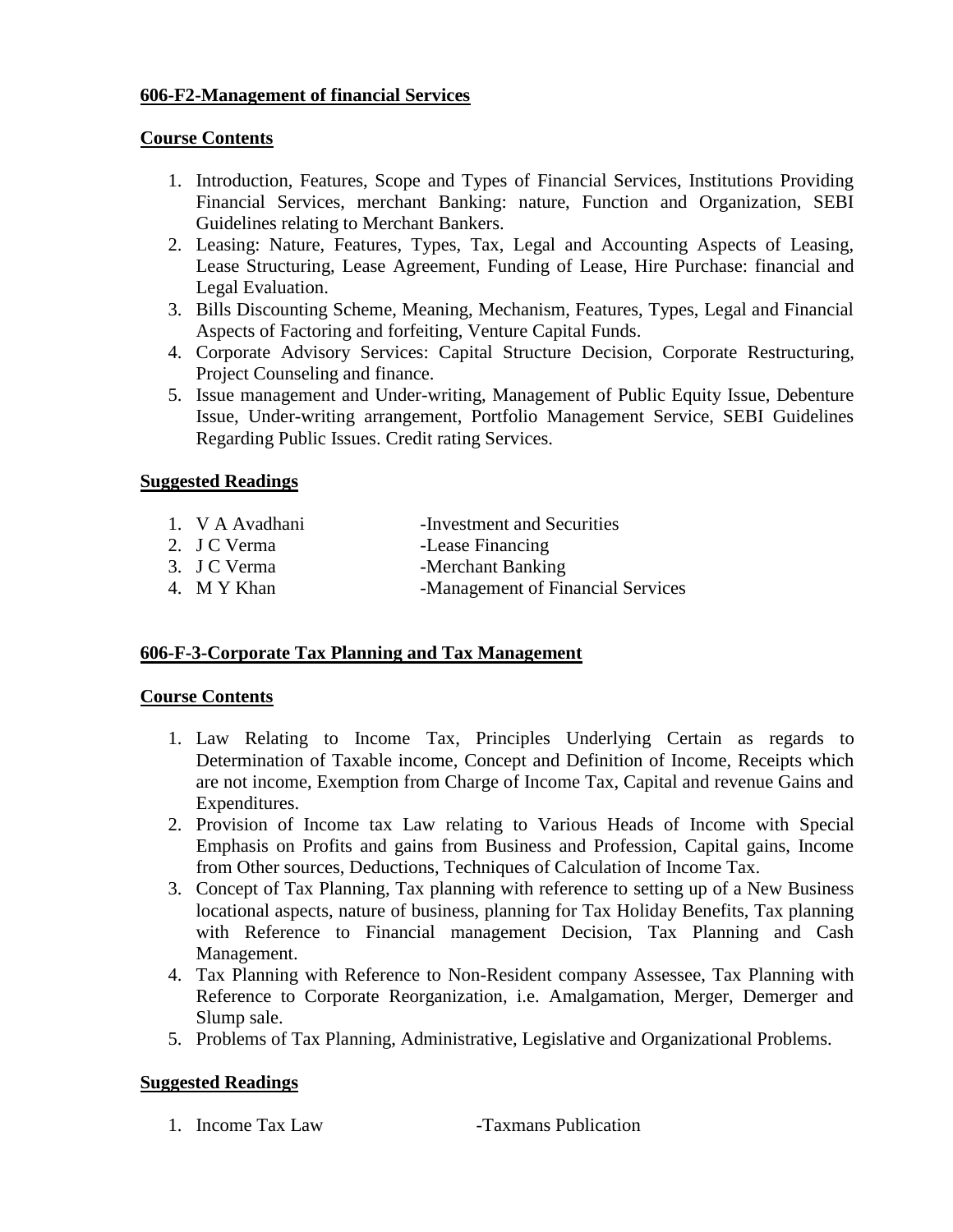2. Income Tax Law and Practice -By Chandra M

- 3. Yearly Finance Bill
- 4. Bare Act

# **D-Insurance Management Group**

#### **607-IN-1-Economic Environment of Insurance Business**

#### **Course Contents**

- 1. Business Environment: Internal and External Environment, Social Responsibility of Business Economic Planning and Insurance Business. Status of Insurance Business in India.
- 2. Liberalization of Insurance Business Sector in India. Need for Liberalization, Opportunities of Insurance Business in India after Liberalization Police of the Government of India. Government Policy towards Insurance Business in India.
- 3. International Economic Environment. GATT, WTO, and Insurance Business Sector. Prospectus of Insurance Business Sector in India. Comparative Environment of Insurance Business Score in India with reference to Japan, United Kingdom and United States of America.
- 4. National income and Social Accounting. Theory of Income Out Put and Employment. Classical and Keynesian Models. Trade Cycles. Theory of Inflation. Monetary and Fiscal Policies in India.

# **Suggested Readings**

- 1. Economic Environment of Business -Adhikary
- 2. Indian Economy **-A. N. Agrawal**
- 3. Business Environment -Ray Agrawal
- 

4. Economic Survey -Government of India

# **607-IN-2-Fire and Automobile Insurance**

- 1. Concept of Fire and Standard Fire Policy. Characteristics of Fire, Introduction of Fire Insurance. Scope of Cover. Tariff and Insurance Conditions.
- 2. Special Policies: Fire Consequential Policy. Floater Policy. Reinstatement Value Policy.
- 3. Basis of Profit Insurance. Measure of Indemnity. Indemnity period-Rate Basis and Related Terms and condition of the fire. Consequential Loss. Fire Claim. Management Claim.
- 4. Legal and Procedural Aspects of Claim. Lop Claim Procedure. Loss Prevention Techniques. Fire Losses. Fire Hazards and Fire Preventions.
- 5. Basic Principles of Motor Insurance. Different Types of Vehicles. Types of Policies. Motor Vehicle Act Provisions related to Insurance. Motor insurance Tariff Rules and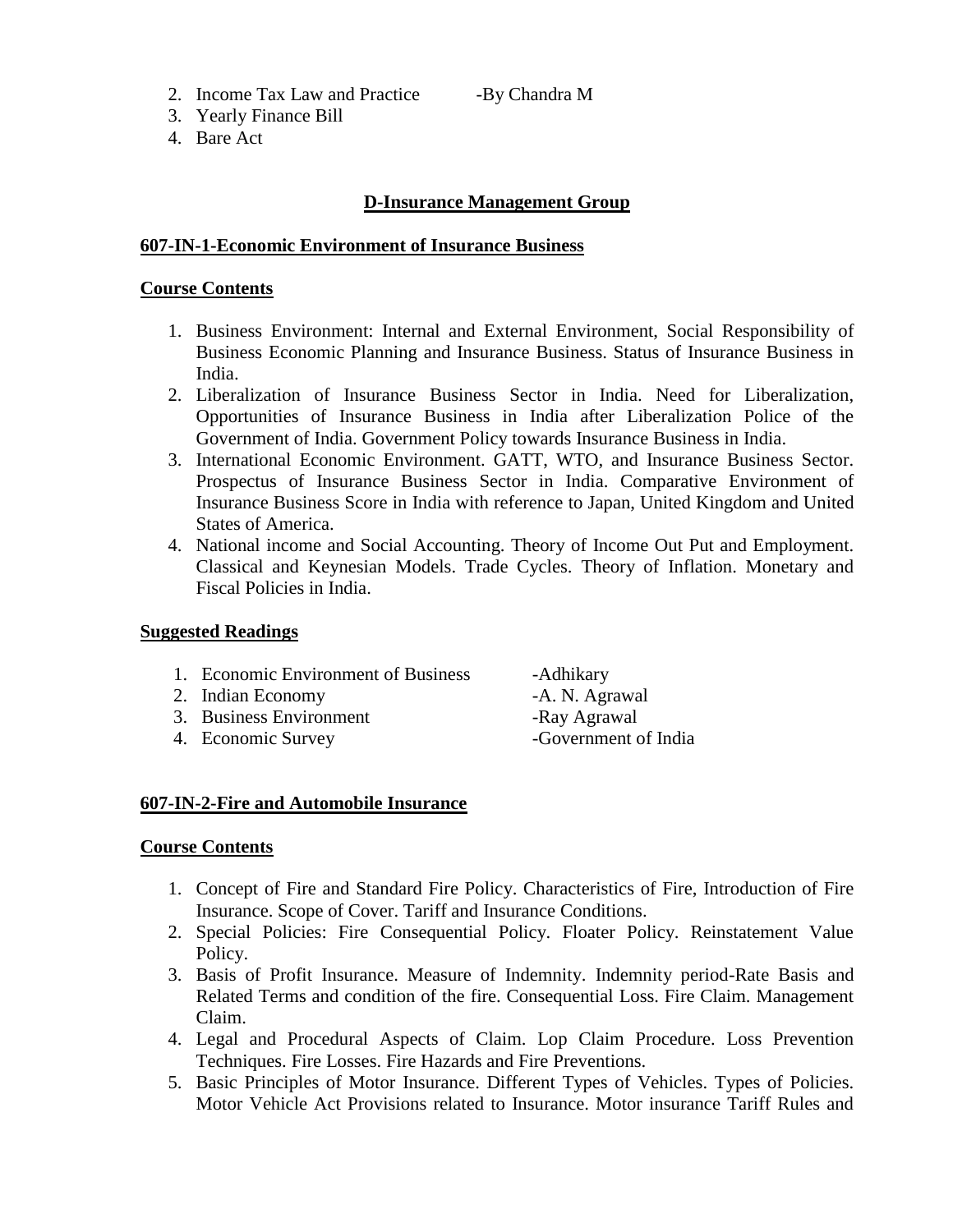Regulations. Proposals, forms, Procedure for Underwriting. Endorsement, Renewals, Claim Procedure and Settlement of Claims.

# **Suggested Readings**

- 
- 2. Law relating to Insurance -R. M. Vats
- 3. Insurance Principles & Practice -M. N. Mishra
- 4. Modern Concepts of Insurance -M. N. Mishra
- 5. Relevant Bare Acts

1. Insurance Act, 1938 -Universal Book Traders, Delhi

# **607-IN-3-Legal and Regulatory Aspects of Insurance Business**

#### **Course Contents**

- 1. Need for Regulation of Insurance Business. Brief Historical Back Ground of Insurance Regulatory Measures in India. Insurance Act, 1939 as amended from Time to Time. The Life Insurance Corporation of India Act, 1956 as Amended from Time to Time. The General Insurance Business (Notification) Act, 1972 as Amended from Time to Time.
- 2. Constitution of Insurance Regulatory Authority IIRA. IRDA Act, 1999
- 3. Relevant Provisions of consumer Protection Act, 1986- Indian contract Act, 1872- Employees State Insurance Act, 1940, Law Relating to Agency, Workmen Compensation Act, 1923, Law Relating to Bailment, Law Relating to Insurance Contracts.
- 4. Law Relating to Arbitration. Insurance Grievances Redressal Mechanism.

# **Suggested Readings**

- 1. Motor Accident Claims -Dr. Janak Raj Jai
- 2. Motor Vehicle Act, 1988 -Bare Act
- 3. IRDA Publications -IRDA
- 4. Bare Acts

# **E-Retail Marketing Group**

# **608-RM-1- Retail Supply Chain Management**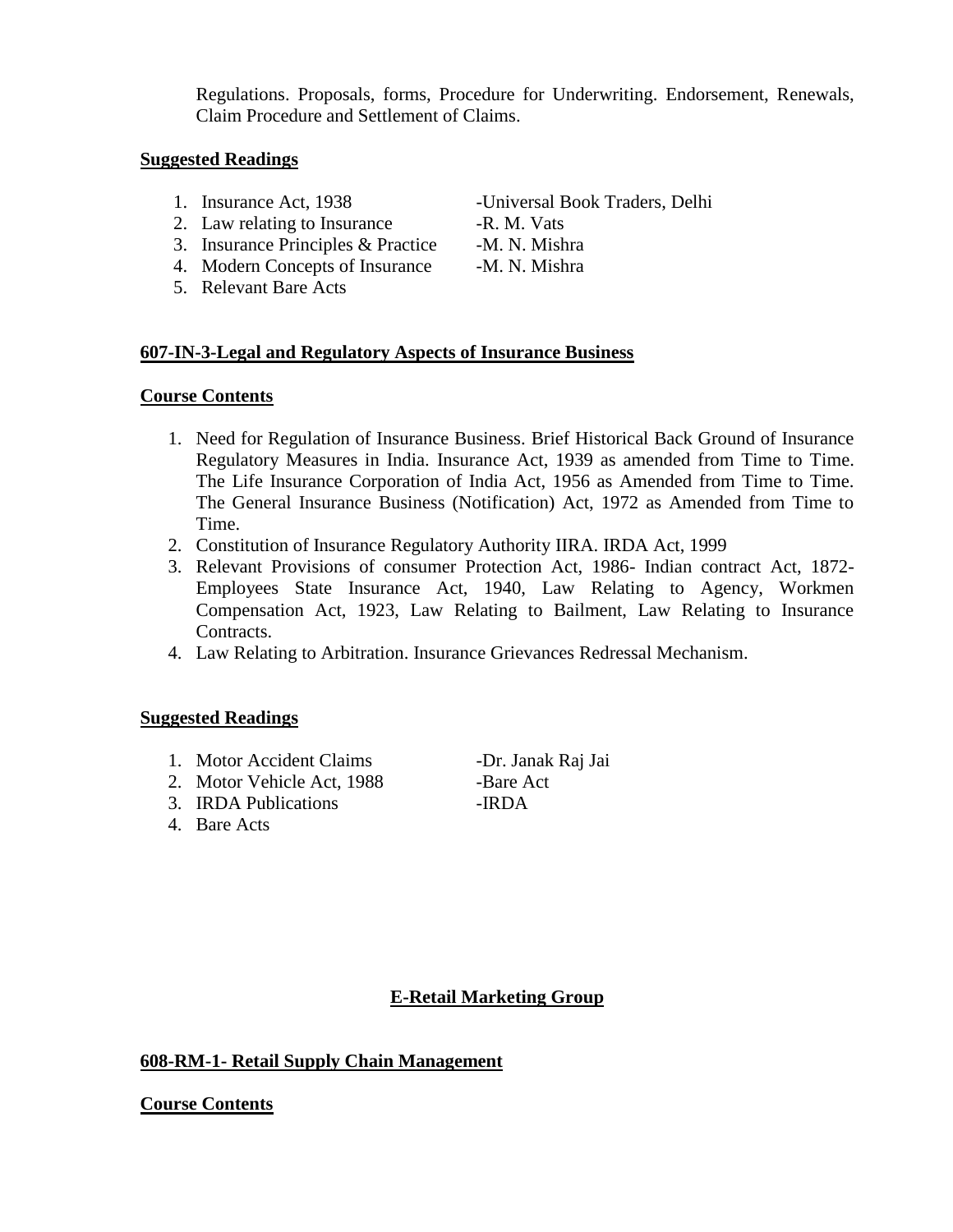- 1. Retail Supply Chain Management- Nature, Concept and significance of supply chain management, Supply chain management in case of Retail Business, Features and components of retail supply chain, Customer focus.
- 2. Nature and concept of value chain and value delivery system, concept and significance of Transportation, Process of Transportation decision, Direct Logistics, Third Party logistic Providers, Multi model transportation, Reverse Logistics, Warehousing and transportation, warehousing operation and cross docking.
- 3. Nature and Significance of Information Technology enabled supply chain management, ERP application, Just in time concept, Quick response delivery system, optimization of supply chain, Outsourcing-nature, significance and benefits of outsourcing, Retailing and Outsourcing, Key considerations in outsourcing, Global volatility of outsourcing.
- 4. Distribution Net work-Different distribution channels, channel design decision, Channel Management, Distribution Channel strategy.
- 5. Inventory management-Meaning, nature and significance of Inventory management, Inventory management and retail business, optimization and minimization of inventory, inventory cost, and Economic order quantity.

# **Suggesting Readings**

- 1. Logistics management  $\overline{\phantom{a}}$  -Bowersox and Closs
- 2. Managing the supply- A Strategic perspective -Gattomo and walters
- 3. Supply Chain Management for global competitiveness -B. S. Sahay

# **608-RM-2-Mall Management**

# **Course Contents**

- 1. Nature and Concept of Mall, Genesis and growth of Malls globally, concept and growth of malls in India, Advantages and Disadvantages of Malls, Future trends and Projections of Malls, Malls and other Retail formals, Indian Mall and Western countries Malls.
- 2. Concept and component of Malls, Mall Architecture and its components, Façade, Atrium, Entrance, Circulation, Amenities and Utilities, Path and Parking.
- 3. Mall Location, Situation and location decisions, Catchments are identification, Process of Tenant decision, Tenant mix, Process of Retail zoning and decisions, Suitability of Retail Formats, Hyper Markets, Department Store, Multiplexes, Eating Joints.
- 4. Components of Mall Management, Tenant mix planning, Space selling, facilities and utilities management, security and information planning and management, Mall promotion and event management.
- 5. Field visits of students for on the spot assessment and study of Mall Management

# **Suggested Readings**

- 1. Retailing Management -Levy and Weitz
- 
- 

2. Call of the Mall -Paco Underhill, Simon and Schuster 3. Malls in India -Image Multimedia